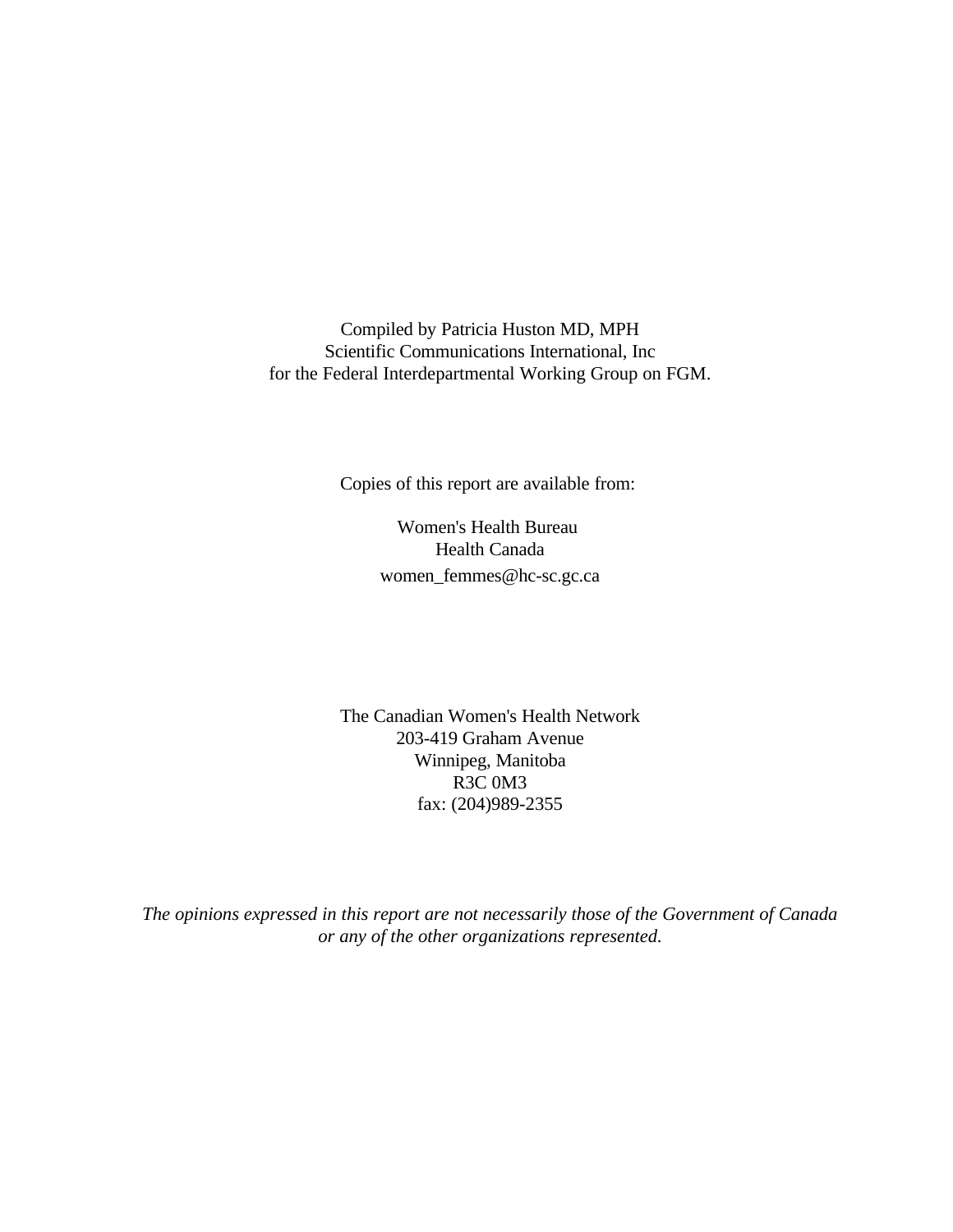# **Dedication**

This report is dedicated to all the women in the world who have undergone FGM and to all the people who are helping them live with and reverse this procedure. This report is part of the ongoing commitment of Canadians and the Government of Canada to stop this practice in Canada and to improve the health and well-being of affected women and their communities.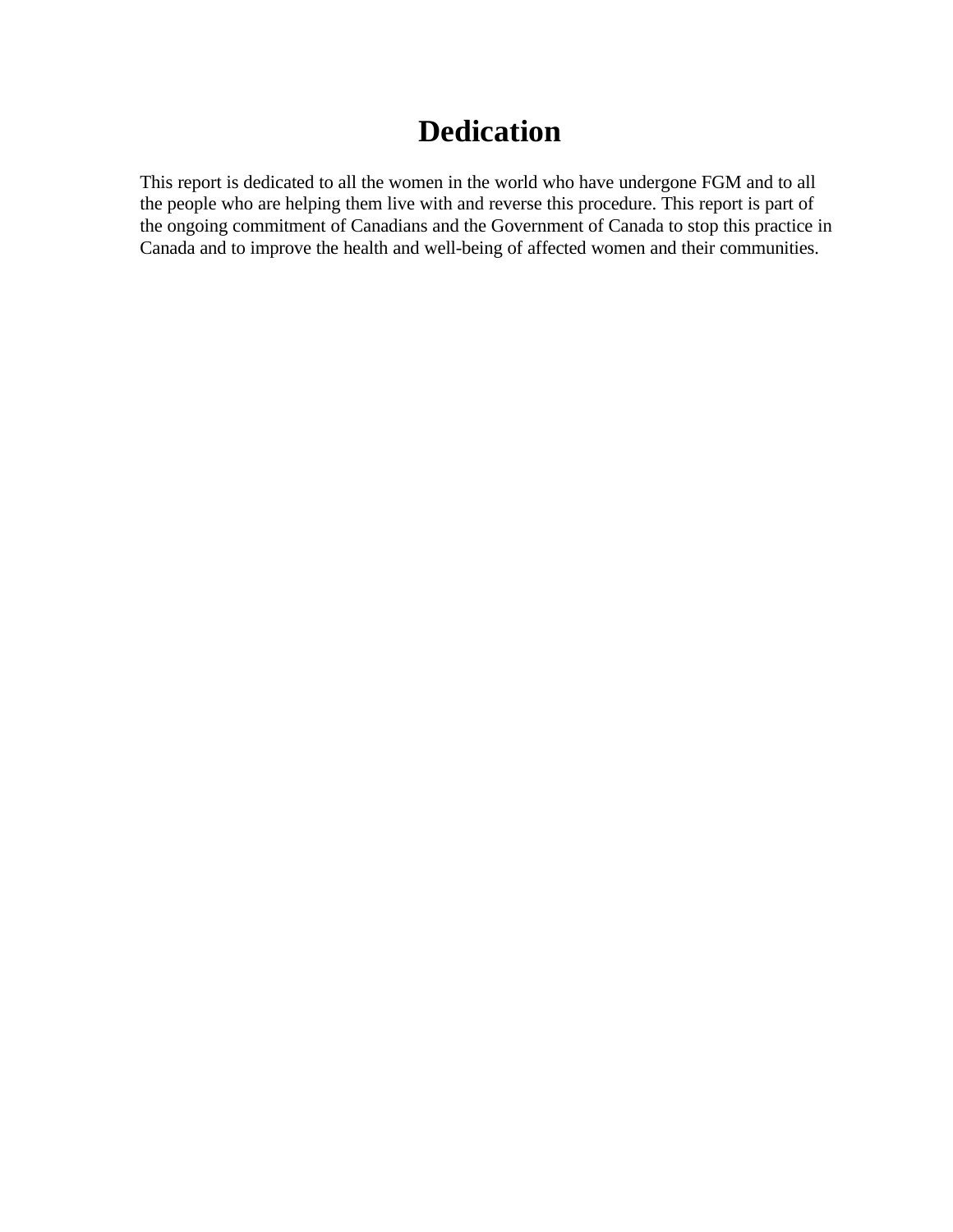# **Executive Summary**

Female genital mutilation (FGM), or the ritual excision of part or all of the external female genitalia, is an ancient cultural practice that occurs around the world today, especially in Africa. With recent immigration to Canada of peoples from Somalia, Ethiopia and Eritrea, Sudan and Nigeria, women who have undergone this practice are now increasingly living in Canada.

It is firmly believed by the people who practise it, that FGM improves feminine hygiene, that it will help eliminate disease and it is thought to be the only way to preserve family honour, a girl's virginity and her marriageability. FGM has a number of important adverse health effects including risks of infection and excessive bleeding (often performed when a girl is pre-pubertal). Subsequently there can be chronic problems with urination, menstruation, sexual relations, birth control, infertility, as well as difficulties with pregnancy and childbirth. Although many women adapt to this practice, others are traumatized by it. Because of its profound effect on health, a number of medical organizations have developed policy statements condemning this practice.

In Canada, as well as in most Western countries, FGM is illegal. People conducting this practice can be charged with aggravated assault and those who participate in the commission of FGM can also be charged. There is legal precedent in Canada for women to seek refugee status who are under pressure to undergo FGM against their will. FGM is considered to be a form of child abuse, and children who are at imminent risk may be removed from their family home to prevent its occurrence.

The Federal Interdepartmental Working Group on FGM commissioned key informant\* research across Canada in the late 1990s, to examine the health care issues of affected women and to identify some prevention strategies. With respect to health care issues, community providers and health care providers identified the following:

- Affected women may not realize their symptoms are FGM-related or preventable.
- Affected women tend to seek health care only when it is urgent.
- Even when affected women do want health care, they are reluctant to seek it due to a number of social factors.
- When affected women do seek health care they may find it difficult and traumatic due to cultural and language barriers.
- Health care providers may not be sensitized to certain critical FGM related issues.

<sup>\* &</sup>quot;Key informant" refers to those individuals who took part in the interviews and research conducted for this report.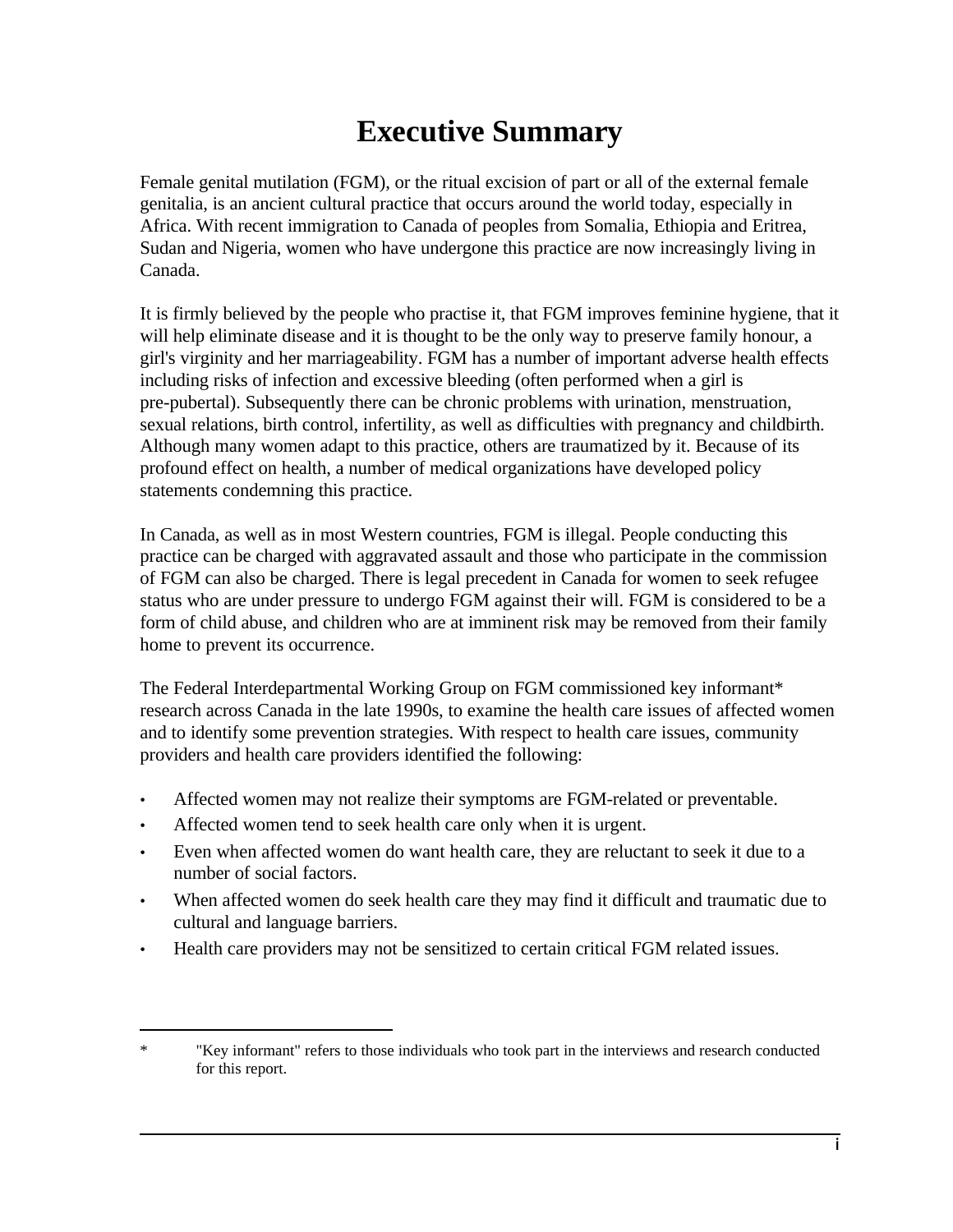- The high Cesarean section rate is the number one health care concern of affected women.
- Key informants were concerned that FGM may be happening in Canada.
- Health care providers rarely have the opportunity to identify girls at risk.
- Schools could play an important role in identifying girls at risk.

A number of recommendations from the key informants arose from these findings.

In September 1999, representatives from a number of national organizations interested in the issue of female genital mutilation (FGM), met with members of the Federal Interdepartmental Working Group for a National Consultation. The results of the key informant research was discussed and further recommendations were made. Recommendations from both the key informants and the National Consultation can be found in Section 6 of this document.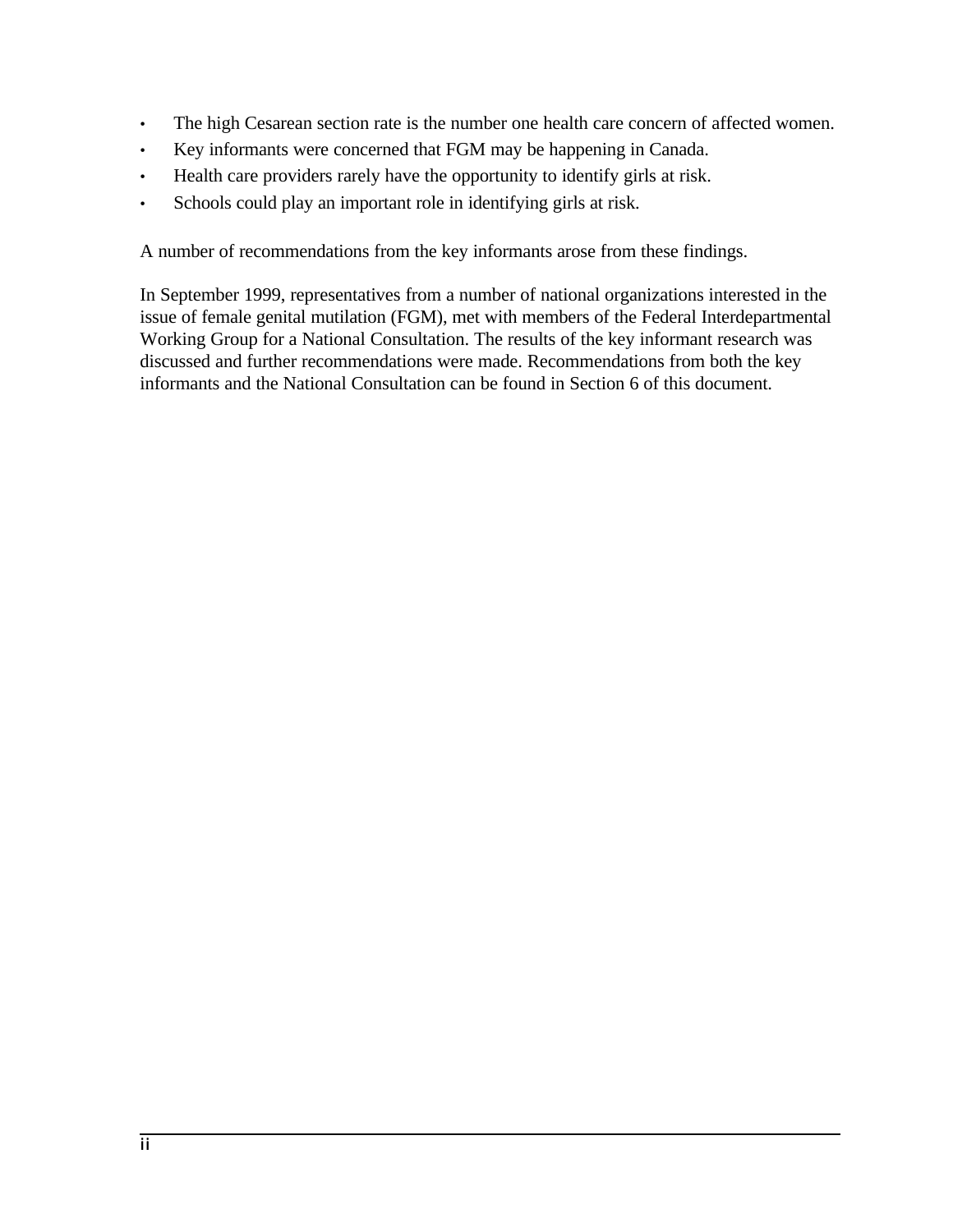# **Table of Contents**

| 1. | 1.1<br>1.2<br>1.3 | The cultural context of FGM $\ldots \ldots \ldots \ldots \ldots \ldots \ldots \ldots \ldots \ldots 2$<br>1.3.1<br>1.3.2<br>1.3.3                                                                                                                                                                                                                                            |  |  |  |
|----|-------------------|-----------------------------------------------------------------------------------------------------------------------------------------------------------------------------------------------------------------------------------------------------------------------------------------------------------------------------------------------------------------------------|--|--|--|
| 2. |                   | 1.3.4                                                                                                                                                                                                                                                                                                                                                                       |  |  |  |
|    | 2.1<br>2.2        | 2.2.1<br>2.2.2<br>2.2.3<br>2.2.4<br>2.2.5<br>2.2.6<br>2.2.7                                                                                                                                                                                                                                                                                                                 |  |  |  |
| 3. |                   |                                                                                                                                                                                                                                                                                                                                                                             |  |  |  |
|    | 3.1<br>3.2        | 3.1.1<br>3.1.2<br>3.1.3                                                                                                                                                                                                                                                                                                                                                     |  |  |  |
| 4. | 4.1<br>4.2        | -11<br>Women may not realize their symptoms are FGM-related and<br>4.2.1<br>Affected women who have recently immigrated generally have different<br>4.2.2<br>health-care seeking behaviors from the Canadian norm. 12<br>Even when affected women do want health care, they are<br>4.2.3<br>When affected women do seek health care they may find it difficult and<br>4.2.4 |  |  |  |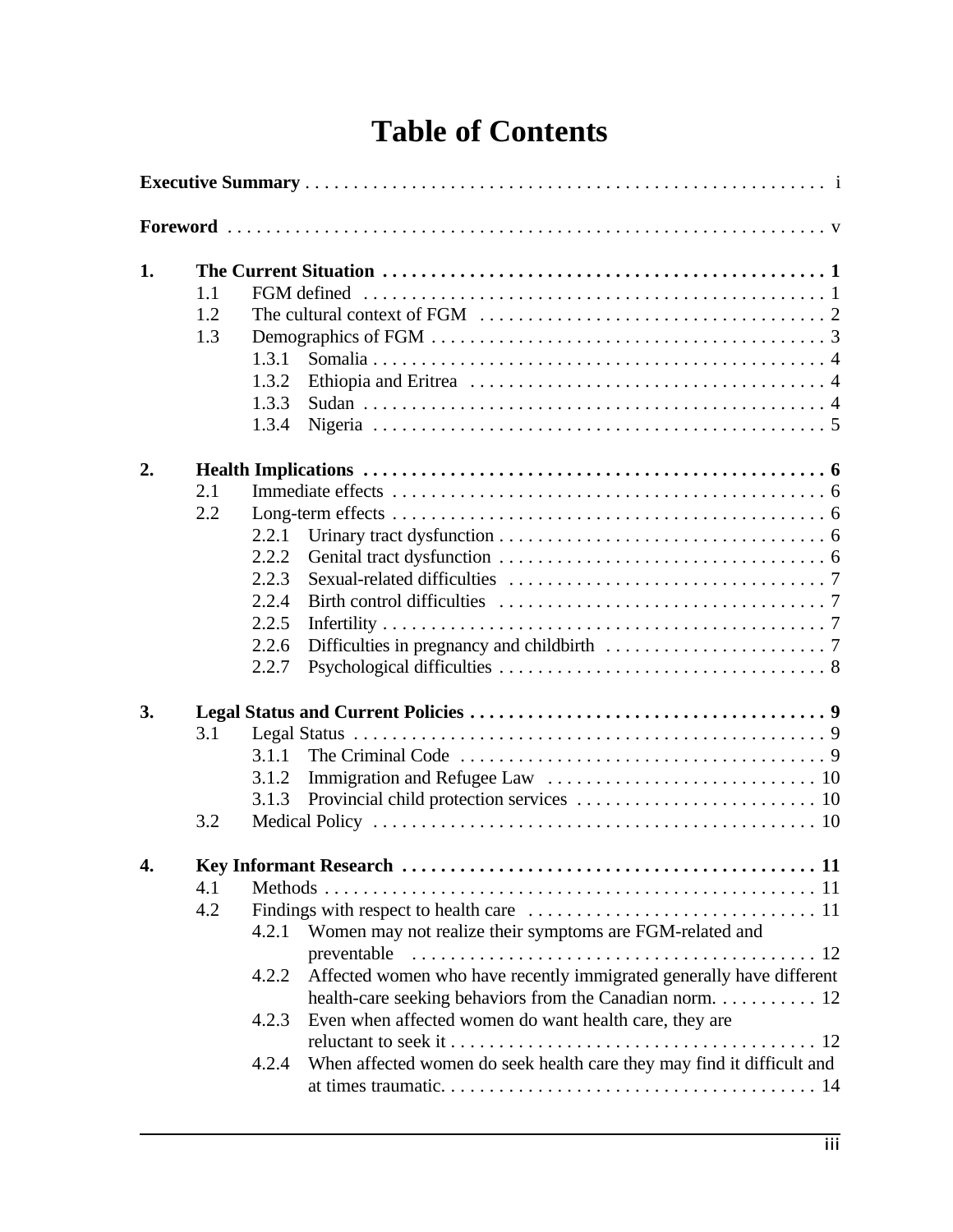|    |     | 4.2.5 The high Caesarean section rate is the most common health                       |
|----|-----|---------------------------------------------------------------------------------------|
|    | 4.3 |                                                                                       |
|    |     | 4.3.1                                                                                 |
|    |     | Health care providers rarely have the opportunity to identify<br>4.3.2                |
|    |     |                                                                                       |
|    |     | Schools could play an important role in identifying girls at risk. 16<br>4.3.3        |
| 5. |     |                                                                                       |
|    | 5.1 |                                                                                       |
|    | 5.2 |                                                                                       |
|    |     |                                                                                       |
|    |     | 5.2.2                                                                                 |
| 6. |     |                                                                                       |
|    | 6.1 | Recommendations arising out of the Key Informant Research 19                          |
|    | 6.2 | Recommendations arising from the National Consultation 22                             |
| 7. |     |                                                                                       |
|    |     |                                                                                       |
|    |     |                                                                                       |
|    |     | <b>Appendix 1:</b> Members of the Federal Inter-Departmental Working Group on FGM  28 |
|    |     |                                                                                       |
|    |     | <b>Appendix 3:</b> Statements on FGM from Provincial Medical Organizations 30         |
|    |     |                                                                                       |
|    |     |                                                                                       |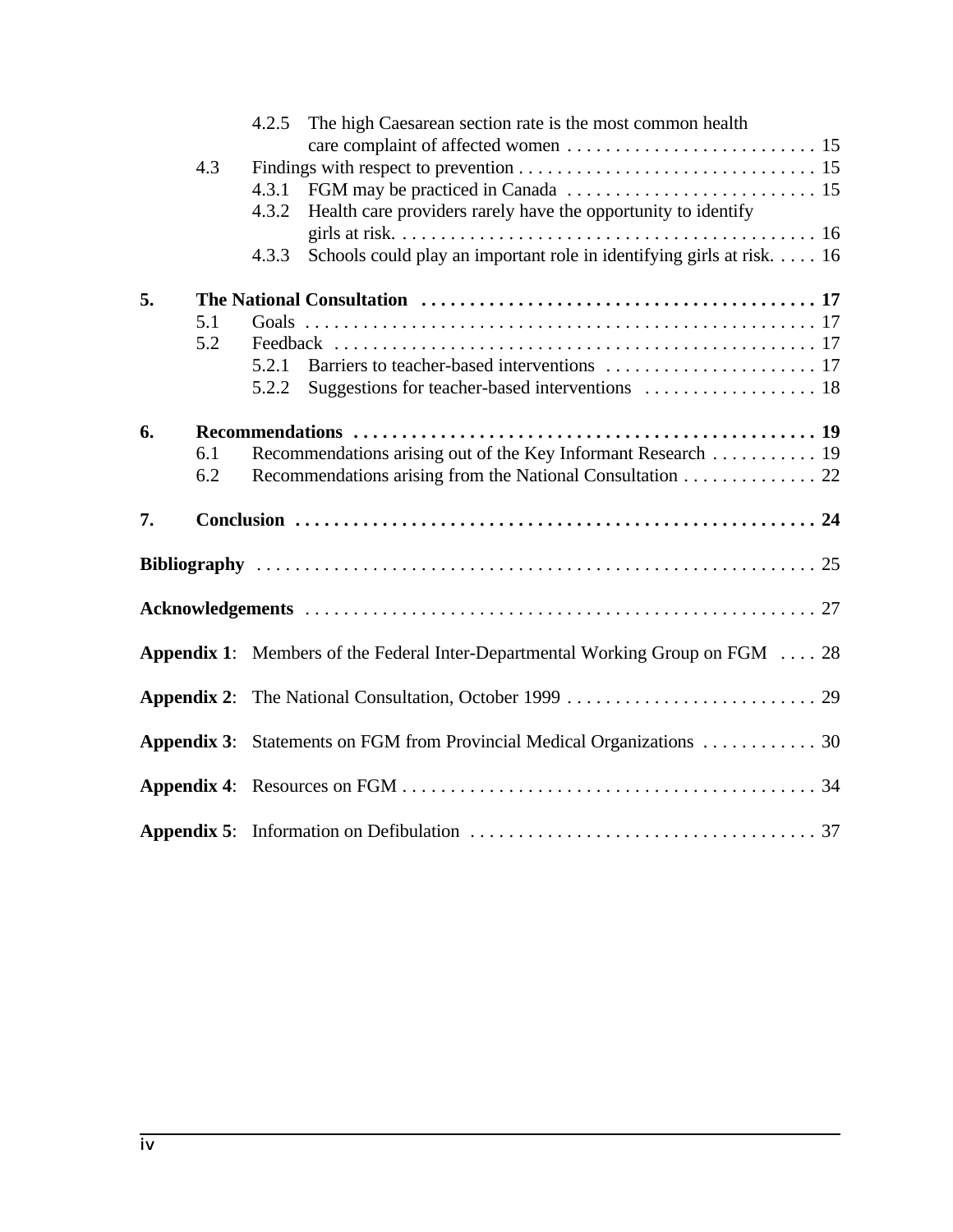# **Foreword**

In 1994, the Federal Interdepartmental Working Group on Female Genital Mutilation (formally called the Ad-Hoc Working Group on FGM and hereafter referred to as the "Working Group") was established to bring government departments together to better understand and address problems related to FGM. (See Appendix 1 for a list of members.) Its mandate is to work with concerned communities and advocates to ensure people are aware of the harmful health consequences of FGM and Canadian laws regarding the practice of FGM, in order to meet the needs of affected women and prevent the practice from being performed in Canada.

A literature review on FGM was undertaken in 1994<sup>1</sup>, and the Working Group organized consultations with affected communities in 1995. The purpose of the consultations was to identify sensitive and effective measures for ensuring that FGM is not practised in Canada by families from countries where it is known to occur. A report on the community consultations recommended the development of community workshops for women and men from countries where FGM is common<sup>2</sup>. A workshop manual on the health and legal issues related to the practice of FGM was developed and pilot-tested, and has since been distributed to concerned communities and others working in the area of FGM prevention.<sup>3</sup> Because community workshops can be given in the first language of the participants by people who are known and trusted, they are seen as effective ways of providing information.

Through this work, it became apparent that women who have undergone FGM were having difficulties obtaining appropriate health care services in Canada. The Working Group decided to commission key informant research to find out why and determine what could be done to improve this situation. To this end, community and health care providers were interviewed across Canada. Then in late 1999, a National Consultation was held with representatives from national organizations interested in FGM (see Appendix 2 for a list of participants) as well as members of the Federal Interdepartmental Working Group, to discuss the findings from this research and seek additional information and advice on further action needed. As follow-up to this National Consultation, the Working Group has supported the preparation of this Report which is intended to serve two purposes:

• To provide useful information and identify relevant resources to national organizations, community advocates, health care providers and teachers;

<sup>1</sup> Ferguson & Ellis (1995)

<sup>&</sup>lt;sup>2</sup><br>Hussein & Shermarke (1995)

<sup>3</sup> National Organization of Immigrant and Visible Minority Women (1998)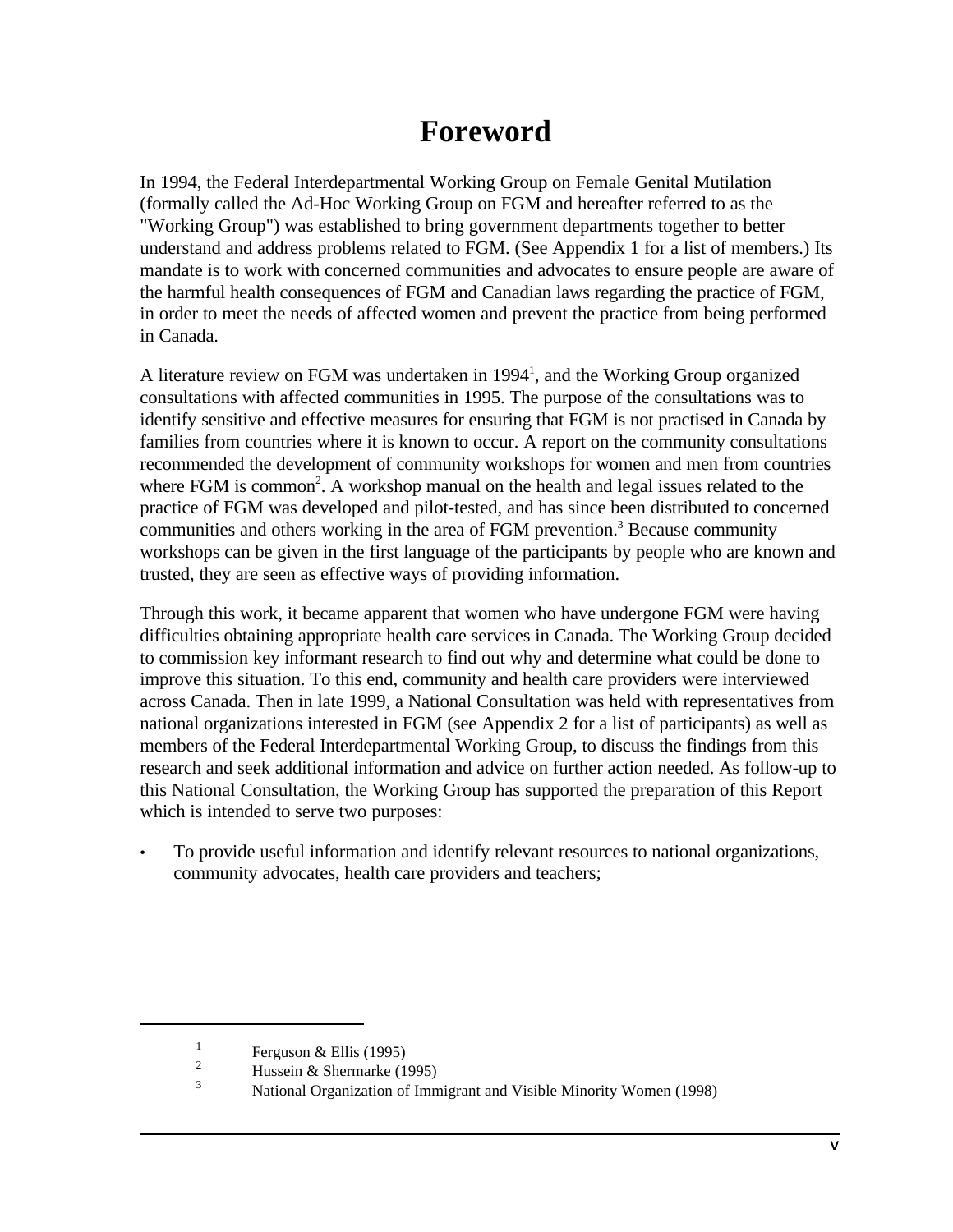• To stimulate further discussion and action, at local, regional and national levels, in both governmental and non-governmental settings, to address the needs of women affected by FGM and to prevent FGM in girls from affected communities living in Canada.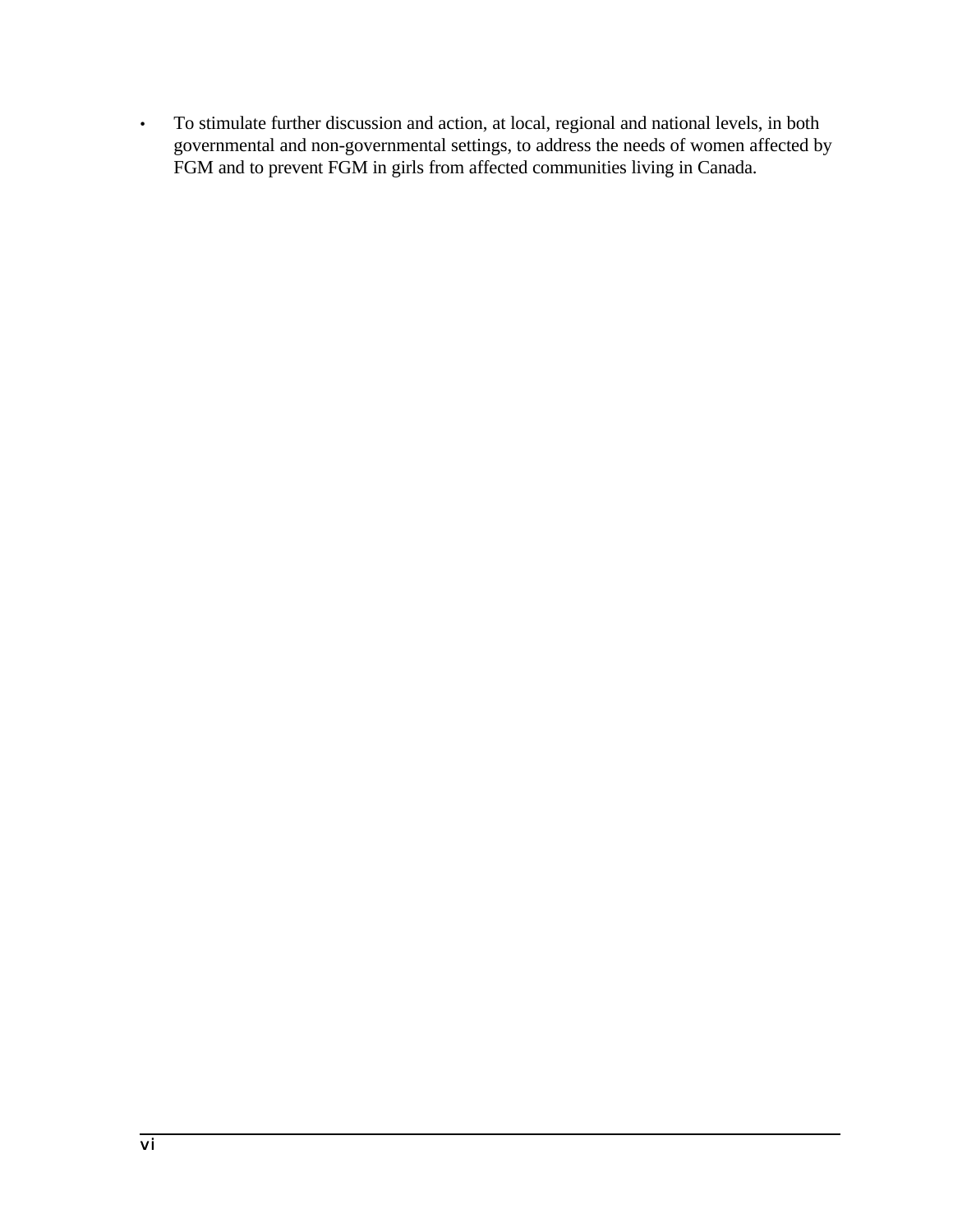# 1. The Current Situation

With recent immigration to Canada of peoples from a number of African countries, women who have undergone FGM are now increasingly living in Canada, thus making FGM a Canadian issue.

The practice of FGM has no health benefit; rather, as will be outlined below, it is associated with a number of health problems. In Canada, as in the United Kingdom and France, it is illegal. Generally, this procedure is conducted on prepubescent girls and this population remains at increased risk, even after immigration. Participants at the National Consultation mentioned the fact that in other host countries, persons have been brought in from abroad to perform FGM on female children, and that female children have been taken out of other host countries for the purposes of FGM.

## **1.1 FGM DEFINED**

Female genital mutilation (FGM), or the ritual excision of part or all of the external female genitalia, is an ancient cultural practice that occurs around the world today, mainly in parts of Africa There are 3 general forms of FGM:

**Clitoridectomy**—is the excision of the prepuce (covering of the clitoris) and the clitoris

**Partial Excision**—is the excision of the prepuce, clitoris and often the labia minora

**Complete Excision and Infibulation—is** the excision of all external genitalia with subsequent stitching together of the vulva, leaving only a small opening at the base of the vagina.

There are a wide variety of practices used to perform FGM, including the implements used, local customs and the environment where the procedure is carried out, etc.<sup>4</sup> This has led to a number of variations, or sub-types of FGM. The least invasive form of all, is multiple, small incisions in the clitoris leading to scarification. This is called "Sunna" and is practiced in African countries where FGM has been banned. There are many variations in the degree, process and extent of removing the labia. Sometimes, rather than cutting the labia, the top layer of skin of the labia is scraped off and the edges of the labia are brought together (approximated) so that they fuse on healing. Infibulation, comes from the Latin term, meaning "to buckle together". Table 1 summarizes the kinds and types of FGM, including the common terms often used to describe each procedure and the descriptive medical terms.

<sup>4</sup> Hosken (1993:32-33)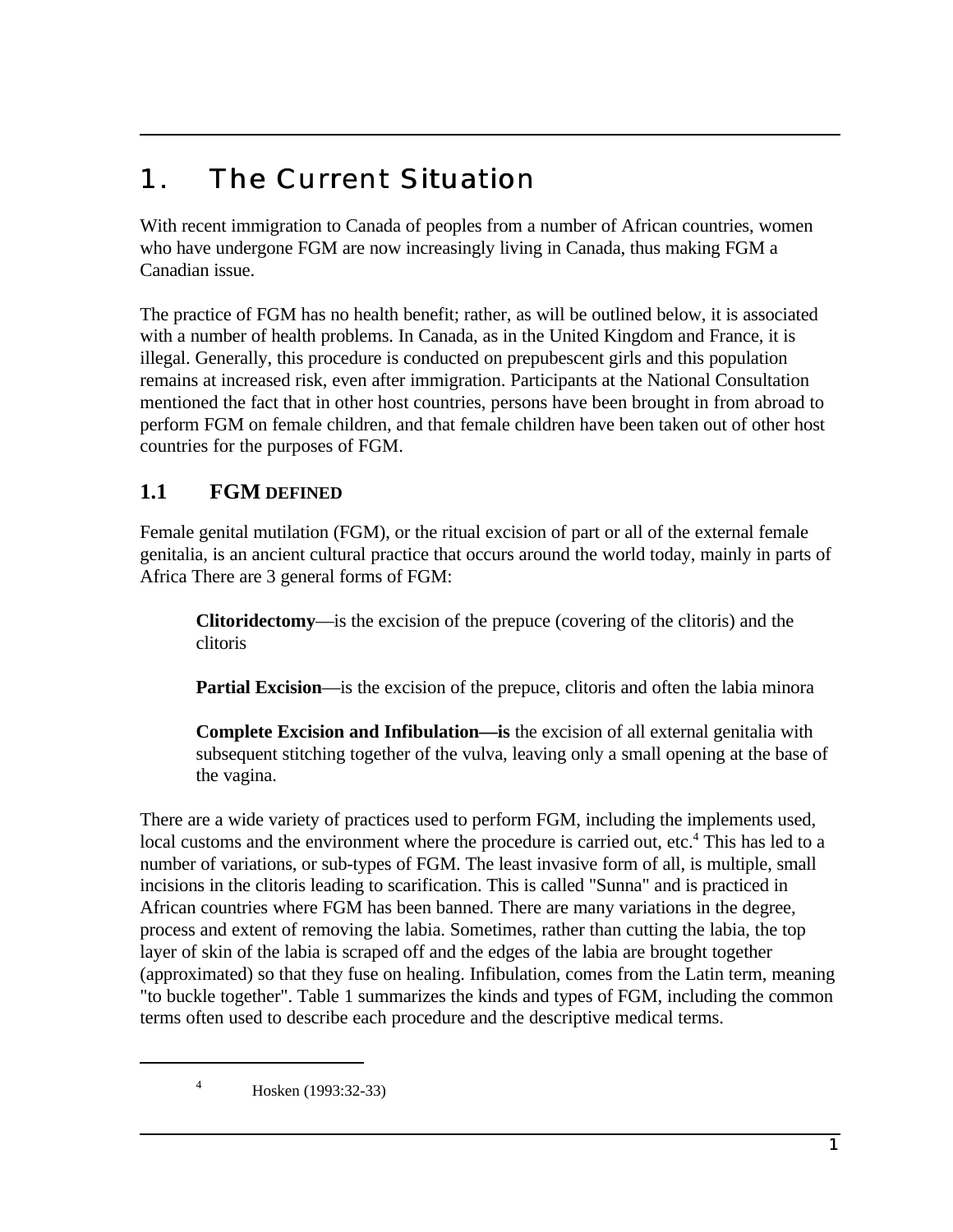| <b>ORGAN</b>                                           | <b>PROCEDURE</b>                                                                                                                                                                          | <b>COMMON TERM</b>        | <b>MEDICAL TERM</b>                                                            |  |
|--------------------------------------------------------|-------------------------------------------------------------------------------------------------------------------------------------------------------------------------------------------|---------------------------|--------------------------------------------------------------------------------|--|
| Clitoris                                               | Excision of the prepuce<br>(Clitoris left intact)                                                                                                                                         | Circumcision              | Circumcision                                                                   |  |
| Clitoris                                               | Pricking/Scarification                                                                                                                                                                    | Sunna                     | Incision                                                                       |  |
| Clitoris                                               | Excision of the tip of the<br>clitoris                                                                                                                                                    | Sunna or Sunna kashfi     | Subtotal clitoridectomy                                                        |  |
| Clitoris                                               | Excision of the clitoris                                                                                                                                                                  | Sunna                     | Clitoridectomy                                                                 |  |
| Clitoris and<br>Labia minora                           | Excision of the clitoris and<br>scraping of the labia<br>minora, causing them to<br>stick together                                                                                        | Sunna or Sunna magatia    | Clitoridectomy and<br>abrasion of the labia<br>minora causing labial<br>fusion |  |
| Clitoris and<br>Labia minora                           | Excision of the clitoris and<br>labia minora                                                                                                                                              | Excision                  | Subtotal vulvectomy                                                            |  |
| Clitoris and<br>Labia minora<br>and/or<br>Labia majora | Excision of the clitoris,<br>labia minora, and may<br>involve partial excision of<br>the upper two thirds part of<br>labia majora with stitching<br>together of the edges of the<br>wound | Intermediate infibulation | Subtotal vulvectomy and<br>infibulation                                        |  |
| Clitoris and<br>Labia minora<br>and/or<br>Labia majora | Excision of the clitoris,<br>labia minora and entire<br>length of the labia majora<br>with stitching together of<br>the edges of the wound                                                | Pharaonic infibulation    | Vulvectomy and<br>infibulation                                                 |  |

## **Table 1: Types of Female Genital Mutilation**

## **1.2 THE CULTURAL CONTEXT OF FGM**

Female genital mutilation (FGM) is a practice which originated in Africa and has since spread to other parts of the world, primarily Arabic and South-East Asian countries.<sup>5</sup>

FGM is thought to have been practised for thousands of years. Some Egyptian mummies have been found with evidence of this practice, which likely is the root of the term "Pharaonic infibulation". Originally, it marked one as nobility. To this day, it remains deeply embedded in the cultural context of the people who practise it, and is directly related to their beliefs about female health, sexuality, family honour, esthetics and marriageability.

<sup>5</sup> Hosken (1993:42-46)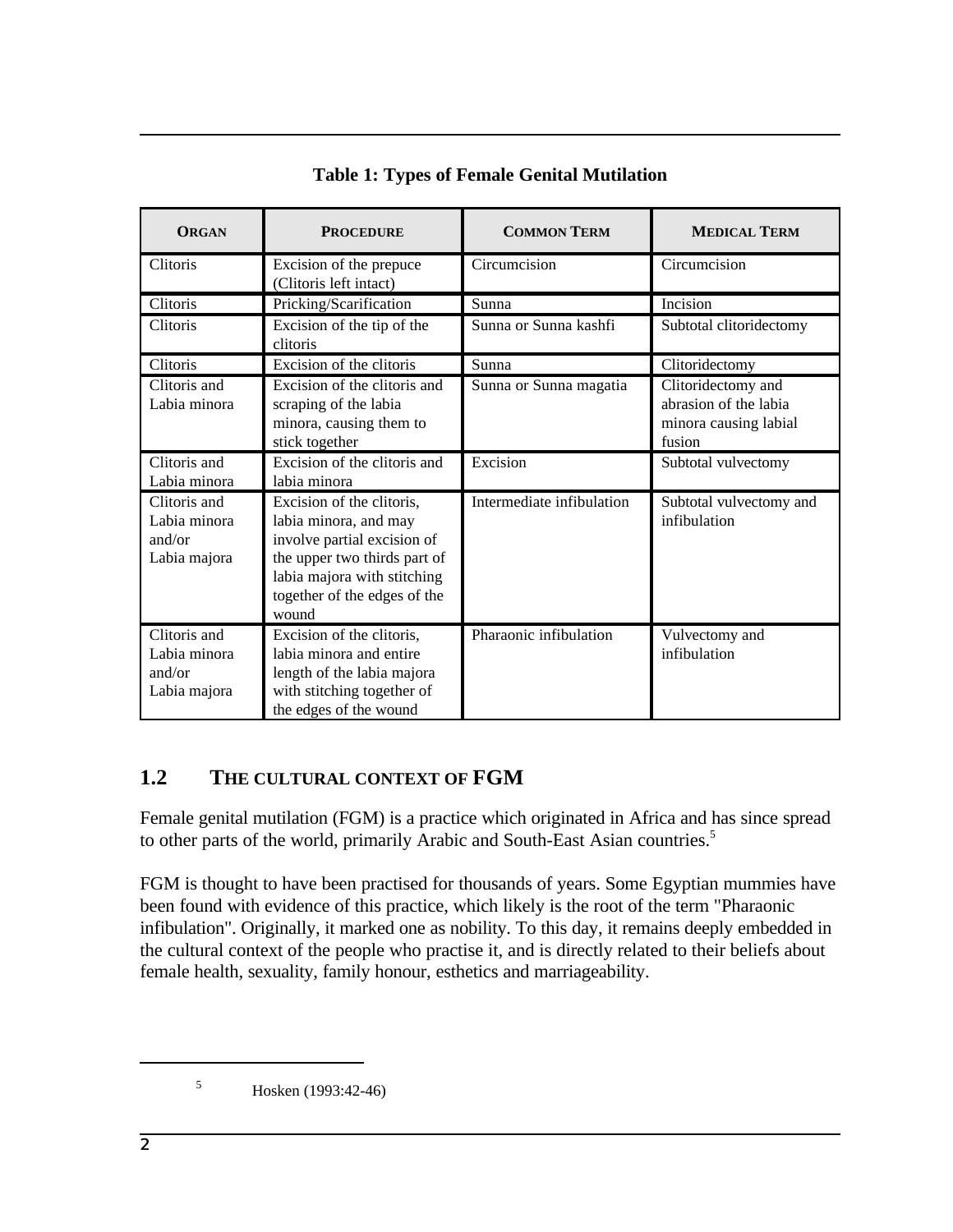It is firmly believed by people who practise it that FGM improves and ensures feminine hygiene. FGM is considered to be esthetically more pleasing. It is thought to help eliminate disease, protect against infertility and prevent stillbirth. Women who have not had this practice are thought to be sexually untrustworthy. This belief is so deeply embedded that many women and their families fear their daughters will not be marriageable if they have not had this practice. FGM is also thought to be an insurance against infidelity and rape. There is a lot of pressure to continue this practice, often by the mothers of young girls as well as from community elders. It is thought to be the only way to preserve family honor, a girl's virginity and her marriageability.<sup>6</sup>

For a long time, the term female circumcision was used. However, after much discussion, African women decided that female genital mutilation was a more accurate term. The term circumcision minimizes the disfigurement that is done. The only correlate to the male circumcision is the removal of the prepuce of the clitoris. The term circumcision ignores infibulation, from which many of the health effects arise. FGM was the term adopted by the Inter African Committee at a meeting in Addis Ababa, Ethiopia in 1990. This term was adopted by the World Health Organization in 1996. Since that time, it has increasingly become the accepted term.

## **1.3 DEMOGRAPHICS OF FGM**

In 1995, *WIN NEWS* estimated that about 125 million women and girls in Africa had undergone FGM. The prevalence of this practice differs from one country to another. In some countries, such as Somalia, it is estimated that virtually all women have undergone FGM whereas in other countries, such as Ghana and Senegal the incidence is much lower. A summary of the type and frequency of FGM in Africa, related to indicators of population health, such as life expectancy at birth, maternal and neonatal mortality rates and female literacy rates are provided in Table 2. Specific background information is also offered on five countries from which Canada has received immigrants over the last 20-30 years: Somalia, Ethiopia, Eritrea, Sudan and Nigeria.7

<sup>6</sup> 7

Female Genital Mutilation Workshop Manual, Unit 2: FGM and Health, NOIVMWC The following text draws upon UNDP (1991), UNICEF (1992), Hosken (1993), Dorkenoo & Elworthy (1992); El Dareer (1982), and Ungar (1985). Where specific statistics are used, a separate footnote is provided.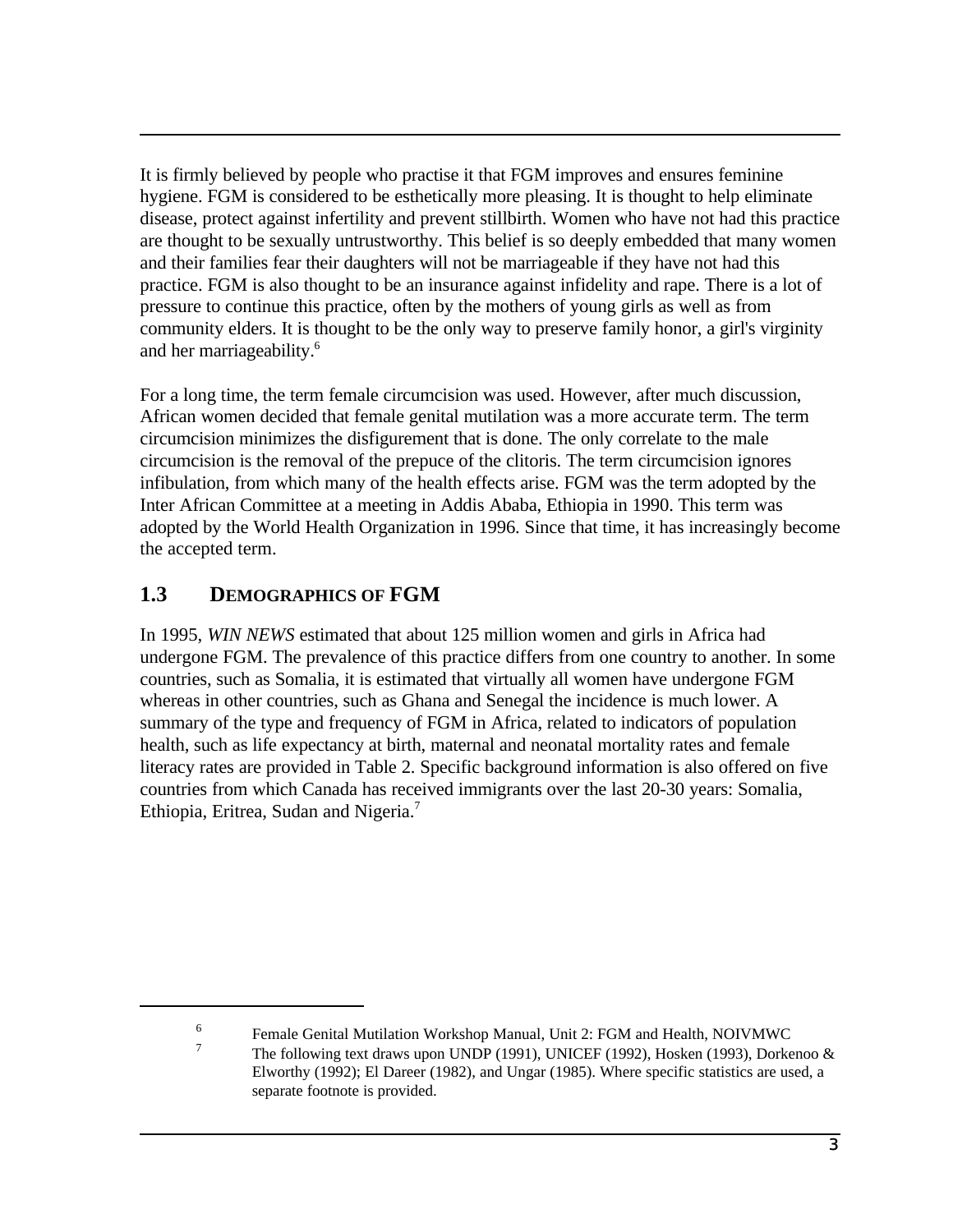## **1.3.1 Somalia**

In the years prior to the conflict in Somalia, the Somali Women's Democratic Organization had embarked on an extensive program to eradicate FGM through education at the grass-roots level. This continues to this day, although efforts have been eclipsed by the country's political conflicts. The hostilities in Somalia are long-standing, punctuated by successive waves of emigration. The first group came from the northern part of Somalia, formerly known as Somaliland (British Protectorate) during the 1970s and early 1980s because of government persecution. A second wave of immigration from Somalia came with the overthrow of the government and the ensuing civil war.

## **1.3.2 Ethiopia and Eritrea**

Reports on the prevalence of FGM in Ethiopia and Eritrea tend to be given together since, until recently, they existed as one country. There is a definite relationship between the type of practice and ethnicity, religion, level of education and rural or urban location. Christian Amharas tend to excise early, sometimes as early as 40 days after birth or before the age of 3 or 4 years. Groups ethnically related to the Somalis and located along the border of Somalia (Ogaden) or close to the coast (Eritrea) are more likely to excise and infibulate between 6 and 9 years of age. These peoples are more likely to be rural, nomad and Muslim. While FGM is on the decline, its prevalence is still in the range of 50 to 70 percent, predominantly excision or clitoridectomy. During the civil war with the province of Eritrea in the late 1970's, Canada received a steady influx of immigrants from this area. Numbers also increased when crops failed in the mid-1980s, resulting in widespread famine.

## **1.3.3 Sudan**

Infibulation is by far the most common type of FGM practised in the northern part of Sudan, predominantly in Muslim groups. There has been a long-standing campaign to eradicate FGM with specific laws banning Pharaonic infibulation as far back as 1947. A new form of circumcision known as Intermediate (see Table 1) was introduced, possibly as a result of the introduction of these laws. Ironically, the school for training midwives may have had an adverse effect on stemming the spread of FGM in the Sudan. Even though trained midwives are forbidden to "circumcise," it is a thriving trade which is hard to check. The country is large and mostly rural (population: 23.8 million) and health care is grossly underserviced and underfunded,<sup>8</sup> contributing to the persistence of this practice. Some health care providers in the Sudan have taken a gradual approach to eradication by encouraging educated parents to opt for clitoridectomy (Sunna) rather than infibulation.

<sup>8</sup> UNDP (1991) Table 12, p.143 shows that in Sudan public expenditure of health was 0.2% of GDP in 1986.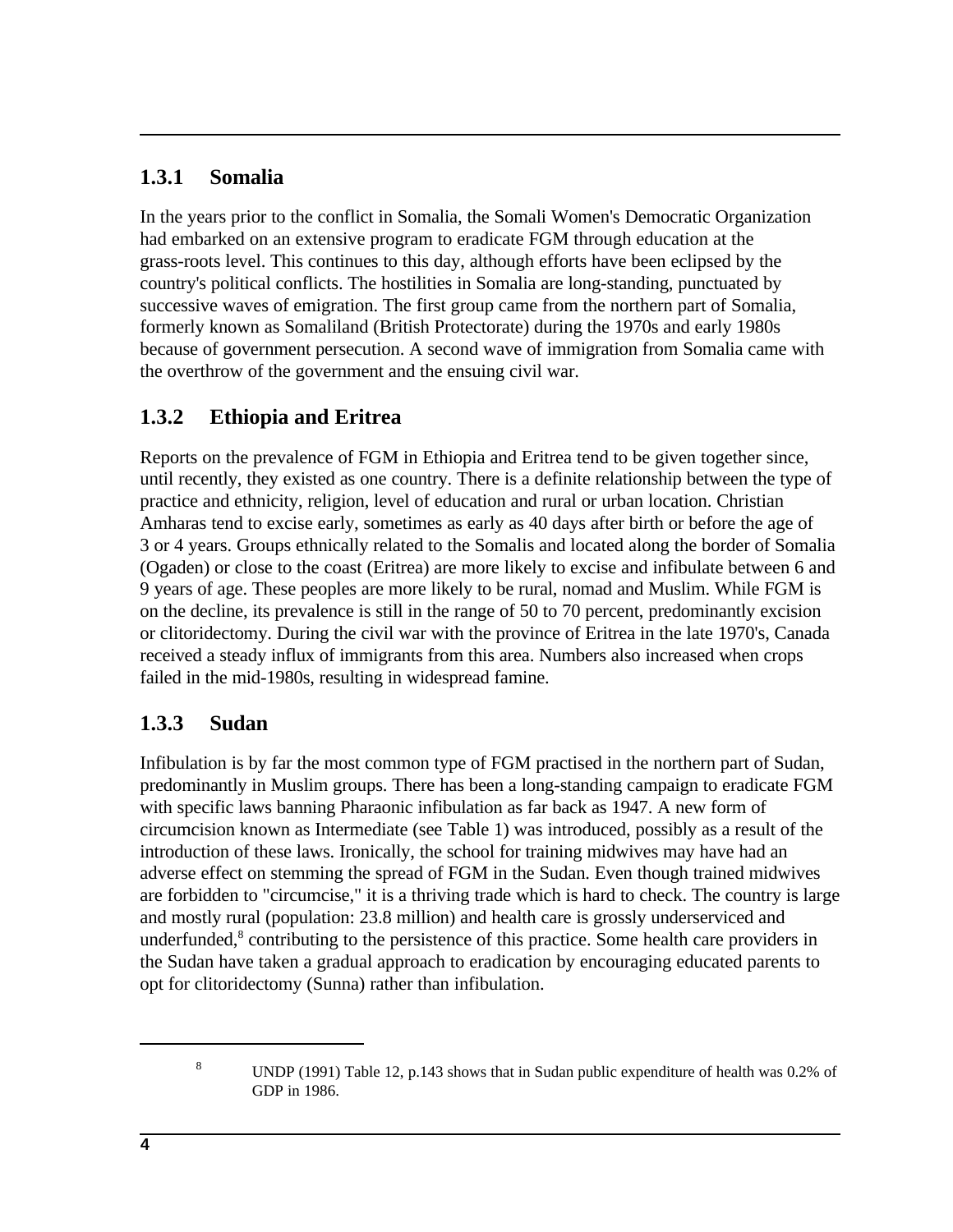# **1.3.4 Nigeria**

FGM is not practised in all areas of Nigeria and the predominant type of FGM is clitoridectomy. Since this is much less extensive than the other types described, it may not be observed or reported as often as infibulation. The incidence of FGM is approximately 20 percent.

| <b>Country</b>         | Prev<br>of<br><b>FGM</b> | of FGM                    | <b>Usual Type Population</b><br>in Millions | <b>Average Life</b><br><b>Expectancy</b><br><b>At Birth</b> | <b>Maternal</b><br><b>Mortality</b><br>(per 100,000) | <b>Neonatal</b><br><b>Mortality</b><br>(per 1,000)<br>live births) | Female<br><b>Literacy</b><br>Rate |
|------------------------|--------------------------|---------------------------|---------------------------------------------|-------------------------------------------------------------|------------------------------------------------------|--------------------------------------------------------------------|-----------------------------------|
| Benin                  | 50%                      | Excision                  | 4.6                                         | 47                                                          | 160                                                  | 88                                                                 | 16%                               |
| <b>Burkina Faso</b>    | 70%                      | Excision                  | 9.0                                         | 48                                                          | 810                                                  | 133                                                                | 9%                                |
| C. African<br>Republic | 40%                      | Excision                  | 3.0                                         | 50                                                          | 600                                                  | 100                                                                | 25%                               |
| Chad                   | 60%                      | Excision                  | 5.7                                         | 47                                                          | 960                                                  | 127                                                                | 18%                               |
| Cote d'Ivoire          | 60%                      | Excision                  | 12.0                                        | 53                                                          | $\overline{\phantom{a}}$                             | 92                                                                 | 40%                               |
| Djibouti               | 99%                      | Infibulation              | 0.4                                         | 48                                                          |                                                      | 119                                                                | 13%                               |
| Egypt                  | 60%                      | Excision/Inf<br>ibulation | 52.4                                        | 60                                                          | 320                                                  | 61                                                                 | 34%                               |
| Ethiopia               | 90%                      | Excision/<br>Infibulation | 49.2                                        | 46                                                          |                                                      | 130                                                                |                                   |
| Eritrea                | 80%                      | Excision/<br>Infibulation |                                             |                                                             |                                                      |                                                                    |                                   |
| Gambia                 | 80%                      | Excision                  | 0.9                                         | 44                                                          |                                                      | 140                                                                | 11%                               |
| Ghana                  | 30%                      | Excision                  | 15.0                                        | 55                                                          | 1,000                                                | 86                                                                 | 51%                               |
| Guinea                 | 70%                      | Excision                  | 5.8                                         | 44                                                          | 800                                                  | 140                                                                | 13%                               |
| Guinea Bissau          | 70%                      | Excision                  | 1.0                                         | 43                                                          | 700                                                  | 146                                                                | 24%                               |
| Kenya                  | 60%                      | Excision                  | 24.0                                        | 60                                                          | 170                                                  | 68                                                                 | 59%                               |
| Liberia                | 70%                      | Excision                  | 2.6                                         | $\overline{54}$                                             |                                                      | 134                                                                | 29%                               |
| Mali                   | 75%                      | Infibulation              | 9.2                                         | 45                                                          | 2,000                                                | 164                                                                | 24%                               |
| Mauritania             | 40%                      | Excision                  | 2.0                                         | 47                                                          |                                                      | 122                                                                | 21%                               |
| Nigeria                | 60%                      | Excision/Inf<br>ibulation | 108.5                                       | 52                                                          | 800                                                  | 101                                                                | 40%                               |
| Senegal                | 20%                      | Excision                  | 7.3                                         | 48                                                          | 600                                                  | 84                                                                 | 25%                               |
| Sierra Leone           | 90%                      | Excision                  | $\overline{4.2}$                            | $\overline{42}$                                             | 450                                                  | 149                                                                | 11%                               |
| Somalia                | 99%                      | Infibulation              | 7.5                                         | 46                                                          | 1,100                                                | 127                                                                | 9%                                |
| Sudan                  | 85%                      | Infibulation              | 25.2                                        | 51                                                          | 550                                                  | 104                                                                | 12%                               |
| Togo                   | 50%                      | Excision                  | 3.5                                         | 54                                                          | 420                                                  | 90                                                                 | 31%                               |

**Table 2: Demographics and Female Genital Mutilation in Africa**\*

\* The information on FGM comes from Hosken (1995) and UNICEF (1992) with the exception of data for Djibouti and Gambia which comes from UNDF (1991).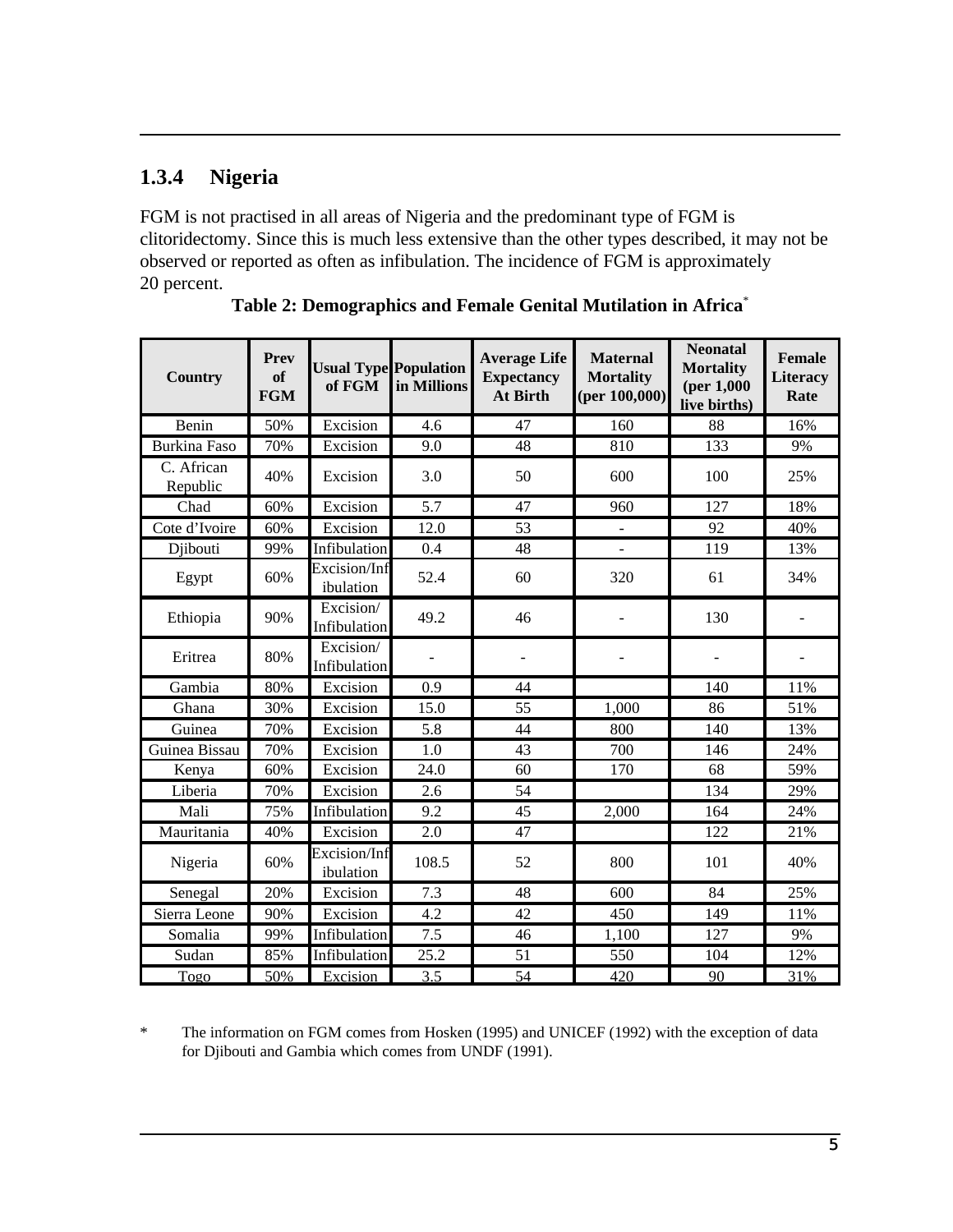# 2. Health Implications

The health implications of FGM are both immediate and profound.

# **2.1 IMMEDIATE EFFECTS**

All forms of FGM cause heavy bleeding at the time of excision. If not controlled, this can lead to hemorrhaging and, in extreme cases, death. Because FGM is often conducted under unhygienic conditions (and the approximating of the two sides of the vulva may be done by using thorns or twigs), infection is not uncommon. If the infection is severe, it can become systemic, leading to sepsis and death. This practice is generally done without any pain control, so there is extreme pain and is often associated with acute urinary retention.

## **2.2 LONG-TERM EFFECTS**

Women who have undergone FGM may adapt to the changes that have occurred as a result of this practice and, especially in some of the milder forms, may not have any complications that disturb them. What is summarized here are the more common complications.

# **2.2.1 Urinary tract dysfunction**

The first problem experienced by young girls is difficulty with urination, related to the tiny opening left after infibulation. Infibulation may cause girls to take an excessively long time to urinate or to urinate frequently. If they rush, they may not empty the bladder properly. It is not always possible to empty the bladder because of the infibulation and a residual of stale urine increases the chance for infection. An infection can cause irritation and pain in the external genitals or may spread to the kidneys, causing a pyelonephritis that can permanently damage the kidney. Other voiding dysfunctions secondary to obstruction caused by infibulation and scarring are retrograde voiding (urine flowing backwards into the vagina), incontinence (involuntary loss of urine) from overflow, and inability to pass a urinary catheter.

## **2.2.2 Genital tract dysfunction**

When a girl who has undergone FGM reaches menarche, she is unlikely to realize that many of her menstrual difficulties are related to this practice. The small opening which allowed for the passage of urine may not permit adequate drainage of menstrual fluid. This can result in dysmenorrhoea (painful menses), oligomenorrhoea (scanty and prolonged menses), hematocolpos or hematocolpometra (retention of menses causing distention of the uterus), or endometriosis (uterine lining occurring inside the abdominal cavity). Residual menstrual blood may provide an opportune site for infection to invade the urogenital tract leading to vaginitis, cervicitis or endometritis and pelvic inflammatory disease. With extensive scarring women are also at increased risk of perineal cysts.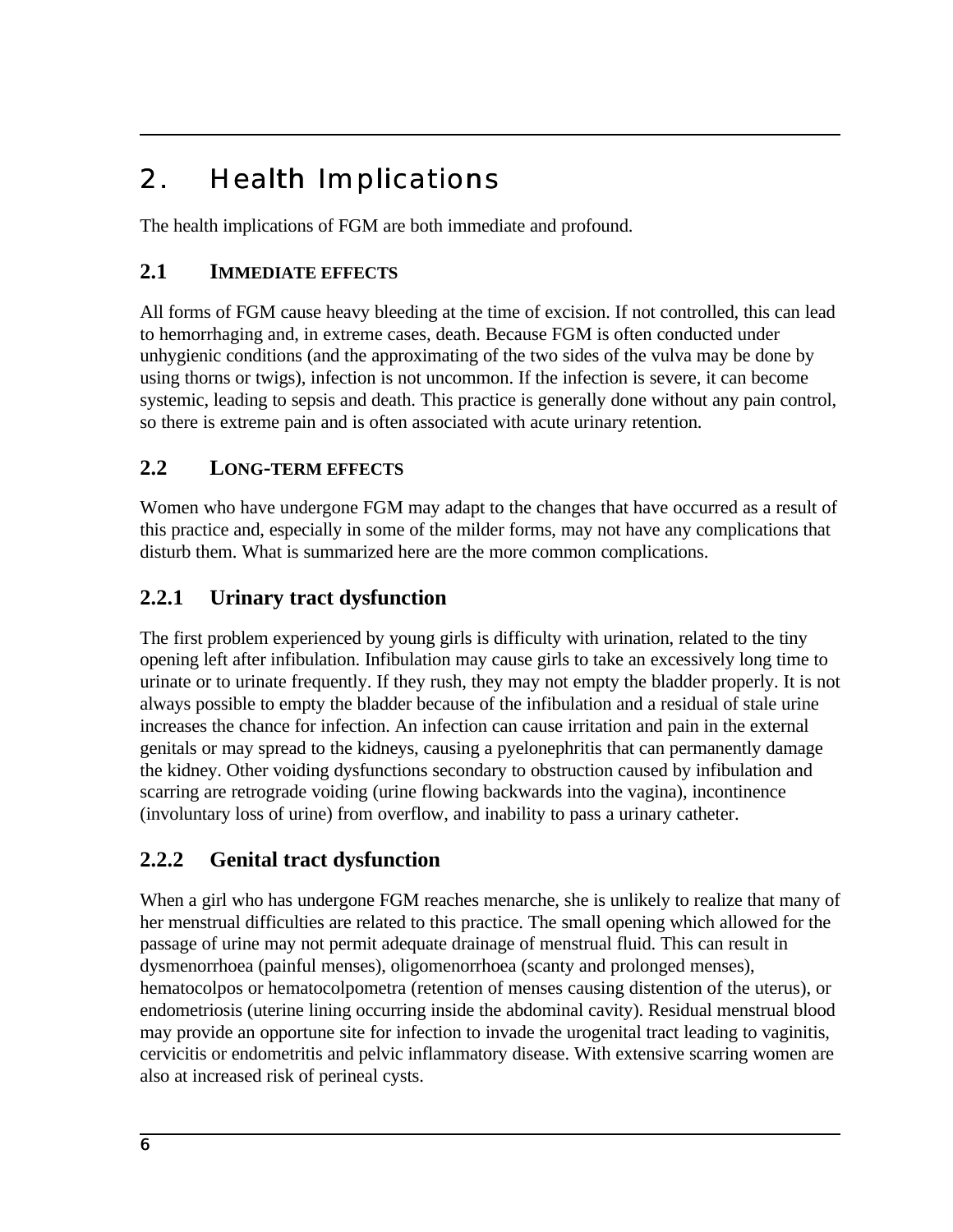# **2.2.3 Sexual-related difficulties**

Unless women have undergone a procedure to reverse infibulation (called defibulation) sexual intercourse can be traumatic. Physical penetration by the male partner may take a long time to achieve. Some women are intact weeks, months or even years after becoming sexually active. Pain, bleeding and infections secondary to trauma to the genitals on penetration, are common. Traumatized tissue leaves women at increased risk for infections, including sexually transmitted diseases, such as HIV. Many women will be psychologically traumatized as well, but for cultural reasons may not express it. This may be expressed as vaginismus (or painful, involuntary spasm of the vagina often associated with an aversion to sexual activity).

# **2.2.4 Birth control difficulties**

Family planning is more difficult for women who are affected. They have problems using intrauterine devices or diaphragms, and may be unable to insert spermicidal products. Birth control pills are one of the few viable options for them. There are additional complications for affected women who choose to terminate unplanned pregnancies. Often, they discover that the doctor is unable to perform a defibulation which is necessary prior to the termination. This may happen if the women has not explained beforehand that she has undergone FGM, the doctor is unfamiliar with the defibulation procedure or if the equipment is not available at the time of the scheduled therapeutic abortion.

## **2.2.5 Infertility**

When women *do* want to conceive a child, it may be difficult. The two most common reasons are difficulties with physical penetration and pelvic inflammatory disease. Structural problems can be addressed by defibulation, but even after treatment, pelvic inflammatory disease may result in fertility problems.

## **2.2.6 Difficulties in pregnancy and childbirth**

Many infibulated women have managed to become pregnant, even without complete penetration. During pregnancy it may be impossible to conduct a pelvic examination to assess pregnancy, fetal presentation and the adequacy of the pelvic outlet. Thus, many of the possible benefits of early diagnosis during pre-natal care are lost.

Labour and delivery is often prolonged. Fistulae (a hole developing between the vagina and the rectum) may occur at an unattended birth from prolonged pressure from the baby's head, either due to the inability of the head to pass through the pelvis (cephalopelvic disproportion) or if the head is unable to pass through the perineum if defibulation (or anterior episiotomy) has not been done. Prolonged labor or obstructed delivery may lead to caesarean section. Even when defibulation is done at the time of vaginal deliveries, there are often perineal tears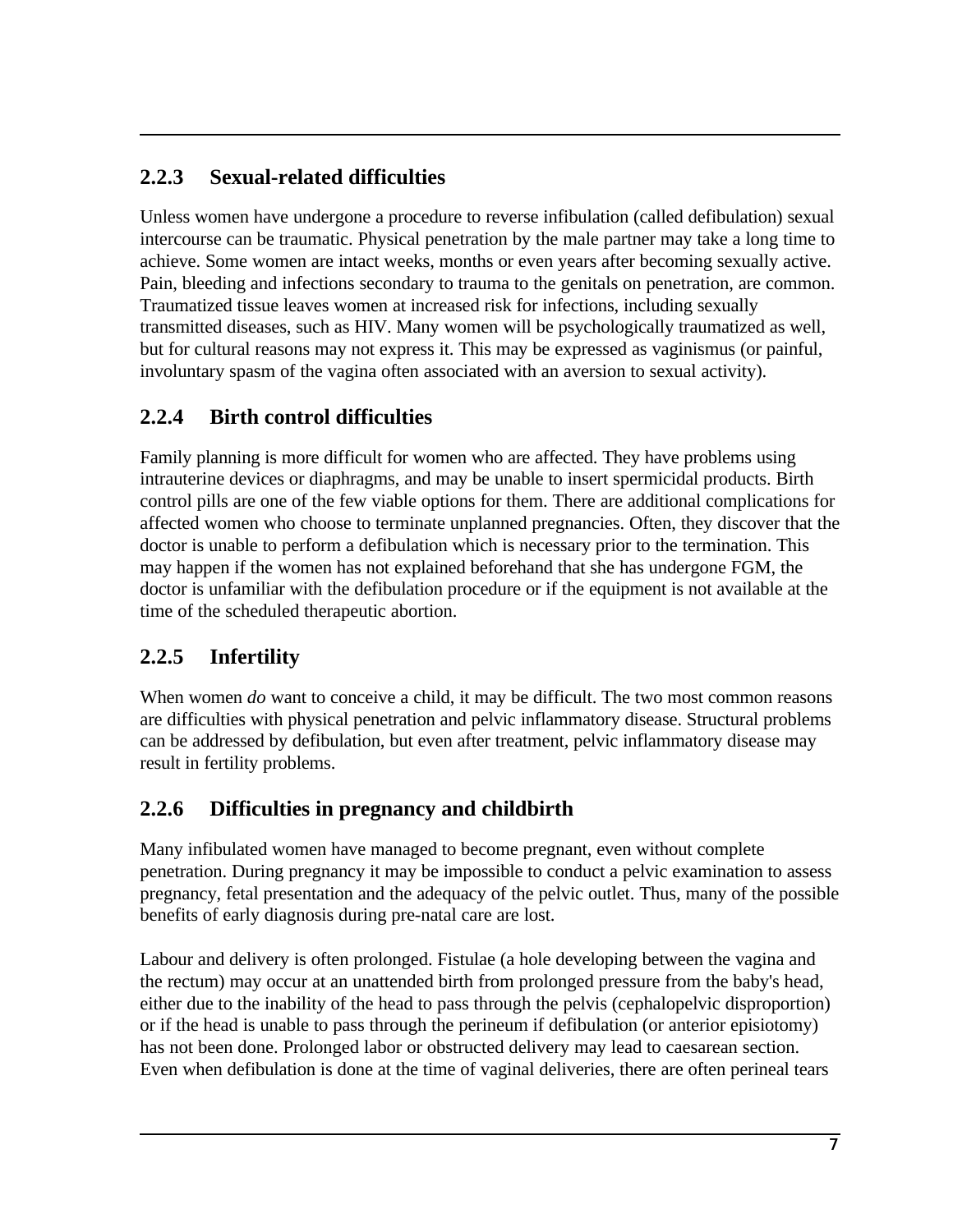as the scarred tissue cannot stretch. Local trauma from the birth causes delayed healing, infection and increased morbidity. For some, it may be so traumatic as to lead to a postpartum psychosis or depression.

## **2.2.7 Psychological difficulties**

Pain or discomfort during sexual intercourse can trigger memories of the original practice. Some continue to experience profound emotional and physical pain secondary to coitus which may lead to sexual inhibition and frigidity. They may suffer from depression, anxiety and irritability, phobias or vague somatic complaints.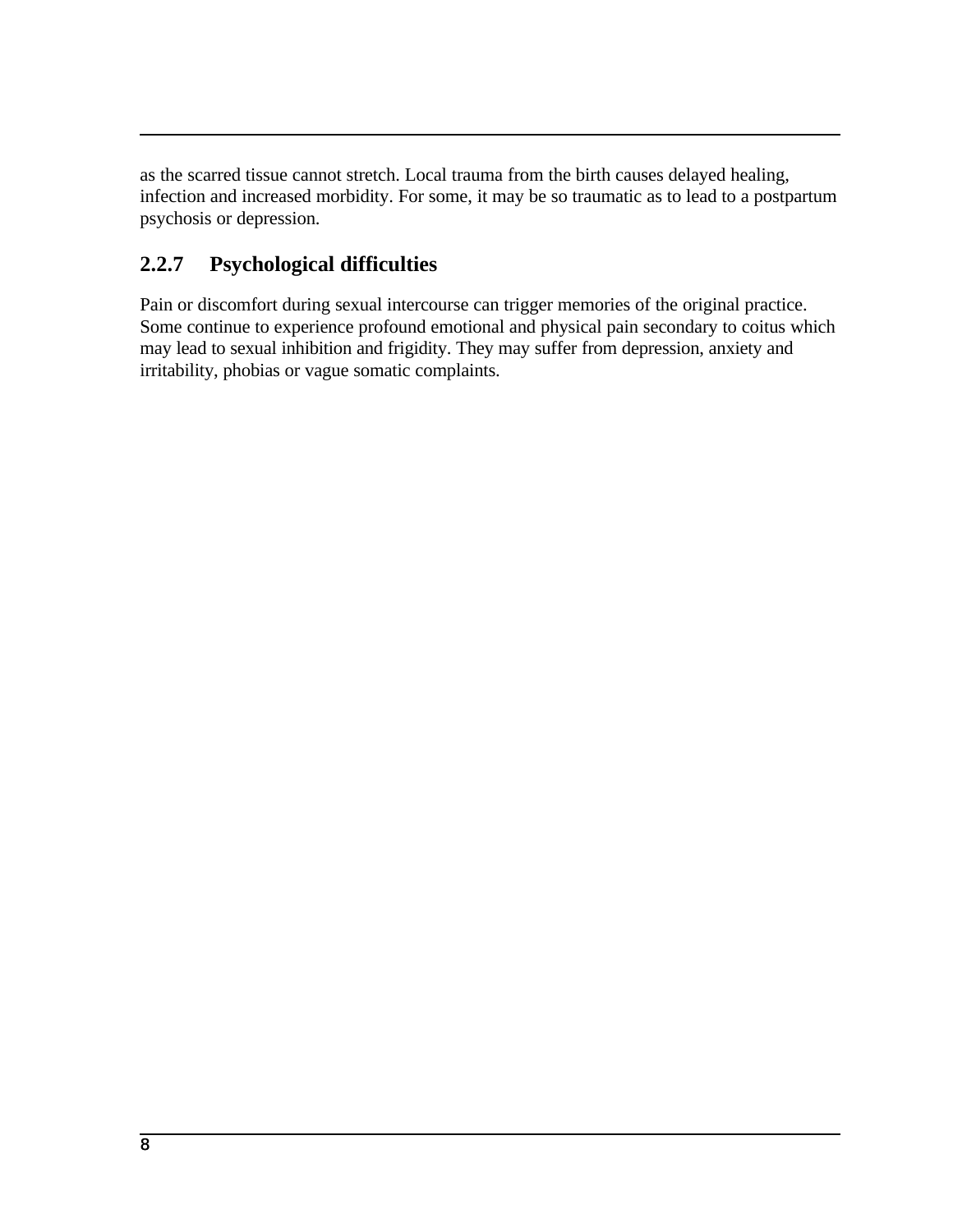# 3. Legal Status and Current Policies

Like many other countries, FGM is illegal in Canada. FGM *threatens* women's health in the short-term and the long-term and people who perform FGM, as well as those who assist them, can be charged with aggravated assault, as well as other criminal offences. In addition, the threat of FGM may be grounds for obtaining refugee status in Canada. Certain provincial child protection laws apply if there is a risk of young girls undergoing FGM.

## **3.1 LEGAL STATUS**

## **3.1.1 The Criminal Code**

Anyone who performs or assists with the performance of FGM can be criminally charged and convicted of an offence in Canada.

A person may be charged with "aggravated assault" under section 268 of the *Criminal Code* if he or she wounds or maims, in whole or in part, the labia majora, labia minora or clitoris of another person. Neither a child, nor an adult on the behalf of a child (under the age of 18 years), can consent to such a practice. This provision does not apply to legitimate medical procedures performed by duly qualified physicians for the physical health of the person. The maximum penalty for aggravated assault is fourteen years imprisonment.

Alternatively, a person may be charged with criminal negligence causing bodily harm (section 221) which carries a maximum penalty of ten years imprisonment or criminal negligence causing death (section 220)which carries a maximum punishment of life imprisonment.

Persons who aid another to commit the offence (section 23) or who do anything for the purpose of removing a child under the age of 18 who is ordinarily resident in Canada with the intention of having FGM performed upon the girl (section 273.3) can also be charged. Section 273.3 carries a maximum penalty of five years imprisonment.

Parents may also be charged for failing to provide necessaries of life to a child under the age of sixteen years (section 215). This offence carries a maximum penalty of two years imprisonment.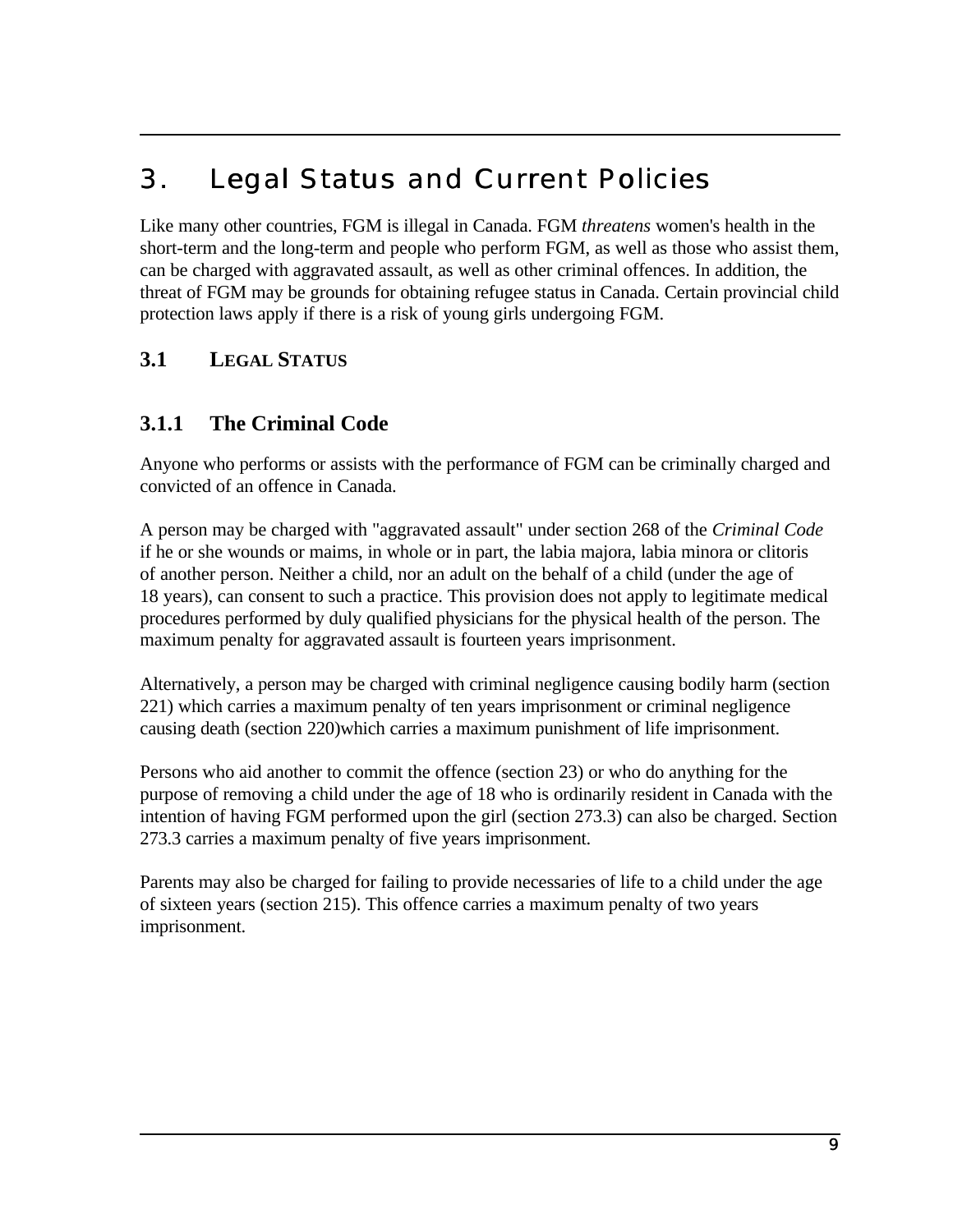## **3.1.2 Immigration and Refugee Law**

There have been cases in Canada where refugee status was granted on the grounds of threatened FGM.<sup>9</sup> It is considered to be gender-related persecution.

## **3.1.3 Provincial child protection services**

FGM is considered a form of abuse and as such, any child suspected of being at risk of FGM would justify intervention by child protection authorities. This system makes it *mandatory* for anyone who has any reason to believe that someone is abused, or is at risk of being abused, to report it. Provincial legislation varies from province to province, but the goal of legislation is generally to protect children in need of protection, including to allow authorities to intervene to prevent harm to children at risk. This may include removing a child from her family if there are reasonable grounds to believe this is necessary for protection.

## **3.2 MEDICAL POLICY**

Both national and provincial medical organizations have developed clear policies against FGM in Canada. In 1992, the Society of Obstetricians and Gynaecologists of Canada (SOGC) issued a formal policy statement on FGM that stated:

> "Female genital mutilation is never medically indicated. Its practice in Canada, by a physician, is inexcusable. The SOGC condemns this procedure as being a violation of the female body. The SOGC recommends that physicians performing this procedure should be reported to provincial licensing bodies..."<sup>10</sup>

Since that time, many provincial medical organizations have issued similar statements. (See Appendix 3) It is considered malpractice for physicians to conduct infibulation or reinfibulation in Canada.

<sup>9</sup> Immigration and Refugee Board decisions May 10, 1994 and March 13, 1997. <sup>10</sup> SOGC Policy Statement No. 12, September 1992. Available on the website: www.sogc.medical.org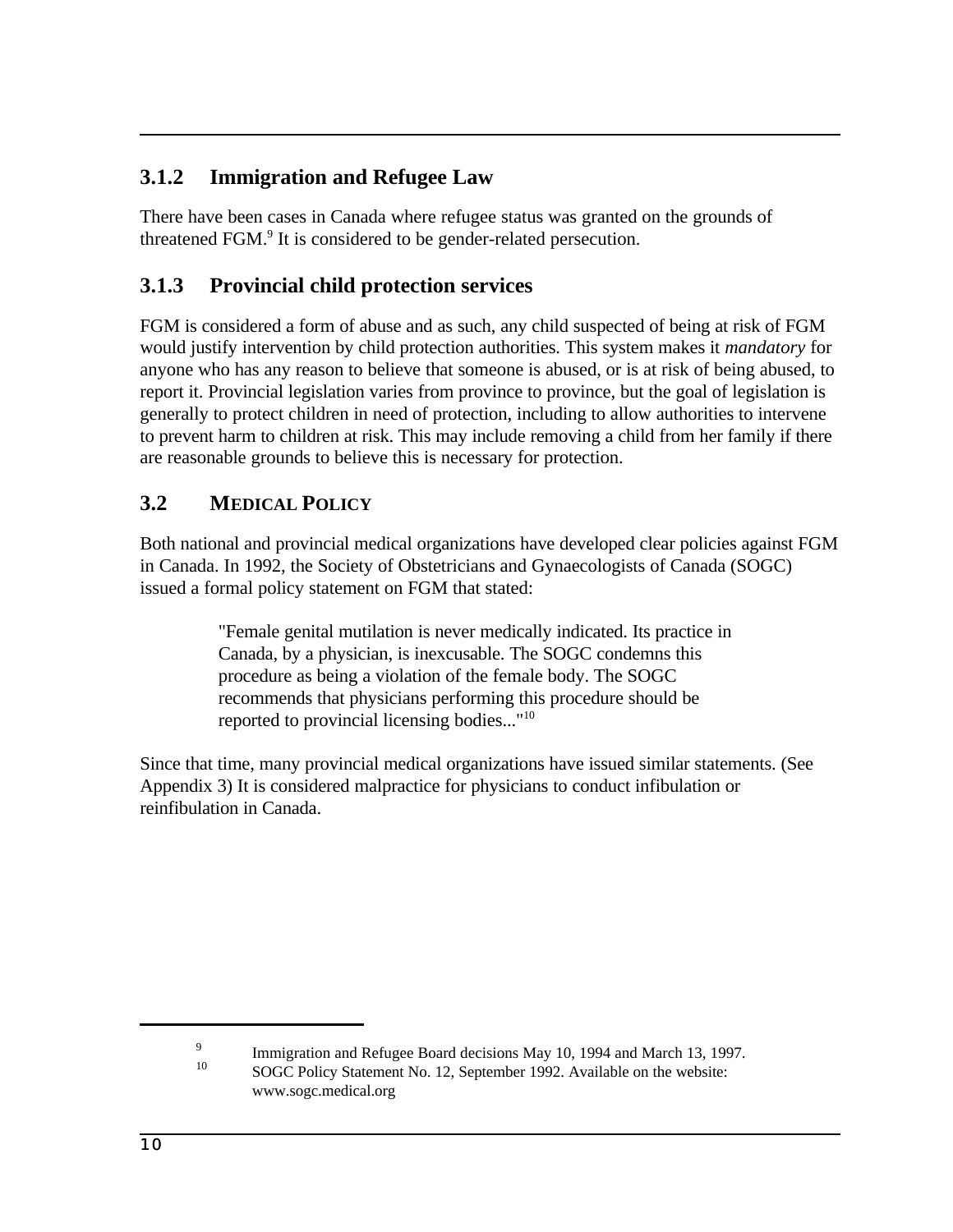# 4. Key Informant Research

## **4.1 METHODS**

The main focus of the key informant research was on two groups: community providers working with affected communities, and those in the health care field who were knowledgeable about FGM. The Working Group created a list of key informants in each group. Five communities were identified that had immigrants from countries where FGM is traditionally practised: Ethiopia, Nigeria, Somalia, Sudan and Eritrea.

A list of interview questions was developed and the prepared questionnaire covered such topics as:

- ó typical behaviours of women and girls from affected communities in seeking health care services.
- common health concerns of affected women.
- problems that have affected women have encountered when seeking health in Canada.
- ó resources currently available to address these issues.
- information needed by community and health care providers so that they can better serve affected girls and women in their communities.

A researcher conducted the interviews, collected the information and then analysed the findings.

## **4.2 FINDINGS WITH RESPECT TO HEALTH CARE**

Twenty two key contact people representing 15 community organizations in Montreal, Ottawa, Toronto, Edmonton and Vancouver were contacted and twelve agreed to respond to an in-depth questionnaire by either telephone interview or fax (55% response rate). Then 75 health care providers, including physicians, nurses, educators, psychologists, and social workers were contacted in Montreal, Ottawa, Toronto, Winnipeg, Edmonton and Vancouver. Of the 75 people contacted, 31 agreed to respond to an in-depth questionnaire by either telephone interview or fax (41% response rate). The findings were combined since there was, in general, a consensus between community and health care providers on the major health care issues and preventative measures in regard to the practice of FGM. Differences in opinions between community and health care providers on key issues were identified. The findings on the key health care issues are summarized as follows: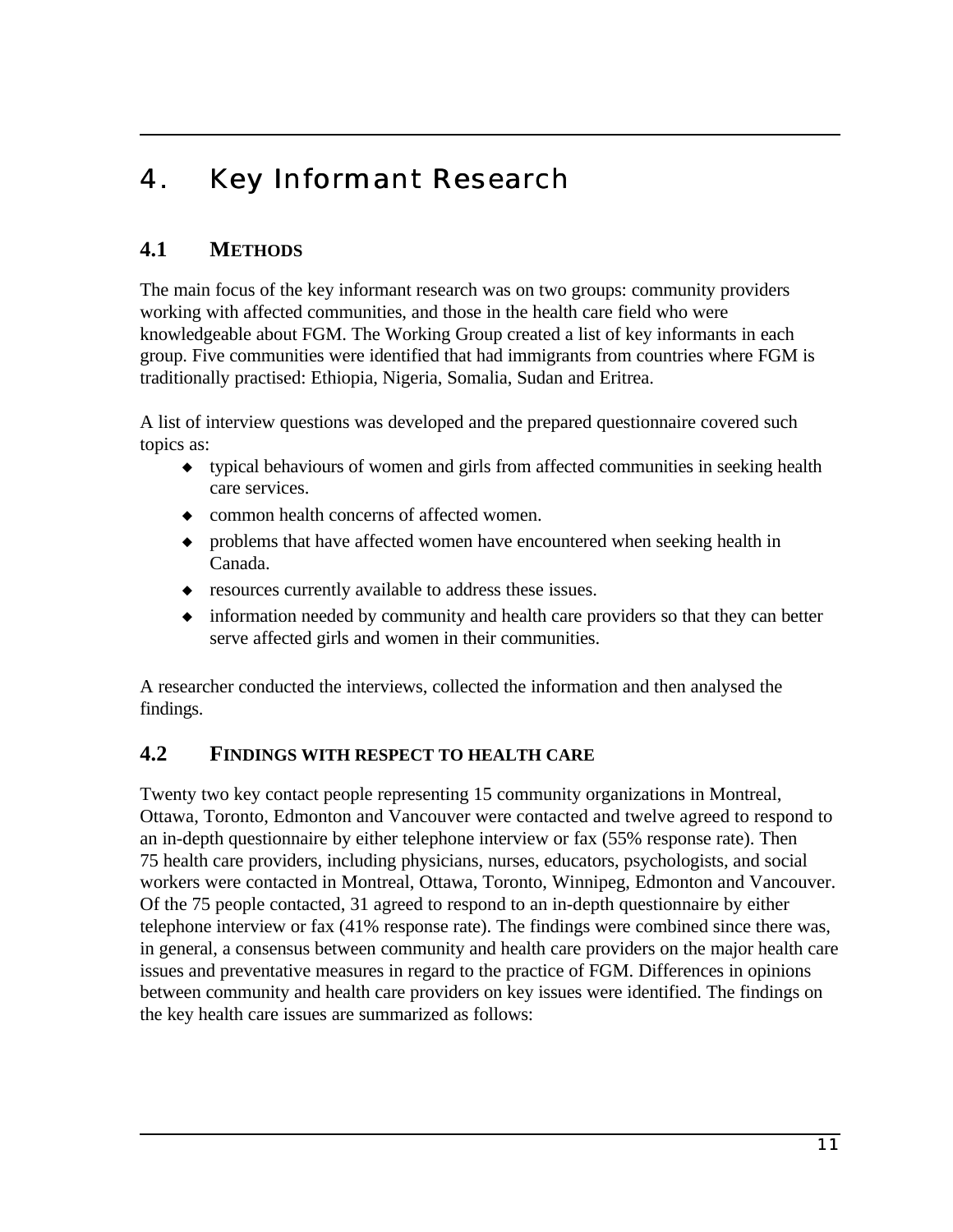## **4.2.1 Women may not realize their symptoms are FGM-related and preventable.**

Women who are affected may not realize that their urinary, menstrual and psychological problems are FGM-related. Although acute problems may have occurred after the original procedure, in the intervening period these problems most likely have either been resolved or become chronic. It has been observed that often women who are affected have an increased tolerance for physical discomfort associated with FGM. Some affected women do not appear to be disturbed by FGM. Especially for menstrual difficulties, most women have had their symptoms since menarche, so have accepted it as the norm.

## **4.2.2 Affected women who have recently immigrated generally have different health-care seeking behaviors from the Canadian norm.**

One of the biggest differences between affected women and most Canadians is that women from affected communities rarely seek, or expect, preventive or routine care. This difference is likely linked with the fact that in Africa, health care dollars are often scarce and preventive medical care is often unknown. Thus women who are affected tend not to look for health care in Canada unless they are sick or there is a perceived need for care. A suggestion that a pelvic examination is needed in order to take a routine pap smear may seem totally inappropriate to an affected woman, as is the suggestion for a breast examination to screen for breast cancer (which is often unfamiliar to them). Many pregnant women do not seek pre-natal care. Many mothers of young children do not seek well-child care. Counseling as an integral part of health care services, is not familiar to many cultures. For example, psychological or family problems are normally discussed among family members or clan elders; they would not be a cause for seeking professional counseling.

In addition to not being aware (or comfortable) with many preventive procedures, affected women who have recently immigrated may not be familiar with the routine system of booking appointments in advance when seeking medical care. They may wait until they need medical care urgently or book an appointment and then miss it. This may set up misunderstandings and tensions between affected women and health care providers.

## **4.2.3 Even when affected women do want health care, they are reluctant to seek it.**

It is fairly well-known that affected women are often reluctant to seek health care. Although most community providers thought this was a major barrier to health care, many health care providers felt that women and girls who are affected will overcome their reluctance when the need for care arises, and will seek care in an appropriate manner. Community and health care providers offered a number of reasons for the reluctance.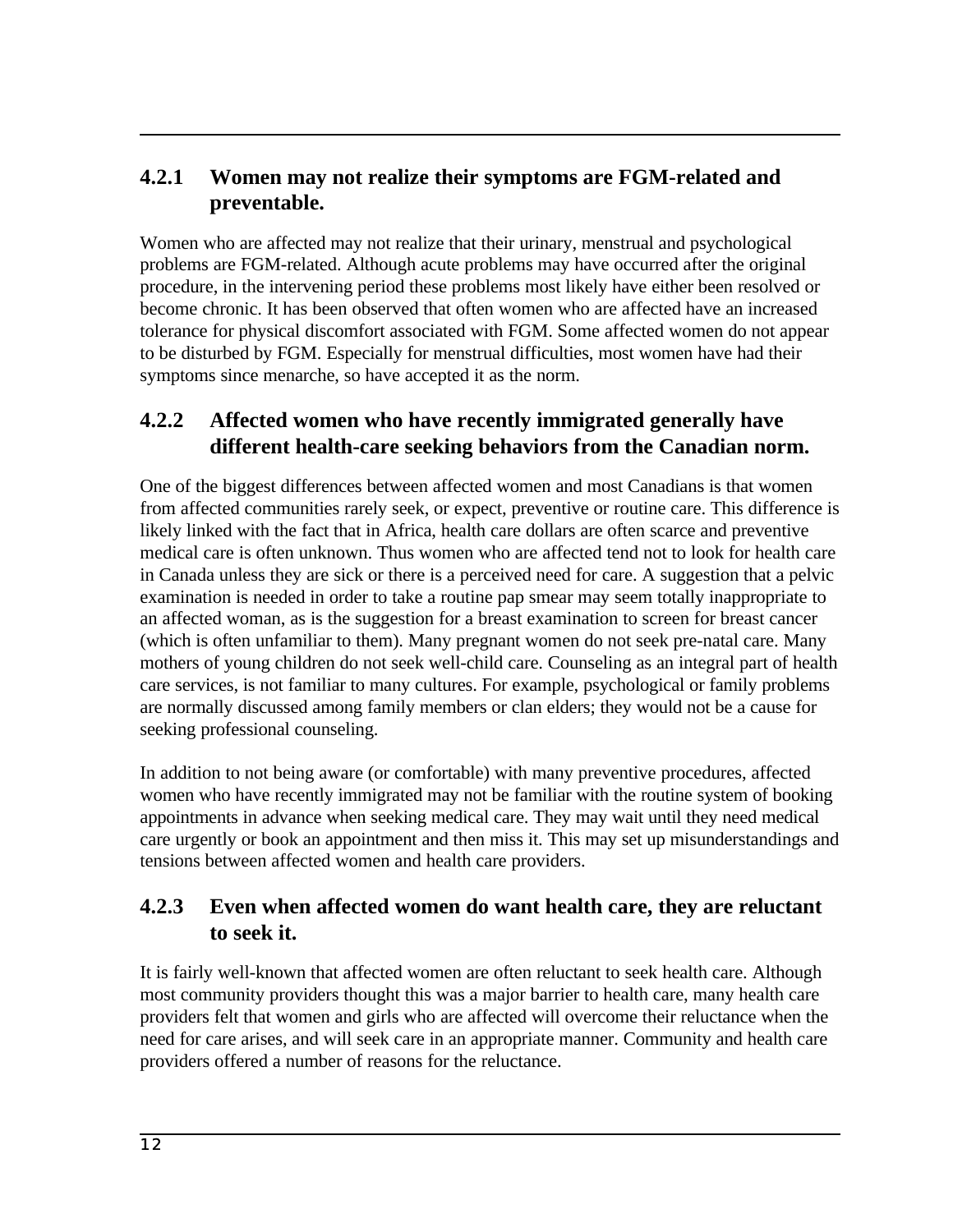#### **a. Many are not familiar with the Canadian health care system.**

Upon arrival in Canada, affected women have little knowledge of the health care system, which they feel is bureaucratic. They are dependent to a great extent on members of their communities or workers in immigration and settlement, to help them access health care. It may be difficult for women to find out about the health care system in order to access it.

#### **b. If affected women have experienced political persecution, they may distrust authority figures.**

Many affected women may have experienced political persecution before coming to Canada; thus, they may distrust, avoid contact or are covert in their dealings with authority. Since physicians are viewed as authority figures, going to see a physician may be dreaded and therefore delayed.

#### **c. Affected women may have had an adverse experience with a health care provider in the past.**

Respondents noted that women who are affected perceived some Canadian doctors as unapproachable and condescending in their initial dealings with them. It was not uncommon to hear of health providers who were not informed about FGM and when affected women went to see them, appeared shocked, asked inappropriate questions such as demanding to know what happened, or acted inappropriately by calling other nurses or doctors to view the woman's genitals.

#### **d. Affected women generally do not want to see a male physician.**

Although the primary concerns of women who have undergone FGM are to find a doctor who is knowledgeable about the medical management of FGM and who is respectful of affected women and their cultures, most affected women would prefer to see women doctors. This may be difficult in some communities.

#### **e. There may be a financial barrier.**

Affected women may have heard that they may have to pay for health care because they do not yet have permanent resident status in Canada or do not possess a health card. Even if they are covered by a provincial health insurance plan, recent immigrants still may find it difficult to seek health care due to a lack of funds for child care or transportation.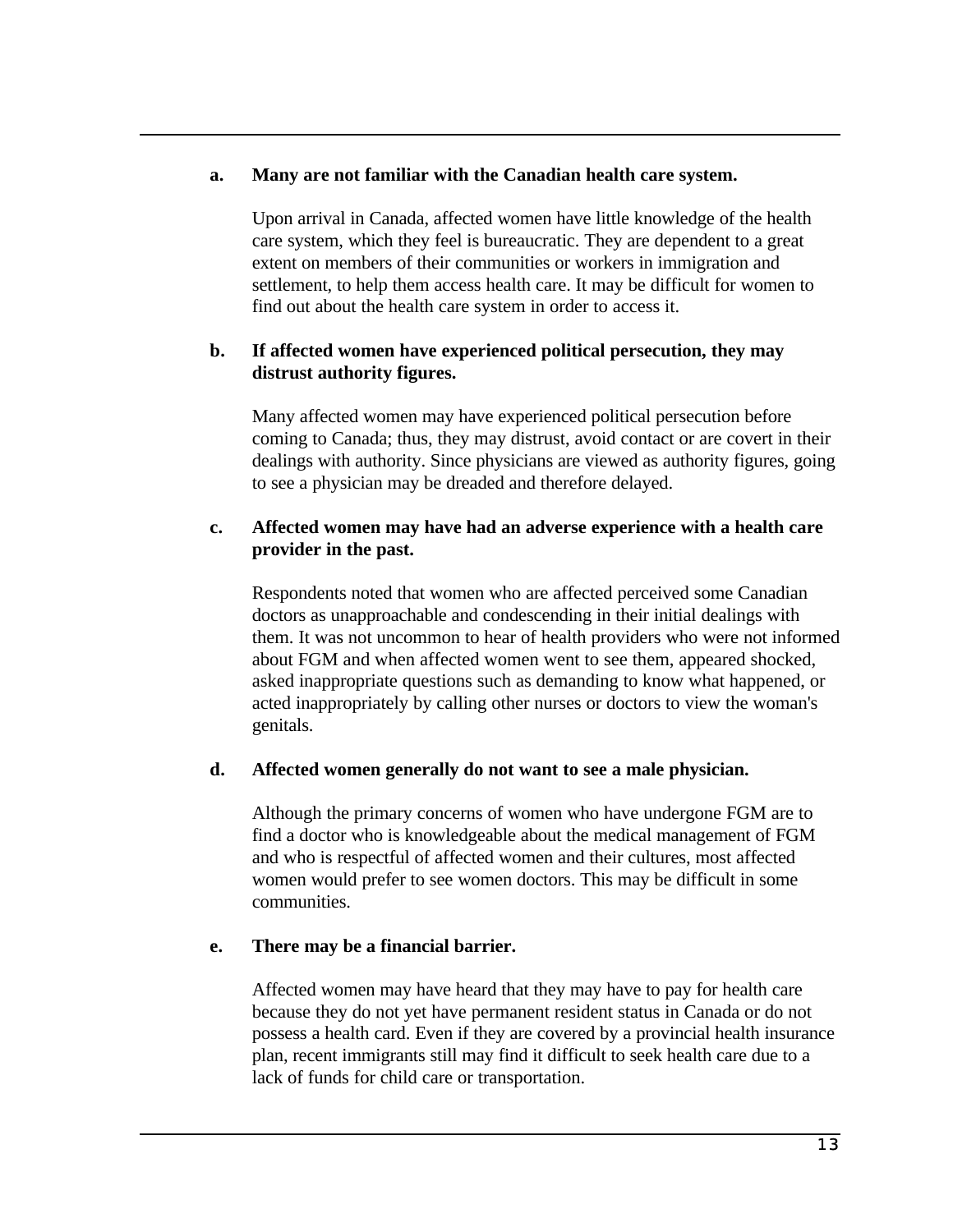## **4.2.4 When affected women do seek health care they may find it difficult and at times traumatic.**

#### **a. There may be a language barrier that can only be addressed by compromising confidentiality.**

If affected women are not fluent in English or French, they may be obliged to use translators from their communities. This often provokes additional anxiety as these communities are small and there is often a concern that the translator may breach confidentiality. Cases were reported where a reputation was destroyed or a marriage prospect was negatively affected.

#### **b. There are often cultural barriers**

Cultural pressures are strong and influence affected women as well as Canadian health care providers. Women are reluctant to express themselves about sensitive and private matters such as sexuality or FGM. They tend to minimize the problems associated with FGM and tolerate a great deal of discomfort before seeking help. Health care providers may not understand the cultural context of FGM and may be abrupt or judgmental.

#### **c. Many health care providers are not adequately trained to care for affected women.**

As noted previously, many physicians, nurses and other health care providers know very little about FGM, its complications, or the treatment options such as defibulation, to effectively and sensitively address the needs of affected women. Respondents recounted situations when women requested defibulation, and were told to wait until they got married or until they got pregnant. In pregnancy, they were told to wait until the birth of the baby. Even when there was a willingness to consider defibulation, it was difficult, at times, to find someone who was trained to do it. In addition, health care providers need to be aware of certain cultural sensitivities. For example, female reproductive organs and sexuality are generally considered culturally taboo as topics of conversation. In affected women's countries of origin, sexual issues related to FGM are implicitly understood by health care providers in the cultural context and much remains unsaid.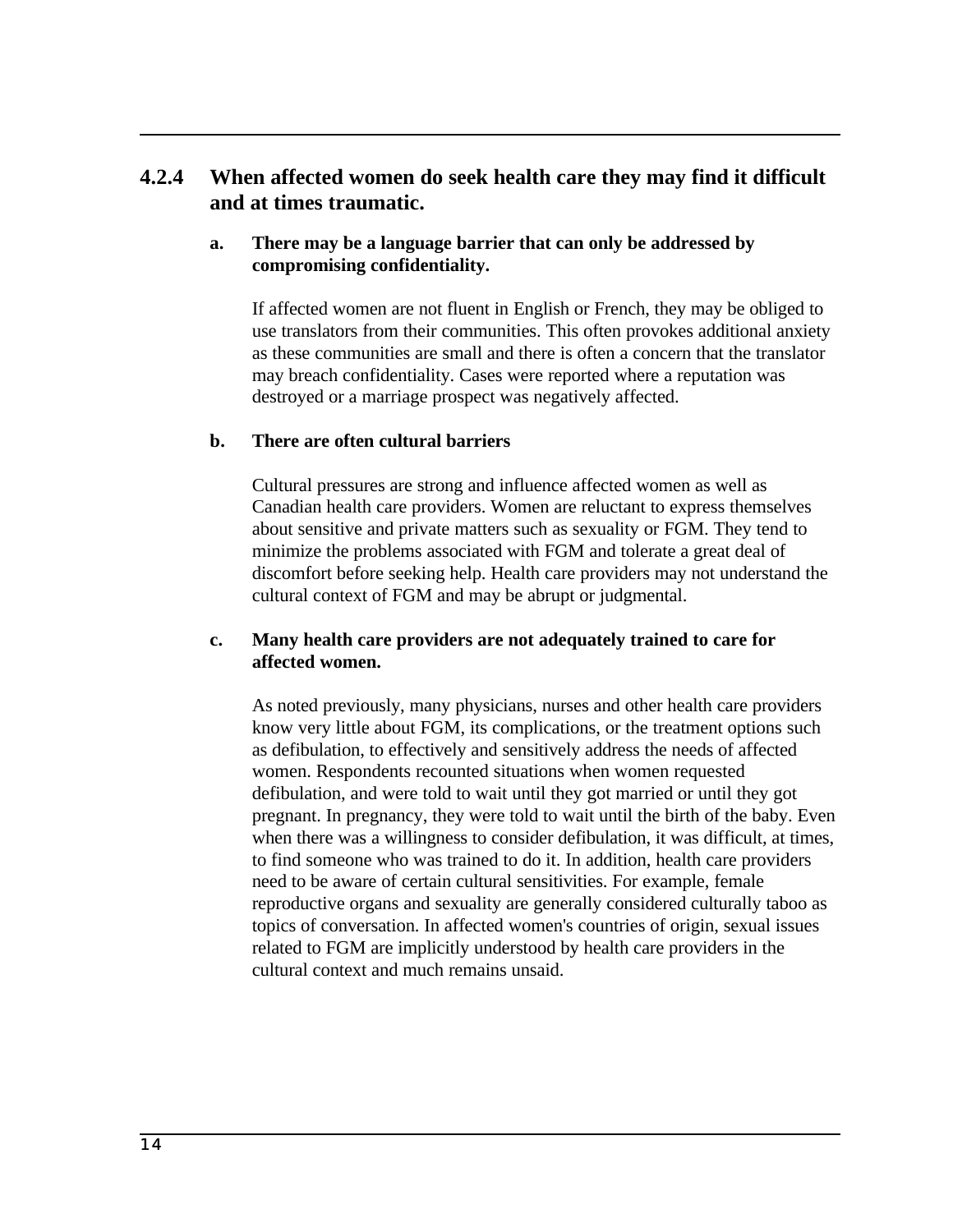## **4.2.5 The high Caesarean section rate is the most common health care complaint of affected women**

Although all key informants agreed that the most common health care complaint of affected women was the high Caesarean section rate, there was a difference of opinion among community and health care providers as to why that was. In general, community providers questioned the high Caesarean section rates and tended to agree with the belief of affected women that this was due to physicians' lack of knowledge regarding the management of infibulation.

Health care providers, however, noted the high Caesarean section rates in Canada and the United States for *all* women, not just those who have undergone FGM. For example, the Canadian health care system has helped to reduce the maternal mortality rate to 3 per 100,000 live births.<sup>11</sup> This is very low when compared with the countries of origin of the women who are affected.(see Table 2). Maternal or fetal mortality or morbidity which could have been prevented by Caesarean section is unacceptable by Canadian standards of practice. However, there tends to be a greater prevalence of perinatal mortality and morbidity in developing nations where often the conditions do not allow for similar medical standards of practice.

Many women who are affected are concerned that providers move too quickly to intervene. For them, the preservation of the uterus and the ability to bear children in the future is of paramount importance in their culture. Several incidents of affected women refusing Caesarean sections were reported; in at least one case, it resulted in a stillbirth and a ruptured uterus leading to emergency hysterectomy.

## **4.3 FINDINGS WITH RESPECT TO PREVENTION**

# **4.3.1 FGM may be practiced in Canada**

A number of key informants expressed concern about the possibility of the practice happening underground in Canada. Although no one has reported FGM happening in Canada, key informants thought it was not an unrealistic possibility.

 $11$  UNDP (1991:180)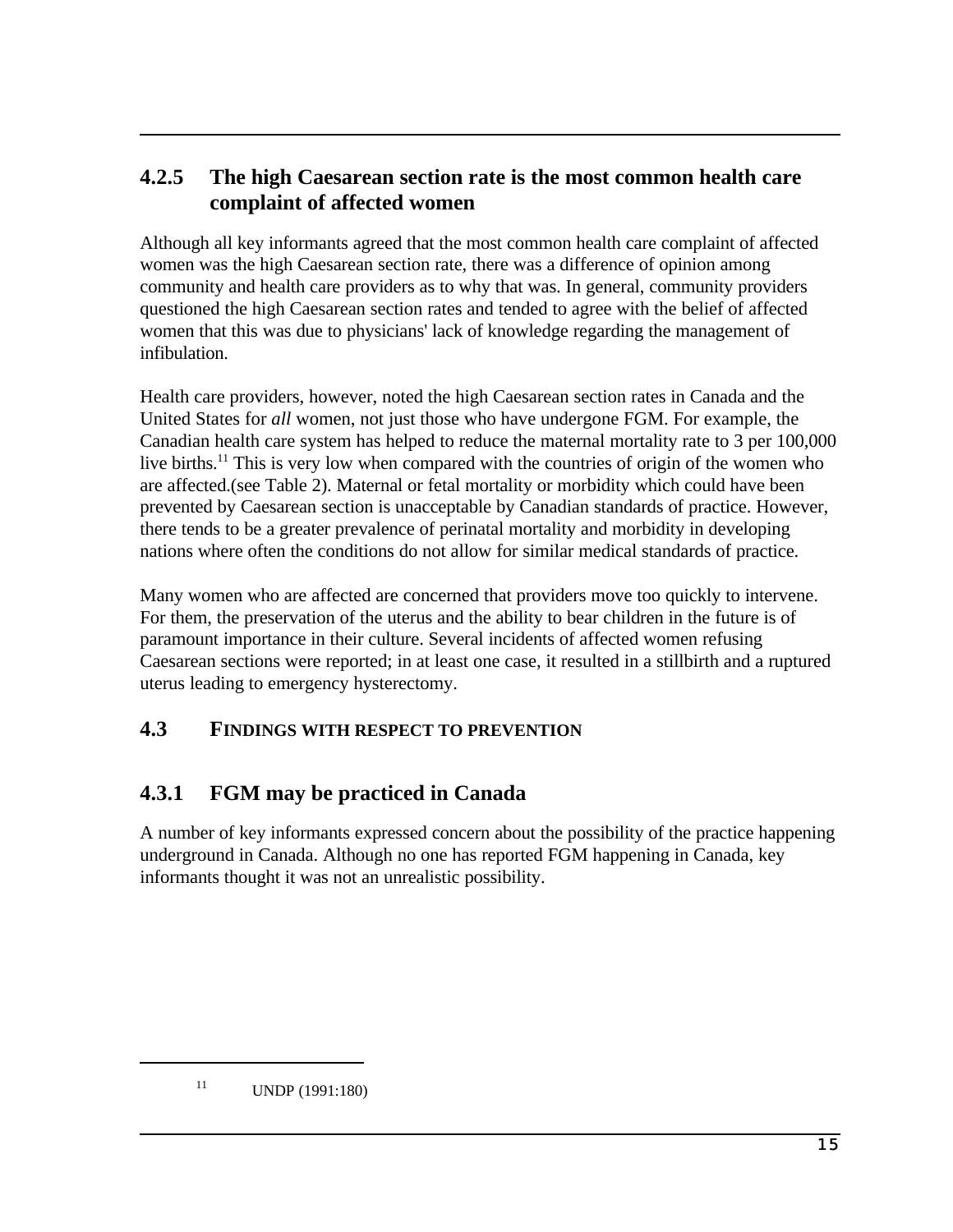## **4.3.2 Health care providers rarely have the opportunity to identify girls at risk.**

It seems to be very rare for a health care provider in Canada to identify a young girl at risk of having the practice of FGM performed on her. When young girls from affected communities seek health care, it is usually for an acute problem and there is no expectation or desire for preventive care. With a cultural taboo for discussing private matters, it is difficult to even broach the topic.

## **4.3.3 Schools could play an important role in identifying girls at risk.**

Teachers may be in a better position than health care providers to identify girls whose health is at risk as a result of FGM having been performed on them. An observant elementary school teacher may notice, for example, when a girl from an affected community may take an inordinate length of time to use the washroom, or a high school teacher may note when a teenager from an affected community tends to miss school on a monthly basis (to deal with her menstrual problems). Recognizing girls from affected communities who may be at risk of having FGM performed on them is not a simple task.

For example, the school should take note of any family who plans to take their child out of the country for a prolonged period of time given that the purpose may be to have FGM performed. However, this may not always be the case and schools should be careful not to jump to conclusions.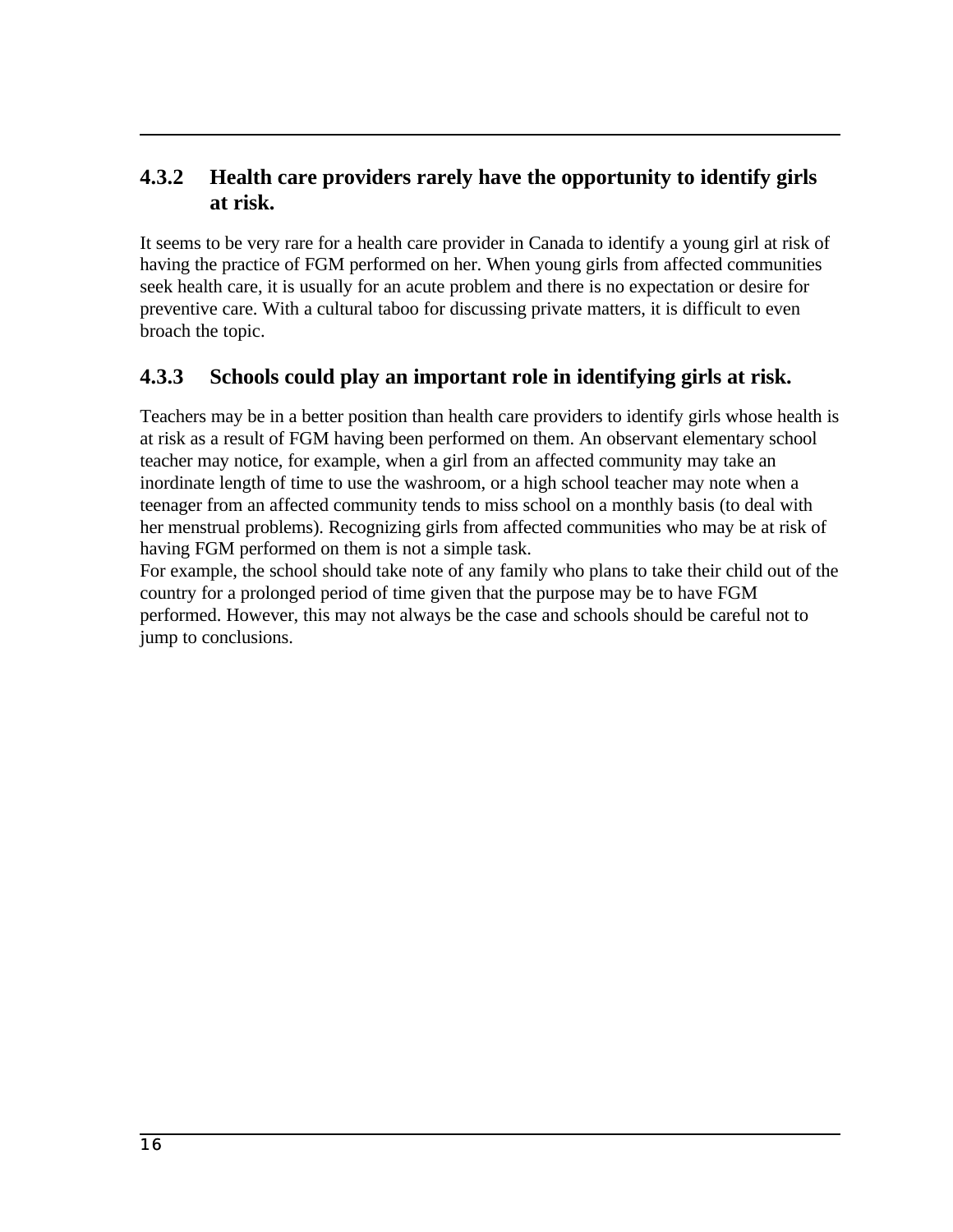# 5. The National Consultation

# **5.1 GOALS**

In the fall of 1999, representatives from a number of national organizations interested in the issue of female genital mutilation (FGM), as well as members of the Federal Interdepartmental Working Group on FGM, were invited to a National Consultation. The purpose of this National Consultation was to develop recommendations for a dissemination strategy for the FGM Report, to initiate and continue to build collaborative relationships among people committed to the FGM issue, and to identify the next steps that should be taken at the national level regarding FGM in Canada. In the final preparation of this report, follow-up interviews were held with some participants for clarification and to receive updated information.

## **5.2 FEEDBACK**

The initial feedback from the National Consultation on the literature review and key informant research was that it was positive and constructive suggestions were given which were incorporated into the final report. However, it was noted that there are significant barriers to school-based intervention in preventing FGM and specific suggestions were offered to address this new avenue. This is the focus of the feedback for this Report.

## **5.2.1 Barriers to teacher-based interventions**

## **a. Teachers cannot assure their students of confidentiality.**

Teachers do not have the right to withhold information. If a child indicates that she may have to undergo FGM, provincial child abuse laws make it mandatory for teachers to report any suspicion of child abuse, including the risk for FGM. Knowledge of this may actually prevent children from confiding in their teachers.

#### **b. There are no resources available to teachers regarding FGM.**

A brief fax-back survey conducted in the fall of 1999 to the provincial teachers unions, inquired whether the union representatives had ever seen any materials for teachers on the topic of FGM; none had. There was an identified need for the development of such material.

Not only would teachers benefit from educational opportunities in this regard, (both at the teacher training level and as an in-service, professional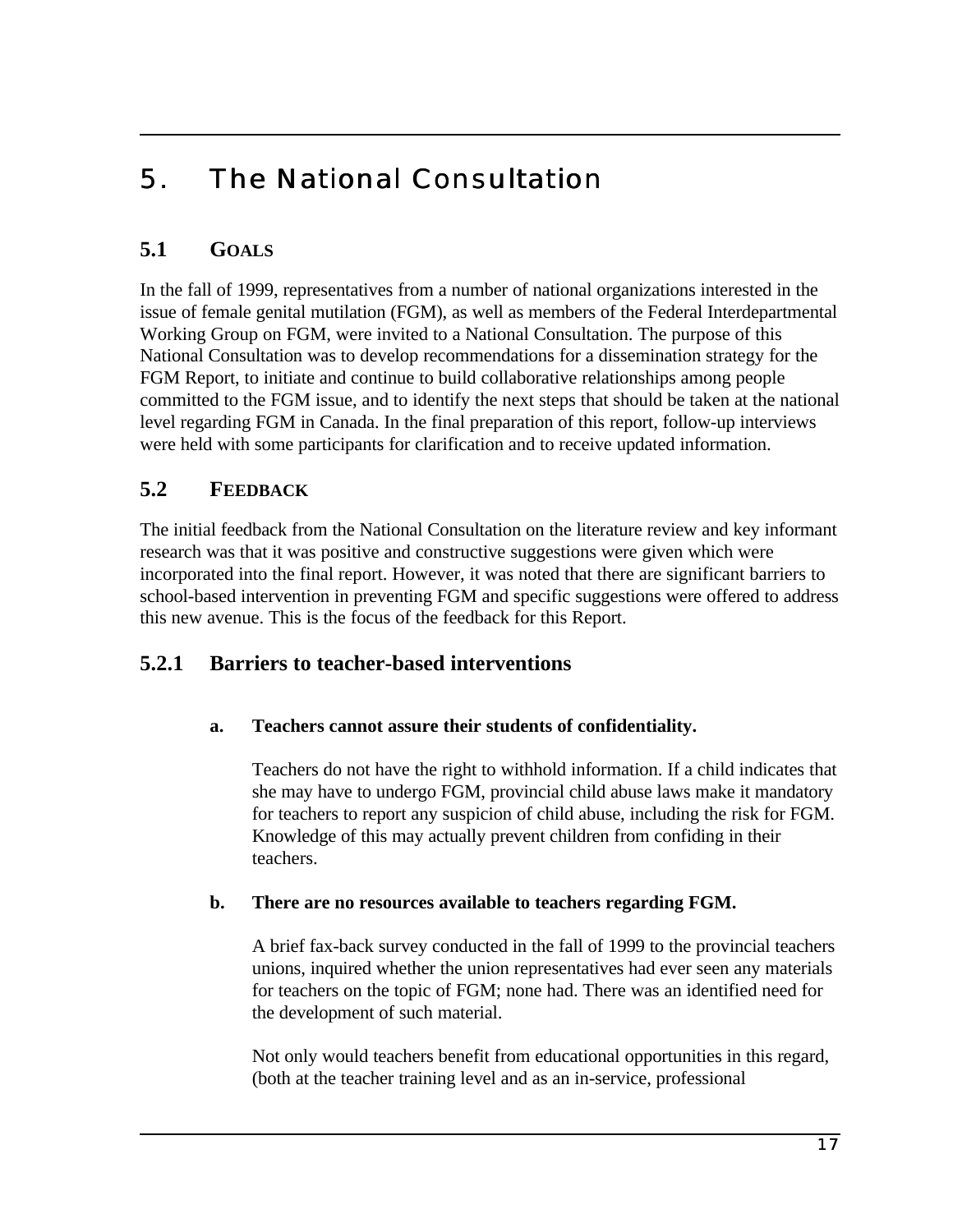development forum), but it would also be critical for teachers to be able to network with others in the community for support. Participants felt that it would be invaluable to develop local brochures containing the name and phone number of a contact person for support.

## **5.2.2 Suggestions for teacher-based interventions**

#### **a. Leadership within the education system to address this issue, should come from the school boards.**

Teachers who do identify girls who are at risk for FGM, or who have undergone this procedure, need to know who they can turn to within the education system for support and assistance. School boards are the most logical place for this. The school boards could also arrange for in-servicing in the form of training videos or sponsoring speakers.

#### **b. The Canadian Association of School Health (CASH) may also have a role to play.**

CASH is a umbrella organization consisting of 25 national organizations concerned with school health. It has developed educational materials for teachers in such areas as youth suicide, AIDS awareness and sexuality. CASH would be an appropriate organization to develop a proposal to create educational materials appropriate for elementary and high school teachers.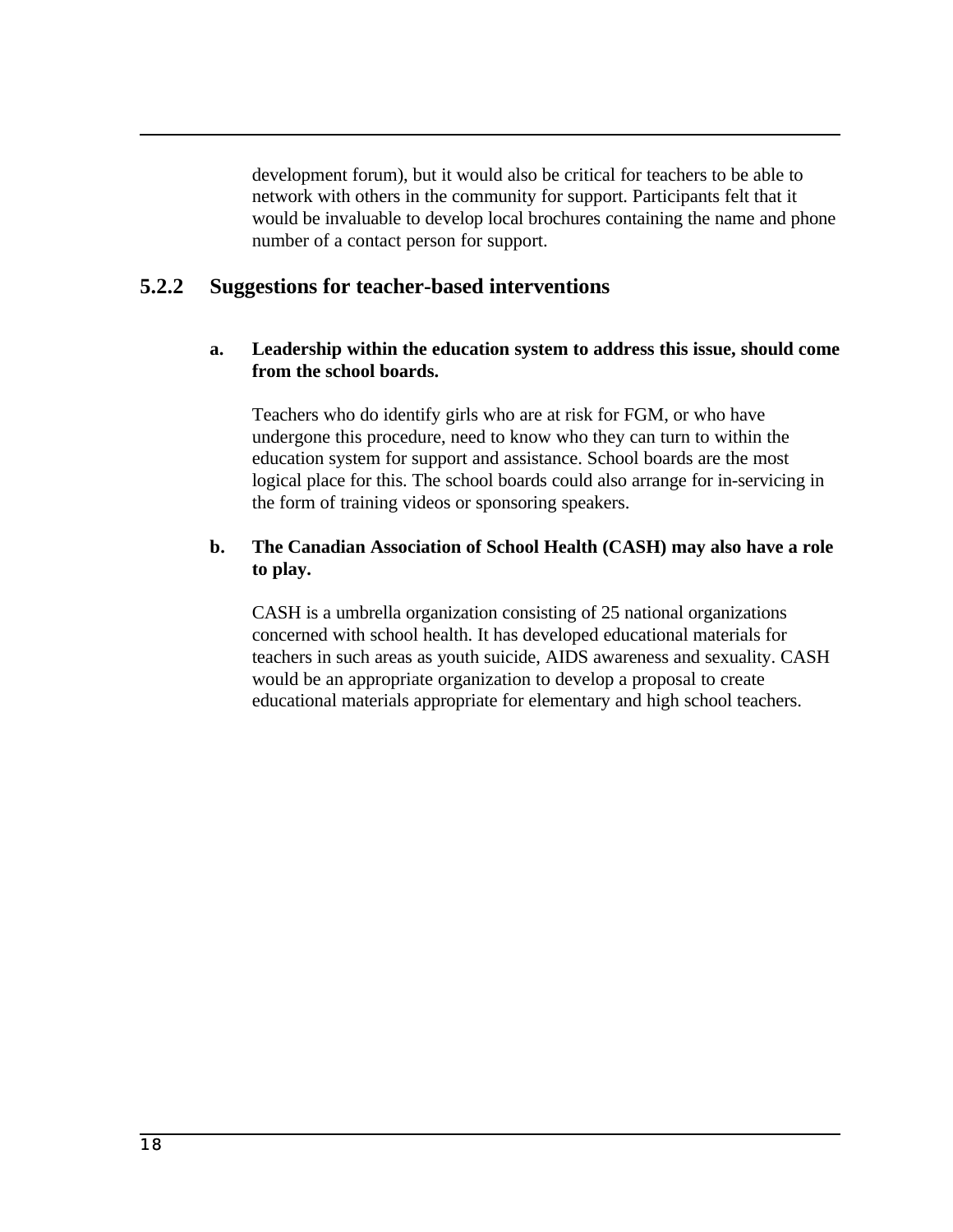# 6. Recommendations

## **6.1 RECOMMENDATIONS ARISING OUT OF THE KEY INFORMANT RESEARCH**

### **To all involved:**

*1. To ensure that the practice of FGM does not occur in Canada, it will be critical to continue to promote and provide ongoing respect for the cultures of affected communities.*

Respect for the culture has to be shown for the affected community as a whole if there is to be any impact on preventing FGM. Ongoing dialogue is needed with the women who are affected as well as their male partners and extended family about their concerns. Establishing long-term relationships with those in affected communities are particularly helpful as it will support them while they integrate into Canadian society.

### **To the Government of Canada:**

### *2. Citizenship and Immigration Canada could provide early, effective intervention by developing information packages that are given directly to families upon arrival in Canada.*

Education about the Canadian health care system should begin as early as possible in the immigration process and should be ongoing during the resettlement period. All immigrants have to see a doctor recommended by Citizenship and Immigration Canada and this makes for an ideal initial education strategy. Information packages might include such things as a list of appropriate community organizations where more specific health information and translation services can be obtained.

## **To community providers:**

### *3. Community providers need to increase their efforts to educate affected communities regarding the health effects and legal status of FGM.*

The use and utility of the workshop module (Female Genital Mutilation: Workshop Manual) for communities should be monitored to determine whether or not it is effective in providing information and education about the medical and legal aspects of FGM.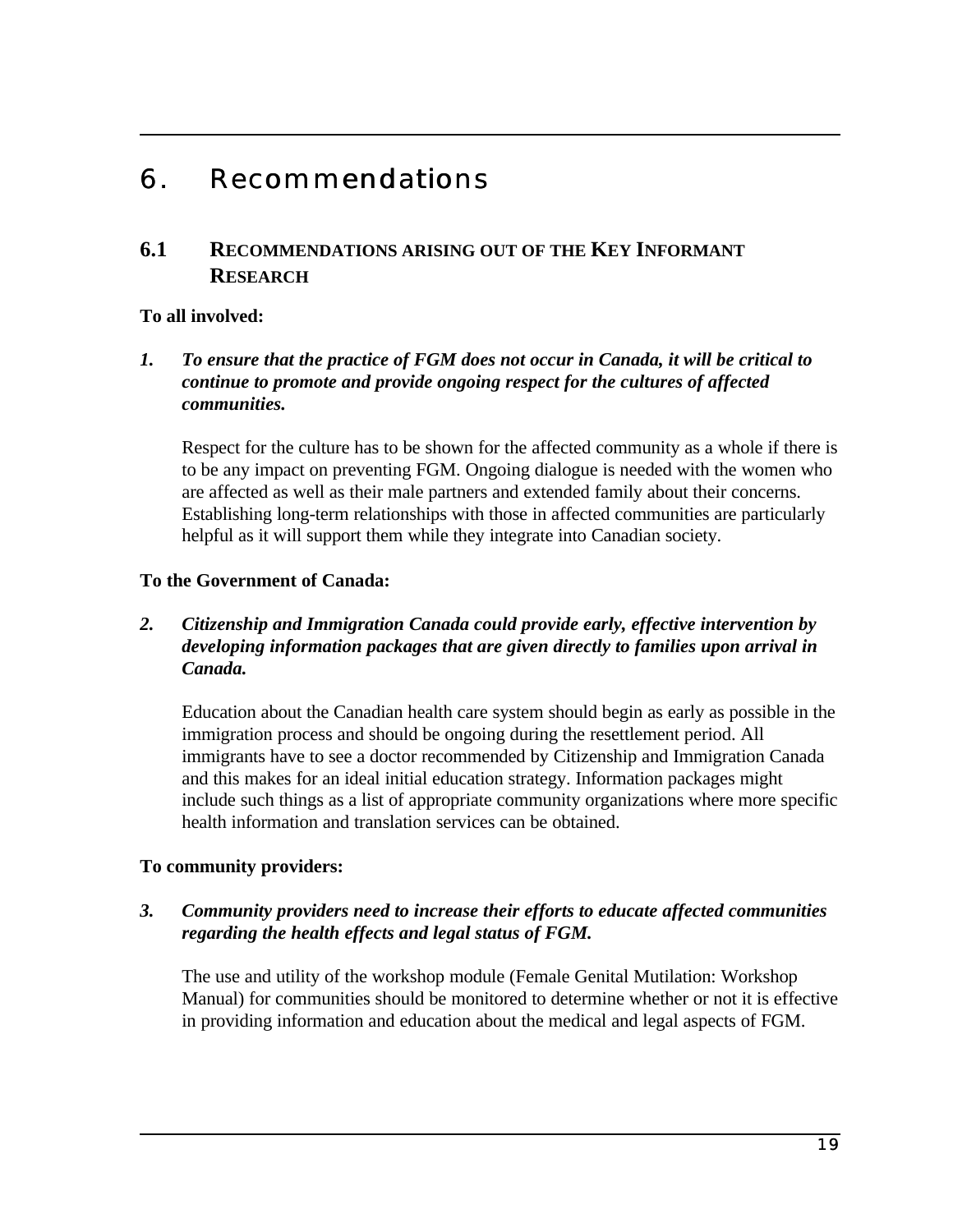### *4. Community providers should promote defibulation among women who are adversely affected.*

Defibulation should be freely available to women who are affected and it should be their choice whether, and when, to have the procedure. This needs to be done fully cognizant of the fact that some affected women may be very comfortable with their bodies the way they are, and this should be respected as well.

### *5. Community providers need to develop educational initiatives for affected communities on the Canadian health care system.*

Affected communities are currently lacking information on how the Canadian health care system works, how best to access it, the role of the family physician and the need to make and keep medical appointments. Women from affected communities need to be encouraged to utilize preventive health care services for the prevention of illness and promotion of health. There is a great need for affected women to understand Canadian standards of care during pregnancy and in childbirth.

#### *6. Community providers should continue and increase their lobbying efforts to improve available services to affected communities especially:*

#### **a. Health care services and professional translators**

Health care educators and health care providers, ideally from affected communities are needed to meet the health care needs of affected women. Professional translators are sorely needed to provide confidential and culturally sensitive services to affected women.

#### **b. Program development**

While current initiatives have been largely successful, additional programs are needed. There needs to be concerted and effective outreach program to improve access to the health care system for women who are affected and encourage a preventive approach. There need to be culturally-sensitive health and wellness programs for these communities, including pre-natal programs, men's health programs and women's empowerment initiatives.

#### **c. Culturally conducive environments**

It is important that health care and health promotion services are given in environments where people from affected communities will feel comfortable.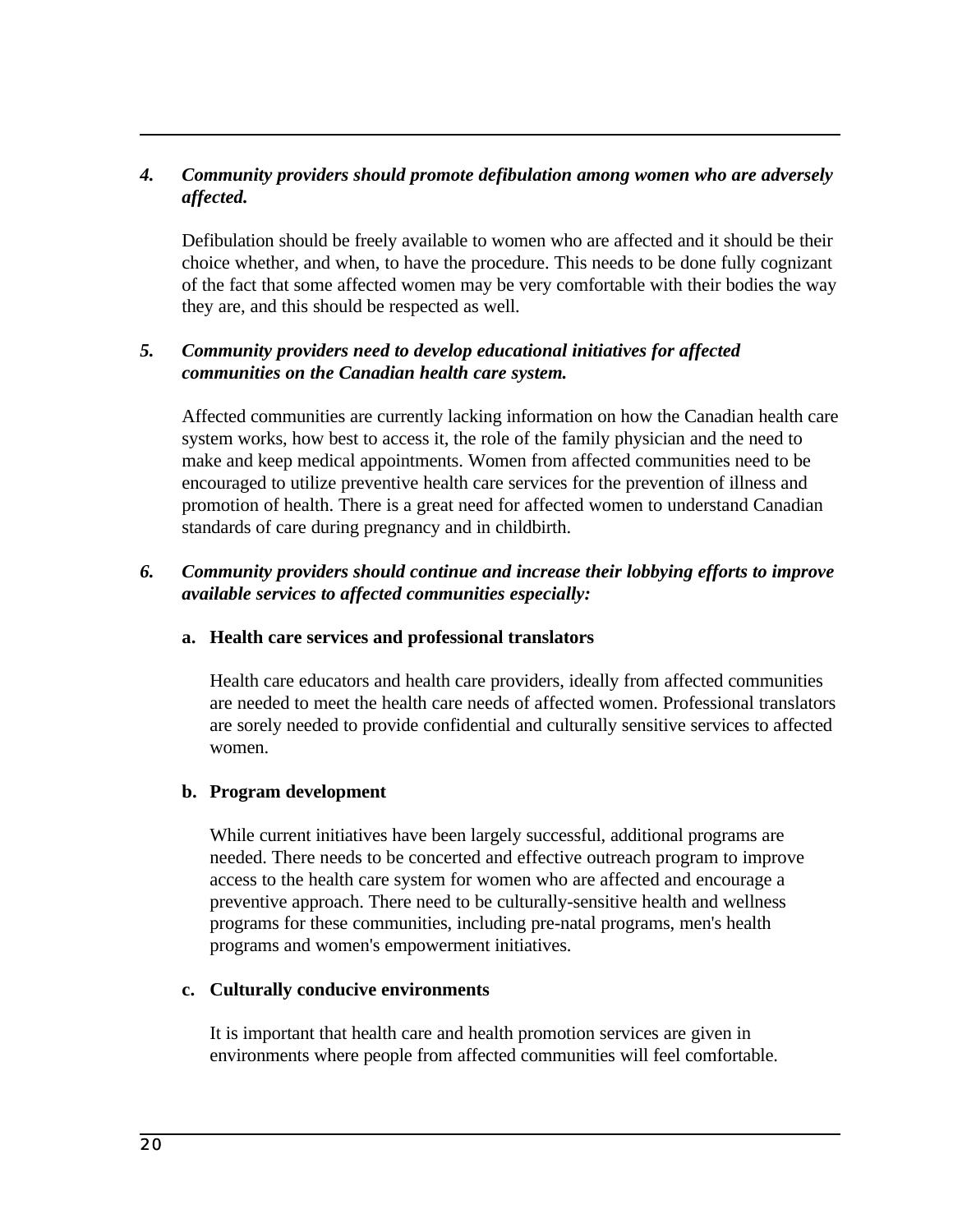### *7. Community providers are best placed to coordinate local efforts to improve the health care needs of affected women and prevent FGM in young girls.*

#### **a. Development of local referral list of health care providers**

This was one of the most common recommendations that came out of the Key Informant research. There is a need to have information on local resources available to affected communities, health care providers and schools.

#### **b. Identification of children at risk**

This is an ongoing challenge that may need increased coordination with local schools to be successful.

#### **To Health Care Providers:**

### *8. Health care providers need to continue and increase efforts to address the gaps in knowledge needed to care for affected women.*

This includes undergraduate, post-graduate and continuing medical education on the:

- ó immediate and long-term complications associated with FGM
- $\bullet$  psychological implications of FGM
- $\bullet$  legal implications of FGM
- ó awareness of the serious concerns expressed about Cesarean section by affected women and their communities

#### *9. Health care providers need to obtain training in the skills needed to care for affected women.*

This includes:

- $\bullet$  interviewing skills to obtain information in a culturally sensitive way
- $\bullet$  culturally sensitive communication skills
- surgical technique of deinfibulation
- $\bullet$  screening skills to identify children at risk
- $\bullet$  intervention skills to link with the necessary social and legal services to prevent FGM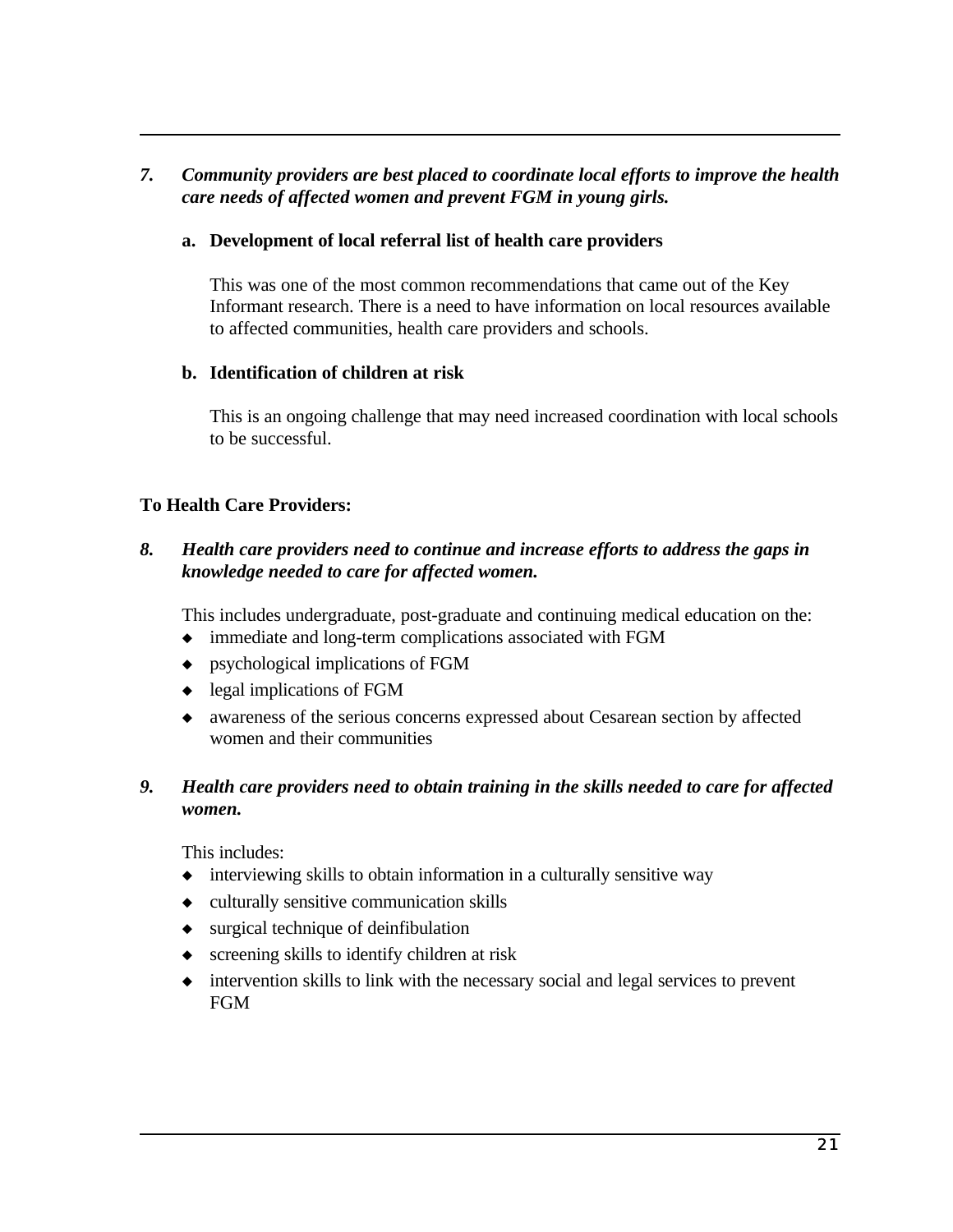## *10. Health care providers need to promote the optimal attitudes required to care for affected women.*

- ó Physicians in areas where there are affected communities need to have increased:
- $\bullet$  sensitivity regarding the cultural backgrounds associated with FGM to avoid concerns about perceived prejudice and discrimination
- ó understanding of the social implications of immigration, family disruption, loss of identity, etc.
- respect for preference of most affected women to be treated by women health care providers
- appreciation of the need for ample discussion of appropriate expectations during childbirth and delivery

## **6.2 RECOMMENDATIONS ARISING FROM THE NATIONAL CONSULTATION**

### **To all involved:**

*1. Networking with others involved with FGM is more important than ever, in order to coordinate efforts, increase momentum and provide mutual support.*

Government, community providers, health care providers, teachers and community activists all need to work in concert.

#### **To the Government of Canada:**

The Federal Government has a critical role to play in facilitating national and inter-disciplinary networking.

#### *2. A National FGM Network should be created.*

The Government of Canada has a critical role to play in facilitating national and inter-disciplinary networking. This would be greatly facilitated by a National FGM Network that would include affected women, community workers, health care providers, and other providers involved with FGM. The purpose of the FGM Network would be to move the FGM issue forward and to provide opportunities for collaboration and support.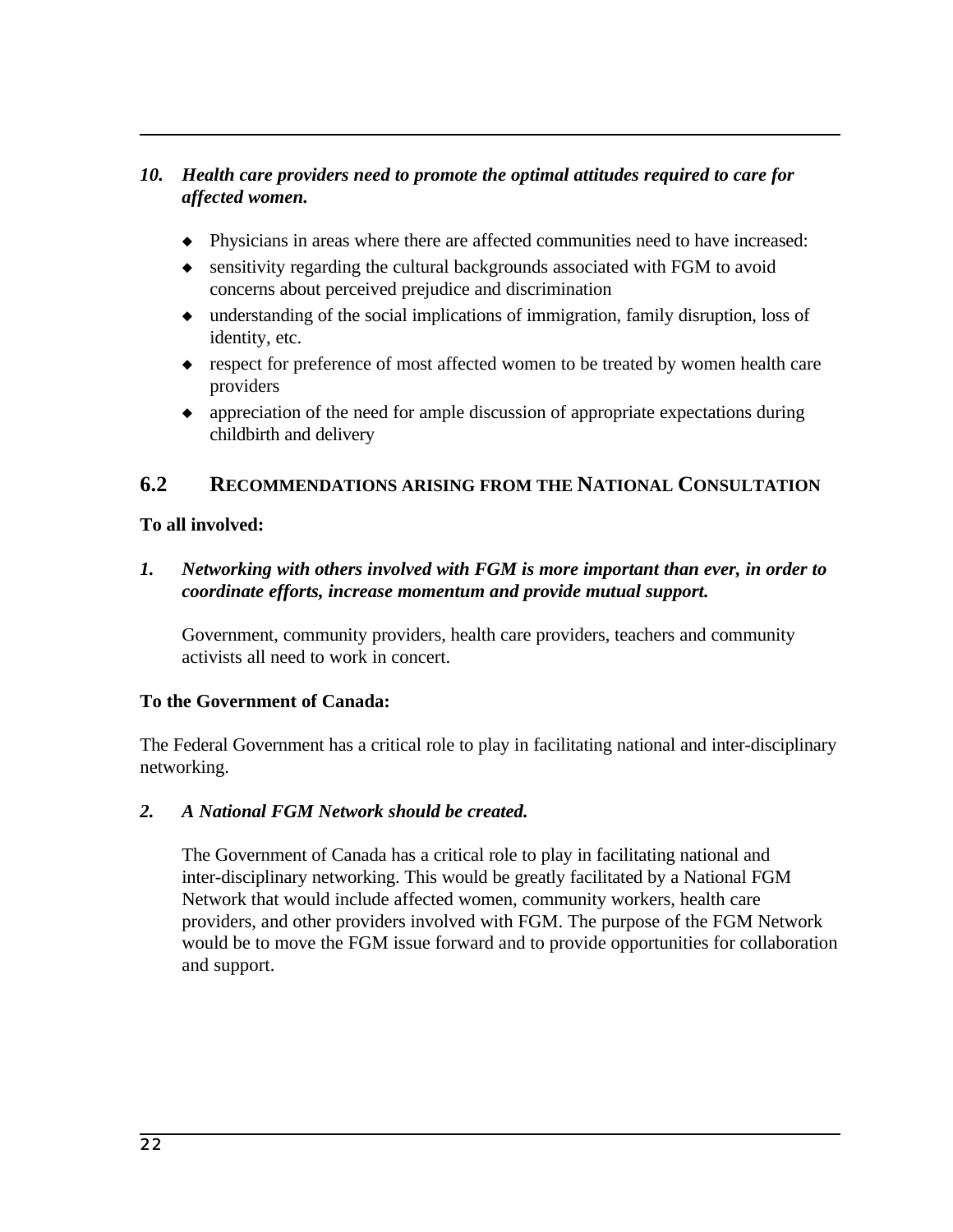### *3. There is a need for a National Database of FGM-related activities.*

To assist networking and provide momentum for this issue a national database would be invaluable in allowing people to access information on programs and initiatives quickly and easily.

### *4. There is a need for a Resource Centre for disseminating information on FGM.*

Closely linked with the idea of a compilation of community activities would be a centralized place for written and other resources on FGM. This would include reports, books, pamphlets, videos, and anything else that may pertain to information on FGM.

### **To Provincial School Boards**

#### *5. School boards need to take on a leadership role in providing educational opportunities and support for teachers to address this issue.*

While there is a high level of interest in this area, to date little has been done formally. The school board is ideally placed to move forward on this issue, in collaboration with government , community and health care providers involved in this issue.

#### *6. Educational materials need to be developed for educational in-servicing.*

Teachers need knowledge and resources in order to tackle their potential key role in preventing FGM in Canada.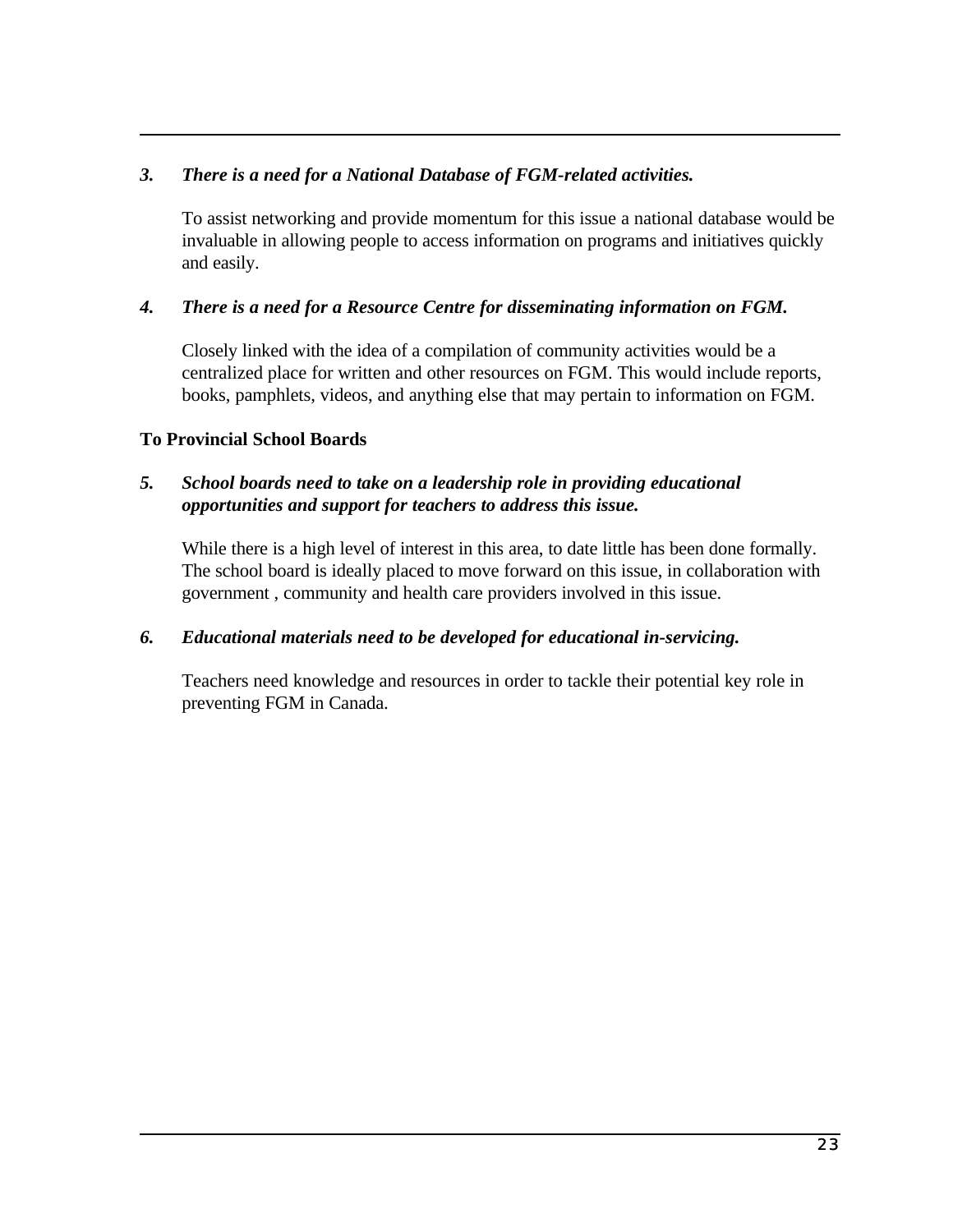# 7. Conclusion

Education and mutual understanding are the keys to eradicating FGM. FGM has profound health effects that have traditionally been accepted as part of being a woman in affected communities.

In Canada, many women from affected communities have difficulty accessing appropriate health care. This is due to both their own lack of knowledge and reluctance because of social, cultural, financial and psychological barriers. Even when they do seek health care, it can be difficult and at times traumatic because of incomplete training of health care providers and incomplete services (such as a lack of appropriate translators). Due to cultural reasons and insufficient communication affected women are often unprepared for, and traumatized by, cesarean section.

Progress has been made. Initiatives both at the community level and among obstetricians and gynaecologists have been successful in addressing some of these health care issues. But there is much more that needs to be done.

In Canada, there have been several initiatives concerning FGM, both community and government based. The National Consultation was the first time in Canada that affected women, community groups, health care providers and government representatives came to the same table to discuss what could be done at a national level to improve the health of affected women and to ensure that the practice of FGM not occur in Canada. What is needed now are more resources, networking support, and program development to enable a continuation of the collaborative efforts which have been undertaken by individuals and groups in Canada.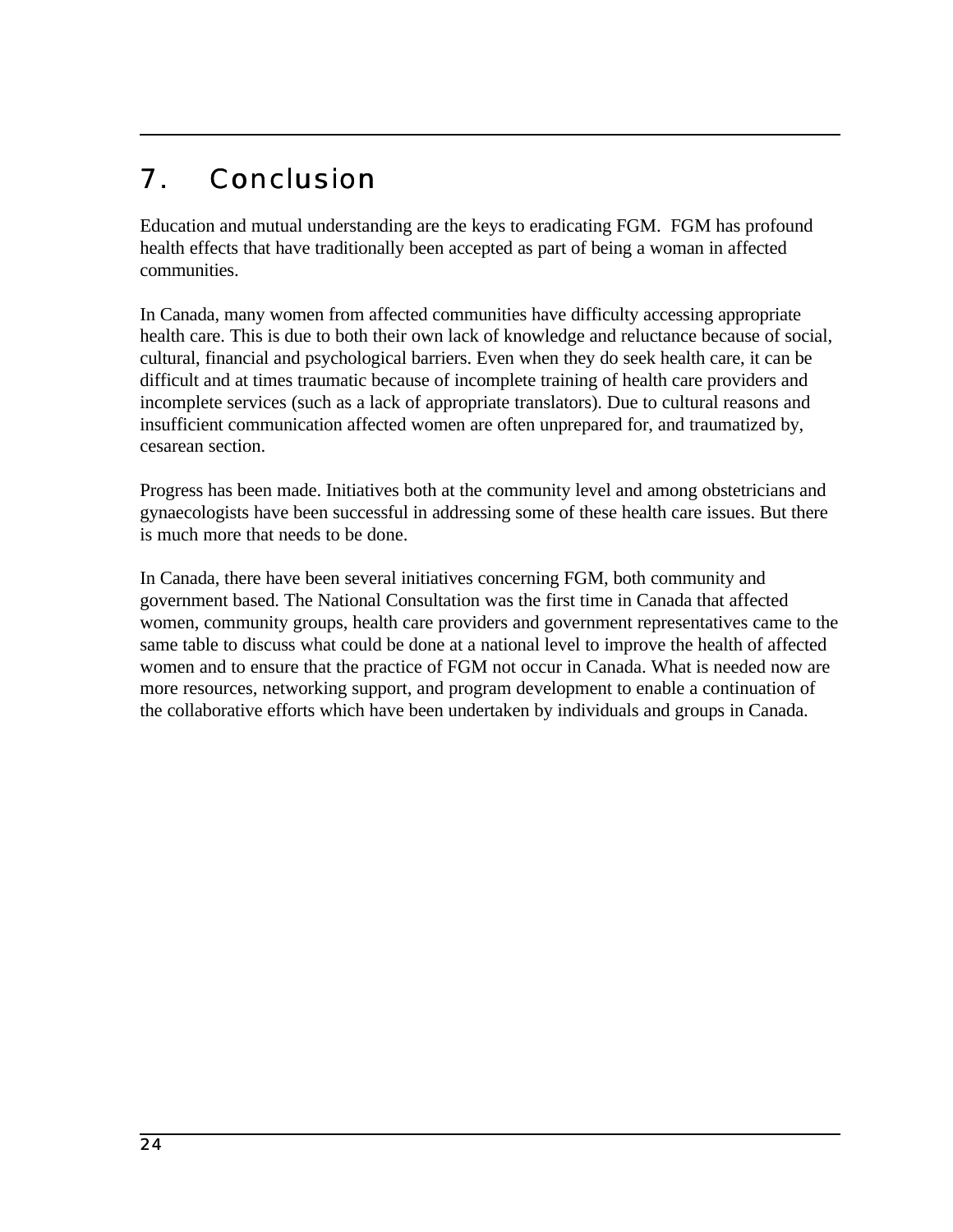# **Bibliography**

Canadian Advisory Council on the Status of Women.

1994 *Recommendations to the Government of Canada on Female Genital Mutilation.* Ottawa: CACSW.

El Dareer, Asthma.

1982 *Woman, Why Do You Weep?* London: Zed Press.

#### Dorkenoo, Efua., & Scilla Elworthy.

1992 *Female Genital Mutilation: Proposals for Change.* England: Minority Rights Group.

#### Ferguson, Ian., & Pamela Ellis.

1995 *Female Genital Mutilation: A Review of Current Literature*. / *La mutilation des organes geniteaux féminins: Étude de la documentation existante*. Ottawa: Department of Justice (WD1995-15e/15f).

#### Hosken, Fran P.

1993 *The Hosken Report: Genital and Sexual Mutilation of Females* (4<sup>th</sup> Revised Ed.). Lexington, Massachusetts: Women's International Network News.

#### Hosken, Fran P.

1995 *Stop Female Genital Mutilation: Women Speak Facts & Actions*. Lexington, Massachusetts: Women's Internationals Network News.

Hussein, Lula J., & Marian A. A. Shermarke.

1995 *Female Genital Mutilation: Report on Consultations held in Ottawa and Montreal*./ *La mutilation des organes génitaux feminins: Rapport sur les consultations tenues à Ottawa et Montréal*. Ottawa: Department of Justice (WD1995-8e/8f).

National Organization of Immigrant and Visible Minority Women of Canada

1998 *Female Genital Mutilation: Workshop Module*. / *Mutilations des Organes Génitaux Féminins : Manuel de travail.* Ottawa: NOIVMWC.

#### Omar-Hashi, Kowser H.

1993 "Female Genital Mutilation: Overview and Obstetrical Care." *Canadian Journal of Ob/Gyn & Women's Health Care* 6(5): 538-542.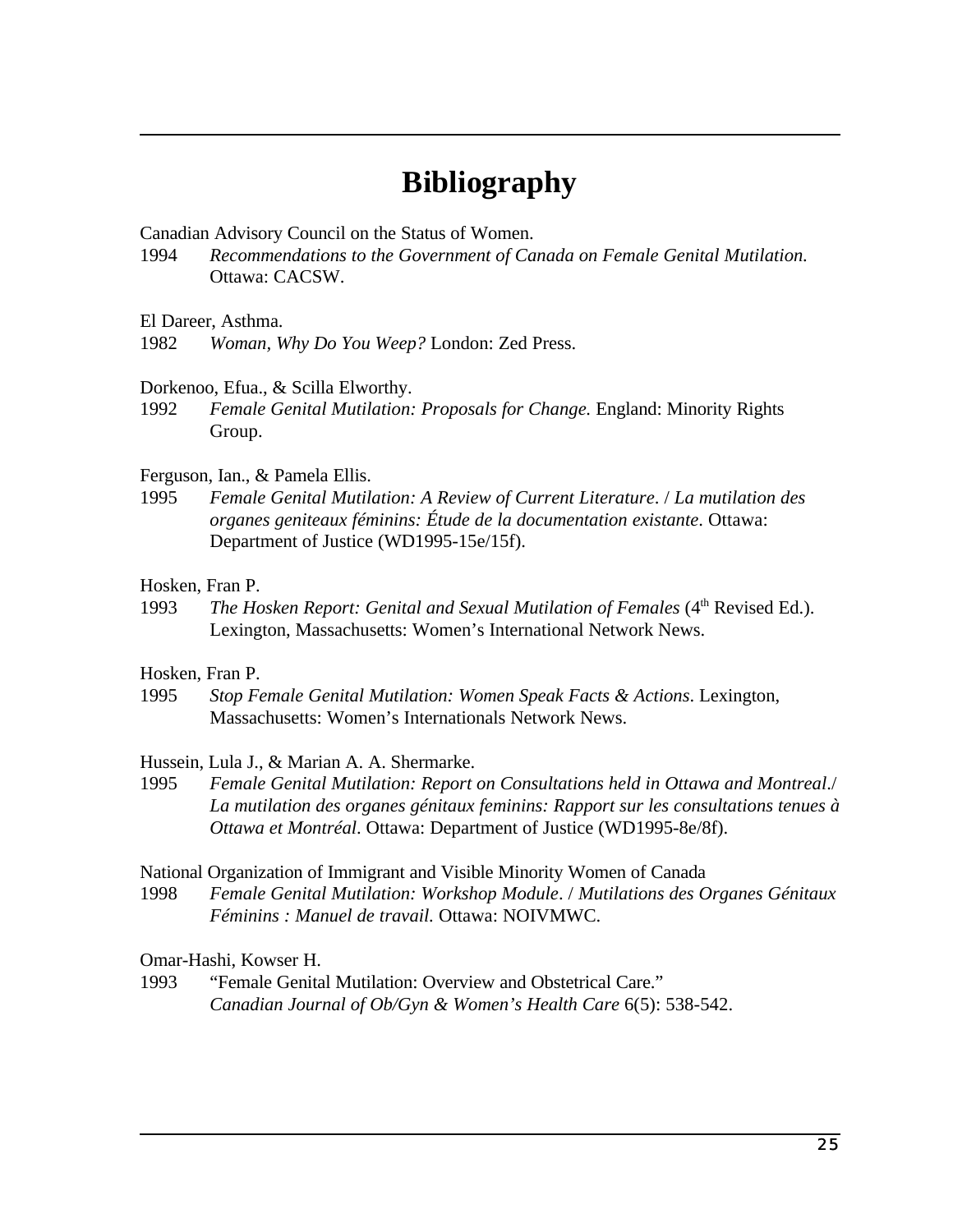Shandall, Ahmed Abu-El Futuh.

1967 "Circumcision and Infibulation of Females." *Sudan Medical Journal* 5(4).

Statistics Canada.

1997 "1996 Census: Immigration and Citizenship." *The Daily*, November 4, 1997.

UNDF (United Nations Development Fund)

1991 *Human Development Report 1991*. New York: Oxford University Press.

UNICEF (United Nations Children's Fund)

1992 *The State of the World's Children*. New York: Oxford University Press.

Ungar, Sanford J.

1985 *Africa: The People and Politics of an Emerging Continent*. New York: Simon & Schuster.

Verzin, J.A.

1976 "Sequelae of Female Circumcision." *Tropical Doctor* October 1975.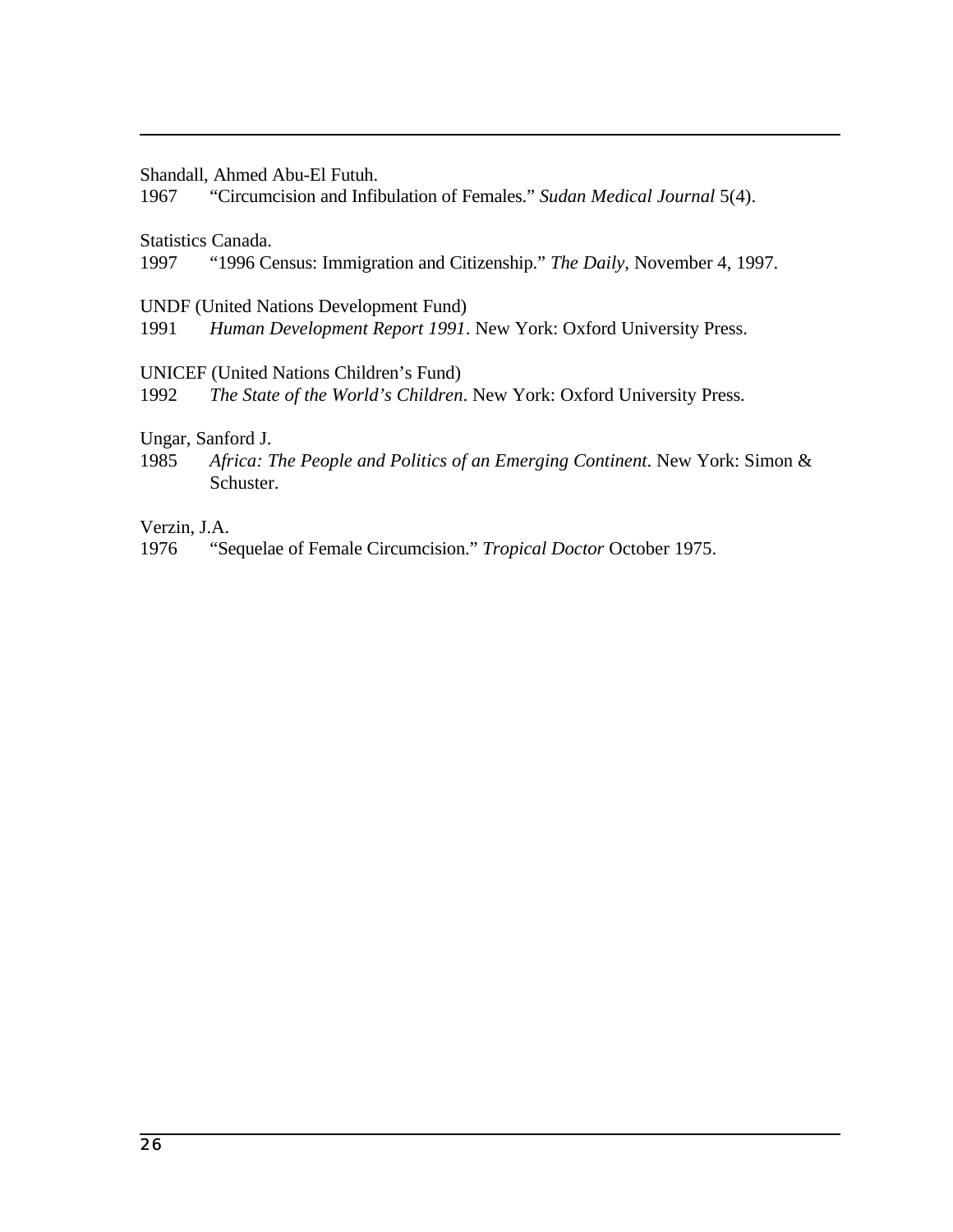# **Acknowledgements**

Many thanks to all the participants of the National Consultation for their insights, suggestions and expertise and to Sandra Fraser and George Kiefl, who conducted the research for the FGM Report.

Special thanks to all past and present members of the Interdepartmental Working Group on FGM for their unflagging support in creating national documents and for cultivating partnerships to bring this issue to the fore in Canada.

Finally, our deepest thanks for all those who continue to work in their own communities to increase awareness and knowledge about FGM and decrease its practice. We hope this report will assist you in your current and future efforts.

\* \* \* \* \* \*

This consultation was supported by a financial contribution from the Family Violence Prevention Unit at the Health Issues Division of the Health Promotion and Programs Branch of Health Canada.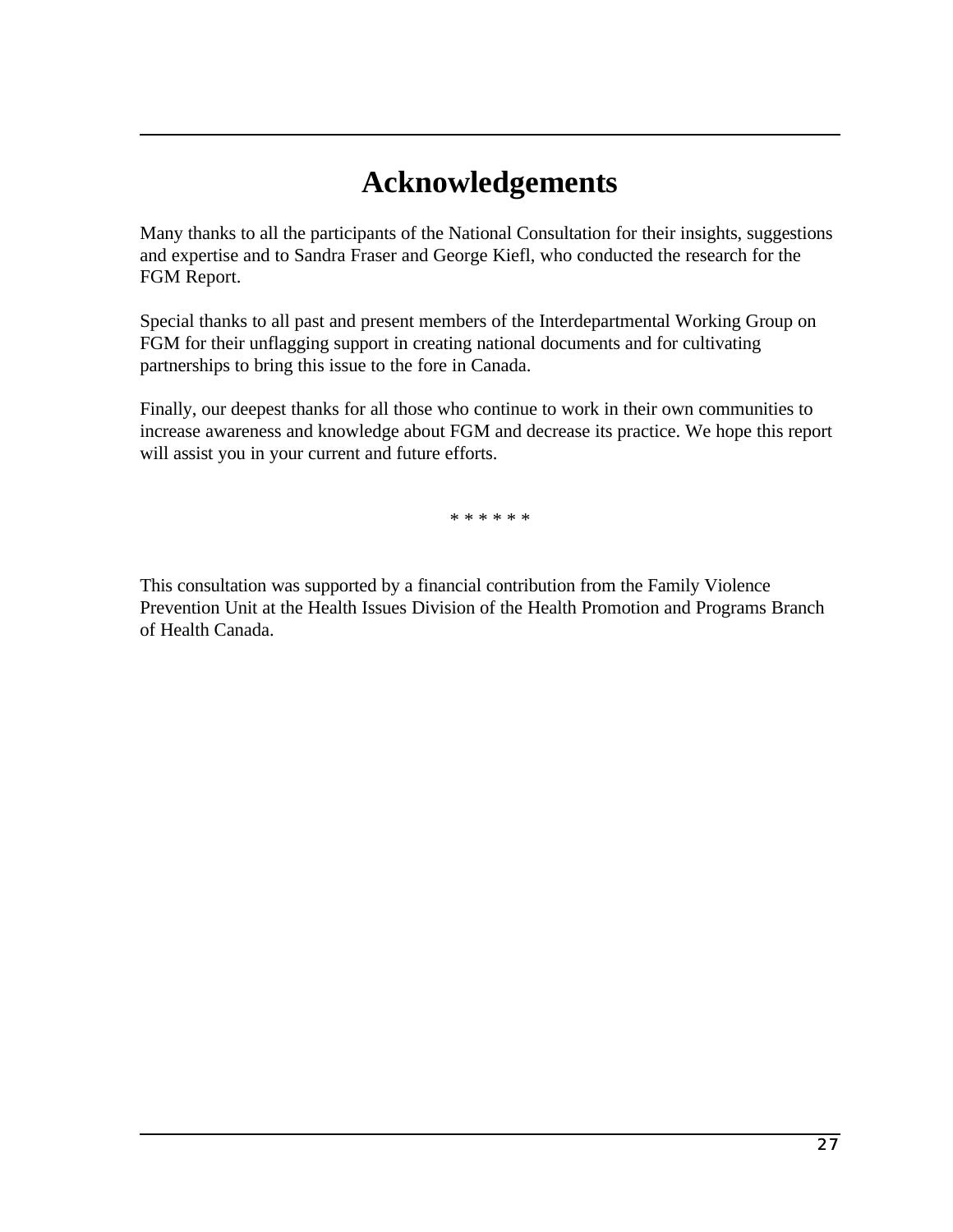# **Appendix 1: Members of the Federal Inter-Departmental Working Group on FGM**

| Chaired by:           | <b>Health Canada</b>                      |
|-----------------------|-------------------------------------------|
| Representatives from: | <b>Justice</b>                            |
|                       | <b>Privy Council Office</b>               |
|                       | <b>Status of Women Canada</b>             |
|                       | <b>Canadian Heritage</b>                  |
|                       | <b>Citizenship and Immigration Canada</b> |
|                       |                                           |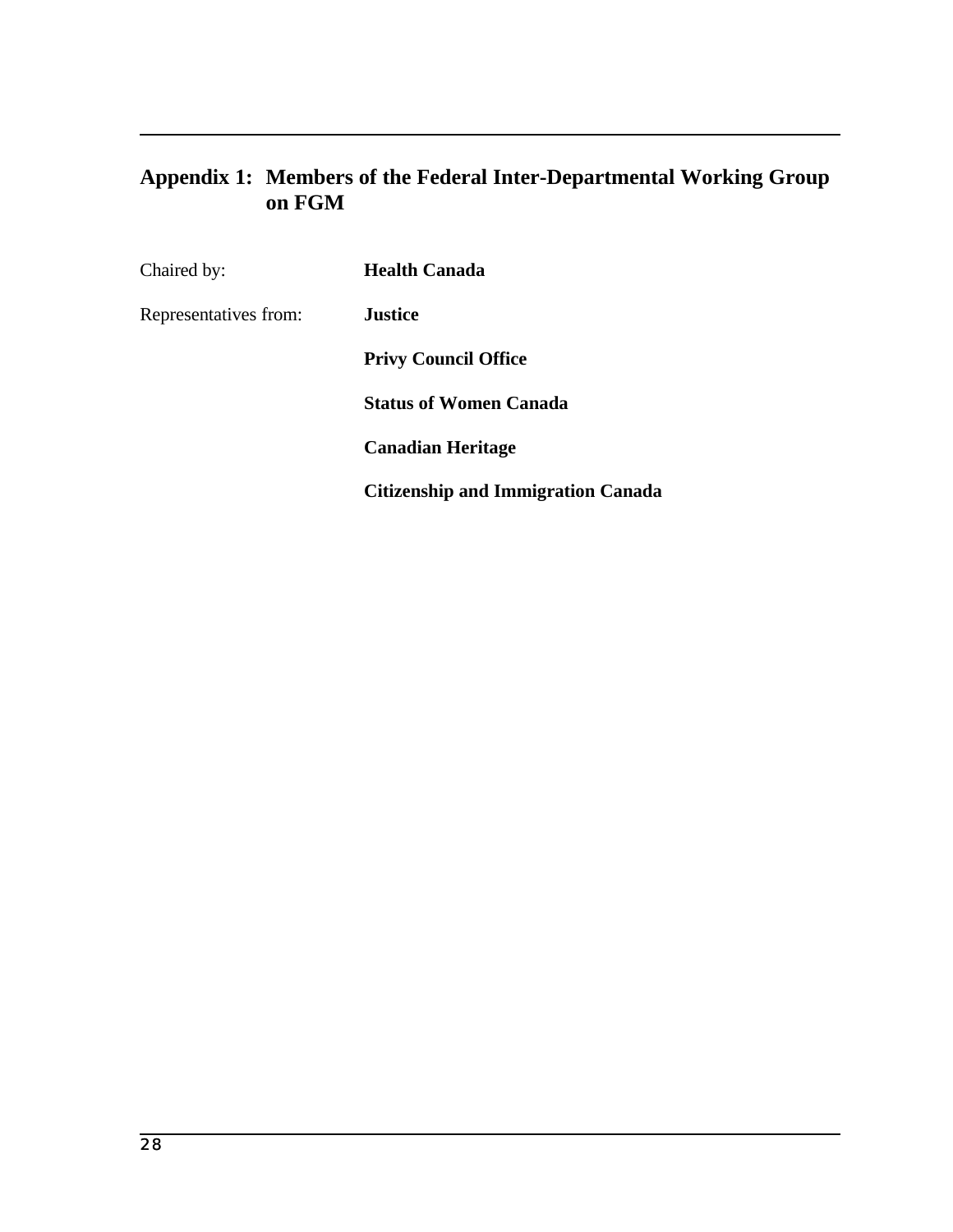## **Appendix 2: The National Consultation, October 1999**

#### **Representatives from community based and national organizations:**

Canadian Medical Association

Canadian Society for International Health

Federation of Medical Women of Canada

Society of Obstetricians and Gynaecologists of Canada

The College of Family Physicians of Canada

Amnesty International

National Organization of Immigrant & Visible Minority - Women of Canada (NOIVMWC)

Save the Children Canada

Centre d'excellence pour la santé des femmes - Consortium Université de Montréal

**QUEST** 

Women's Health in Women's Hands

Planned Parenthood Federation of Canada

Association national des femmes et du droit

Canadian Teacher's Federation

The Midlife and PMS Centre

#### **Representatives from the Federal Government:**

Department of Justice

Status of Women Canada

Canadian Heritage

Health Canada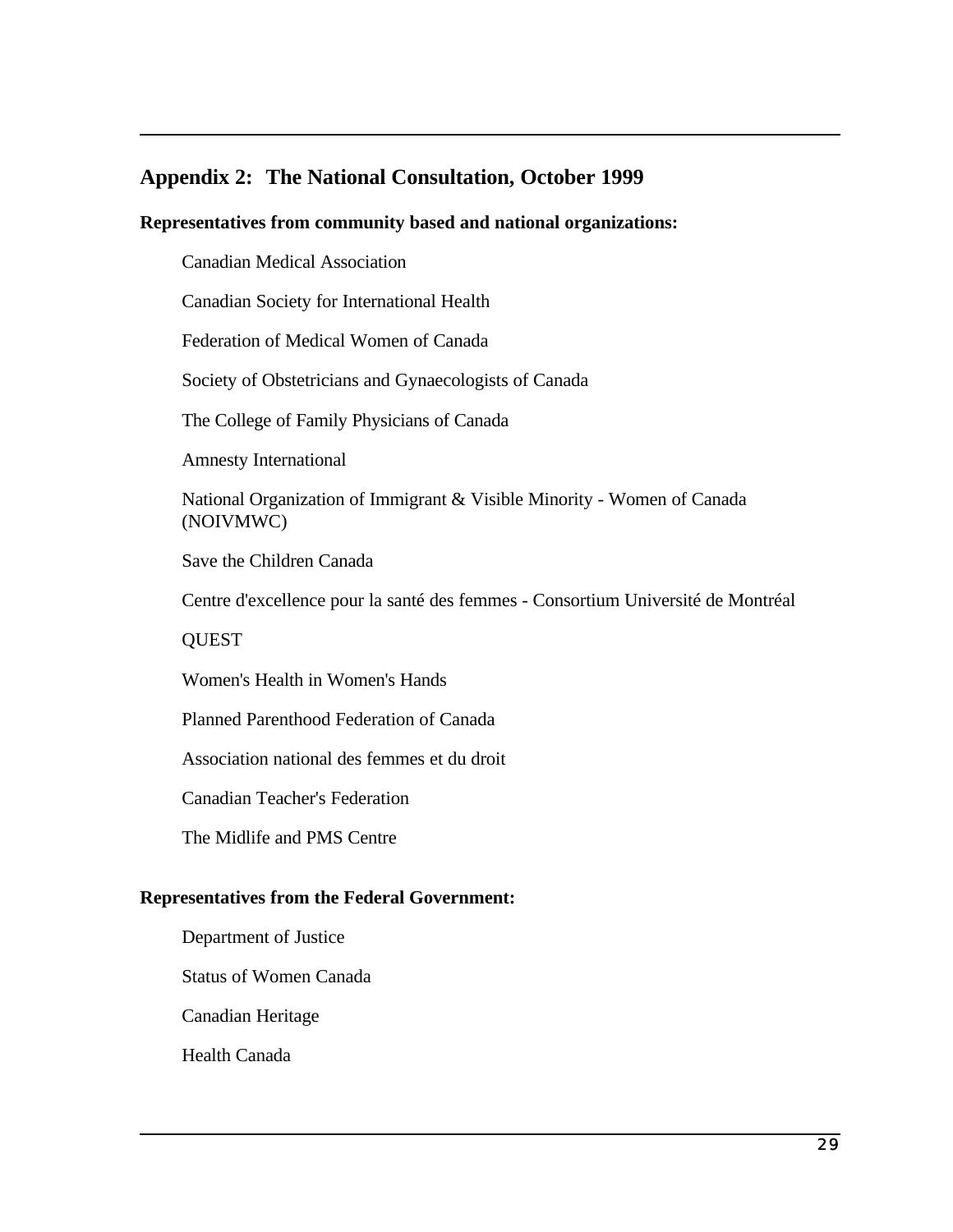## **Appendix 3: Statements on FGM from Provincial Medical Organizations**

**College of Physicians and Surgeons of British Columbia**

Policy Manual C-2 June 1995 CIRCUMCISION (Female)

The Council of the College endorses the position of the World Health Organization and many medical organizations regarding female circumcision.

Mutilating procedures, such as excision of female genitalia, female circumcision, and infibulation are unacceptable medical procedures. A physician who is requested to perform any of these procedures must decline and must refuse to refer the surgery to anyone. If a previously performed infibulation is disrupted, for instance during vaginal delivery, it must not be reconstructed.

#### **The College of Physicians and Surgeons of Ontario**

March 1, 1993 Policy News for Members FEMALE CIRCUMCISION, EXCISION and INFIBULATION

Physicians were advised in College Notice No.25 published in March 1992 that the performance of any of the above procedures by a physician licenced in Ontario would be regarded as professional misconduct. Some physicians will be providing obstetrical care to women who have previously been subjected to infibulation. At the time of vaginal delivery, physicians are reminded that they must not attempt to reconstruct a state of infibulation but should confine their activities to repairing the episiotomy or the disrupted scar tissue.

The performance of female circumcision, excision, or infibulation, may violate several *criminal code* provisions and any physician who becomes aware of a procedure of this nature being performed by another physician should, in accordance with the Code of Ethics, bring this information to the attention of the College at the earliest opportunity. Since the performance of circumcision, excision or infibulation on a female child by any person may constitute child abuse, the Children's Aid Society and appropriate police agencies must also be notified.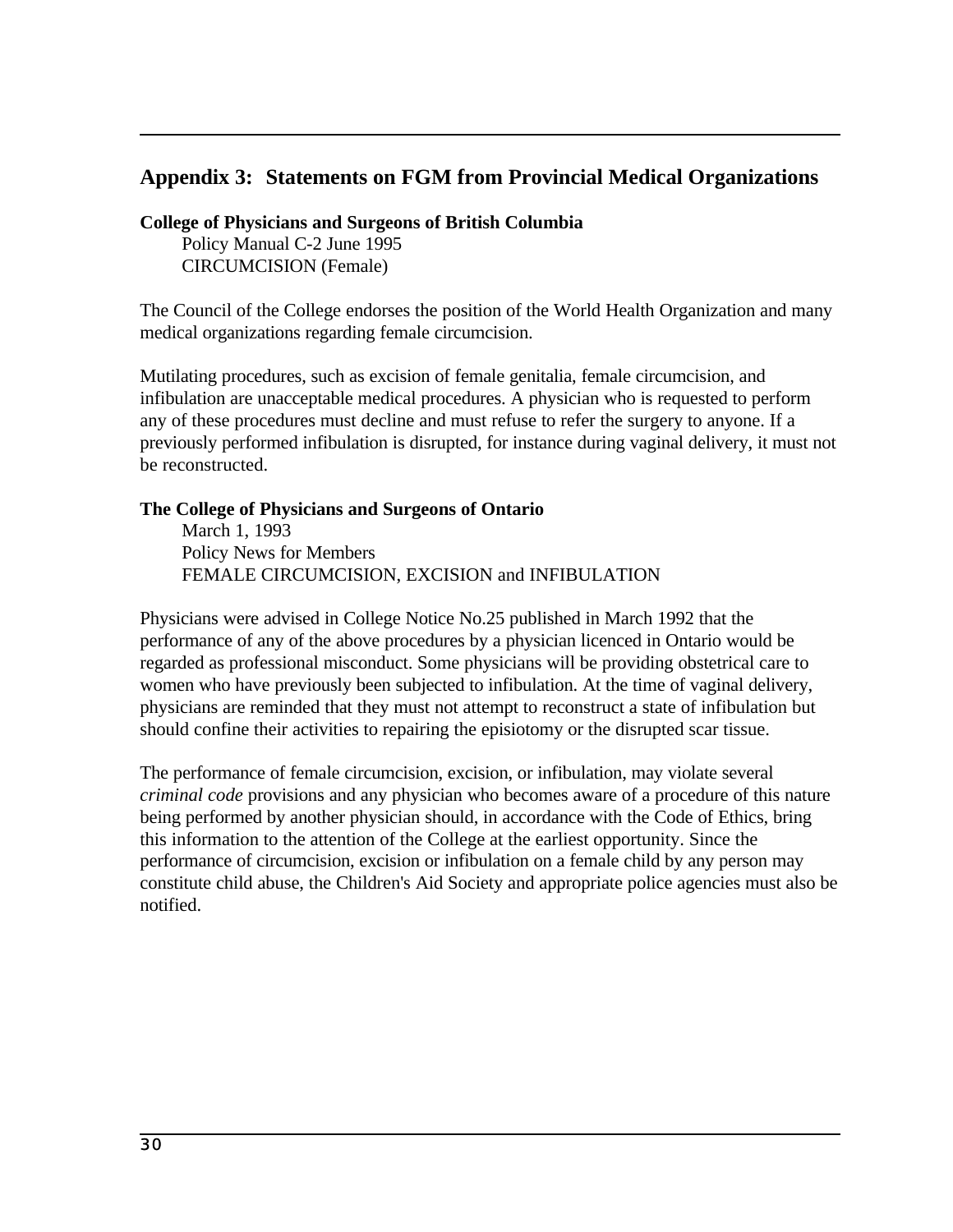#### **The College of Physicians and Surgeons of Alberta**

Policy Subject: Female Genital Mutilation Reference: C-118-94

Motion reads:

#### THAT

- a) Physicians, as well as other providers of women's health care, be made aware of the issues involved in Female Genital Mutilation (FGM).
- b) Specifically, physicians must not perform FGM.
- c) Where physicians encounter medical complications of FGM, they shall manage these in a culturally sensitive and ethical manner; this may require individualized consideration of secondary reconstruction of the previous FGM..

#### **The College of Physicians and Surgeons of Manitoba**

Statement 111 FEMALE CIRCUMCISION

Female circumcision is not an appropriate medical practice under any circumstance and if performed by a physician, represents professional misconduct. If a physician is aware of a proposal to perform such a procedure on a child, then the incident must be reported as required by the Child Welfare Act regarding child abuse.

A statement is a formal position of the College with which members shall comply.

## **Collège des Médecins du Québec**

Bulletin, Vol XXXIV, no.5 - Septembre 1994 Female Genital Mutilation

During the past few years, attention has been drawn to the practice of female genital mutilation (FGM). There has been an increase in immigration into Canada from those areas of the world which allow this practice.

Female genital mutilation is irreversible and practised on young girls with or without their consent. While mutilation is accepted in some cultures, there are severe long-term physical and psychological complications for young girls who are forced to undergo it.

This is not the first time the issue has surfaced. The practice is inadmissible, and this is especially clear if one consults sections 2.03.01, 2.03.14, 2.03.17, and 2.03.23 of the *Code of Ethics of Physicians*. It is also contrary to the *Criminal Code*.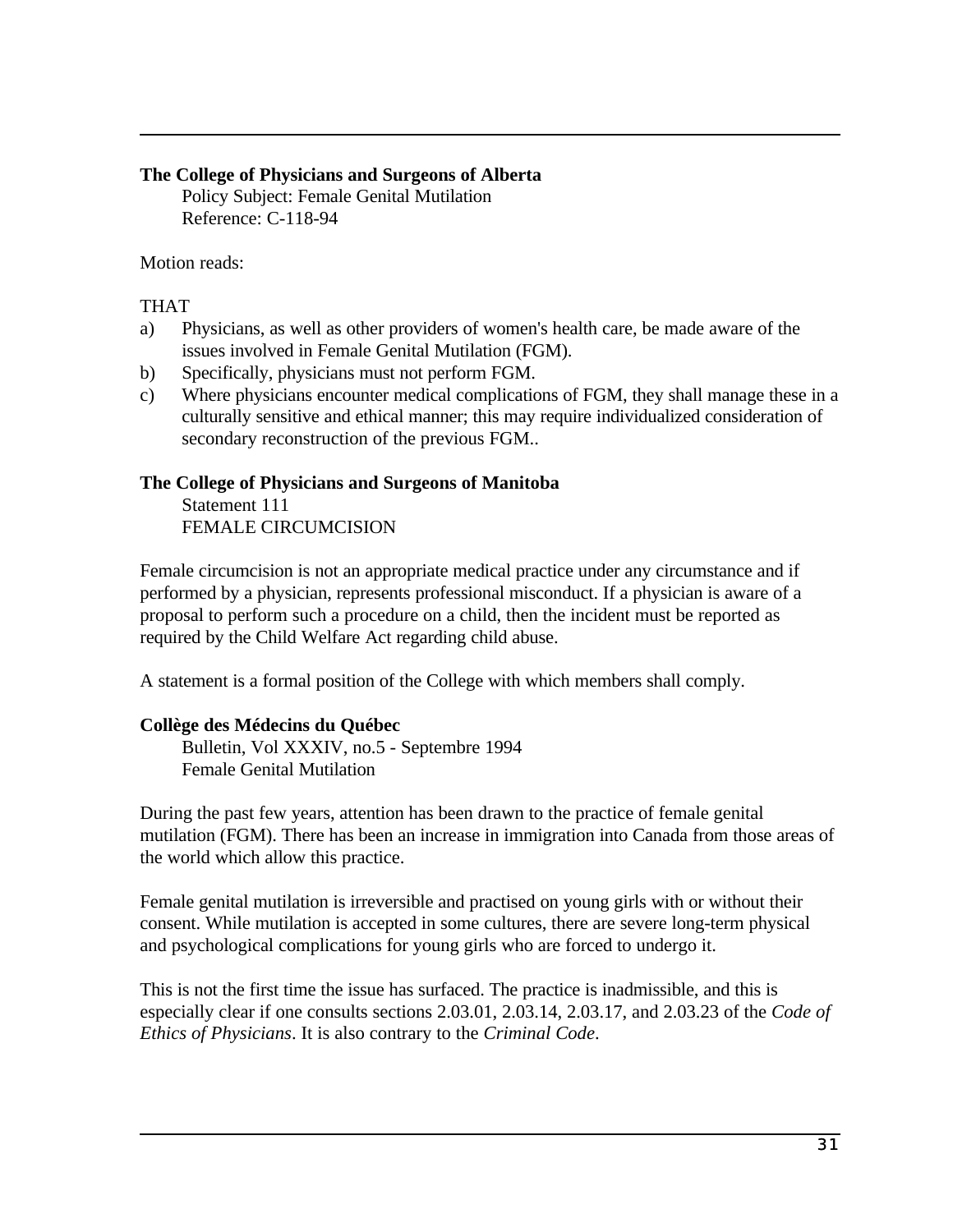The Corporation wishes to remind all members that they must refuse to cooperate with or participate in such procedures. Physicians called upon to treat the victims of such mutilations must be respectful and show sympathy for these patients.

#### **Collège des Médecins du Québec**

Avis du Secrétaire général Bulletin, Vol. XXXIV, no.5 - Septembre 1994. La mutilation des organes génitaux des femmes.

Au cours des dernières années, l'attention internationale s'est portée sur la mutilation des organes génitaux féminins. Il y a eu un afflux récent au Canada d'immigrants et de réfugiés originaires de régions où cette practique a cours.

La mutilation des organes génitaux des femmes est irréversible. Même si elle constitue un rite important dans certaines cultures, il en résulte des séquelles physiques et psychologiques à long terme pour ces jeunes filles.

Ce n'est past la première fois que ce sujet fait l'objet de discussions. Une telle practique est inacceptable si l'on se réfère particulièrement aux articles 2.03.01, 2.03.14, 2.03.17, et 2.03.23 du Code de déontologie médical. Elle va aussi à l'encontre du Code criminel.

La Corporation désire rappeler à tous ses membres qu'ils doivent refuser leur collaboration ou leur participation à de telles procédures. Les médecins appelés à traiter des victimes de telles mutilations doivent faire preuve de déférence et d'empathie envers ces patientes.

#### **College of Physicians and Surgeons of Nova Scotia**

Article from the newsletter of the Provincial Medical Board of Nova Scotia (which became the College of Physicians and Surgeons of Nova Scotia in 1996).

## **Female Genital Mutilation**

During the past few years, attention has been drawn to the practice of female genital mutilation (FGM). There has been an increase in immigration into Canada from those areas of the world which allow this practice.

Female genital mutilation is irreversible and imposed on young girls with or without their consent. While this practice is entertained for cultural reasons, there are severe long-term physical and psychological complications for these young girls.

Many groups, including UNICEF, WHO and African Women's groups have spoken out forcefully against FGM. In 1992, the College of Physicians and Surgeons of British Columbia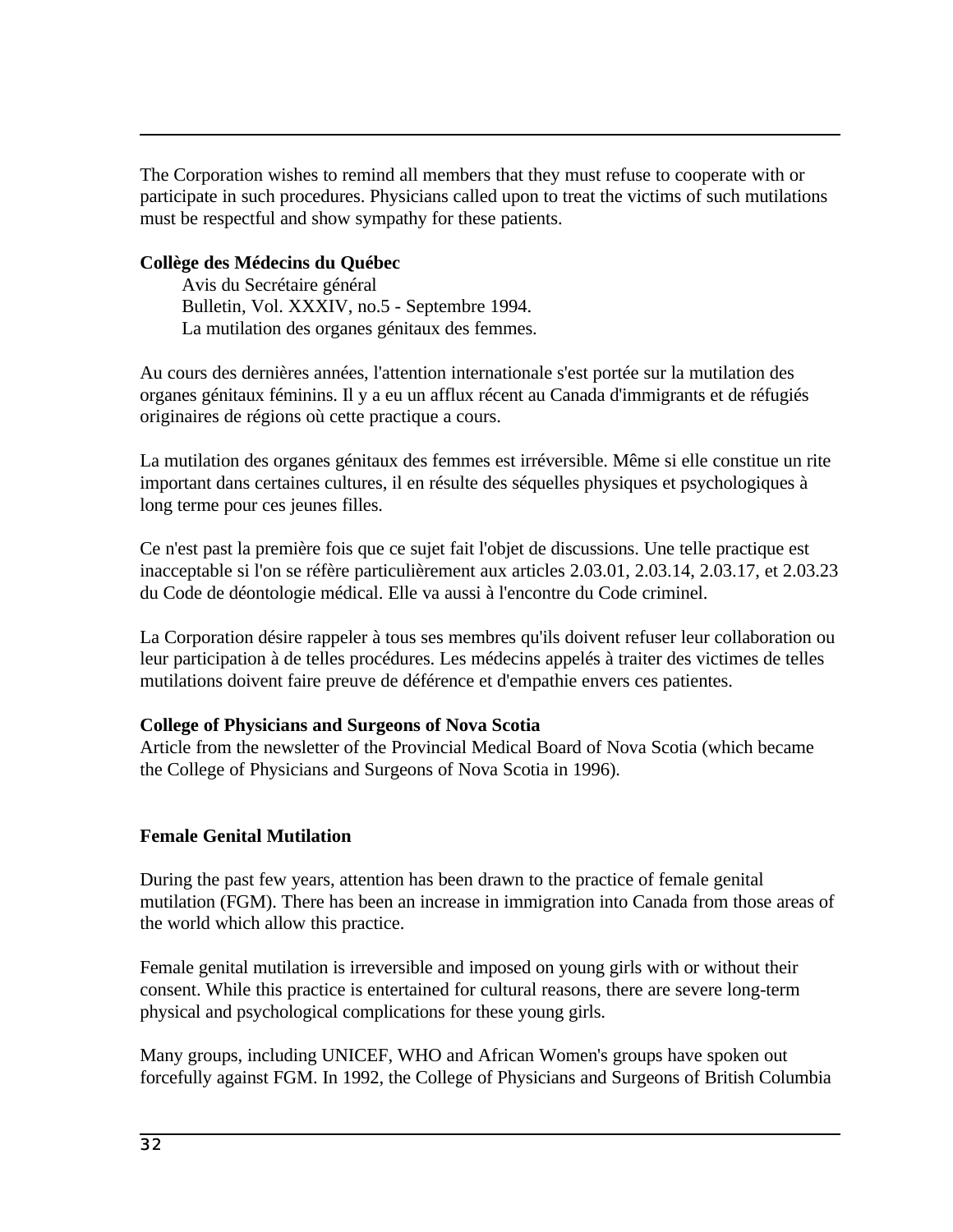and Alberta endorsed the World Health organization position which condemns mutilating procedures.

The Provincial Medical Board of Nova Scotia would like to add its voice to these groups. The Board considers the practice of FGM such as excision of female genitalia, female circumcision and infibulation as unacceptable medical procedures, FGM is an inhumane practice and physicians in Nova Scotia are advised not to perform this surgery nor to attempt to reconstruct the infibulation after a vaginal delivery. The PMB considers FGM outside the acceptable standards of medical care in Nova Scotia and Canada.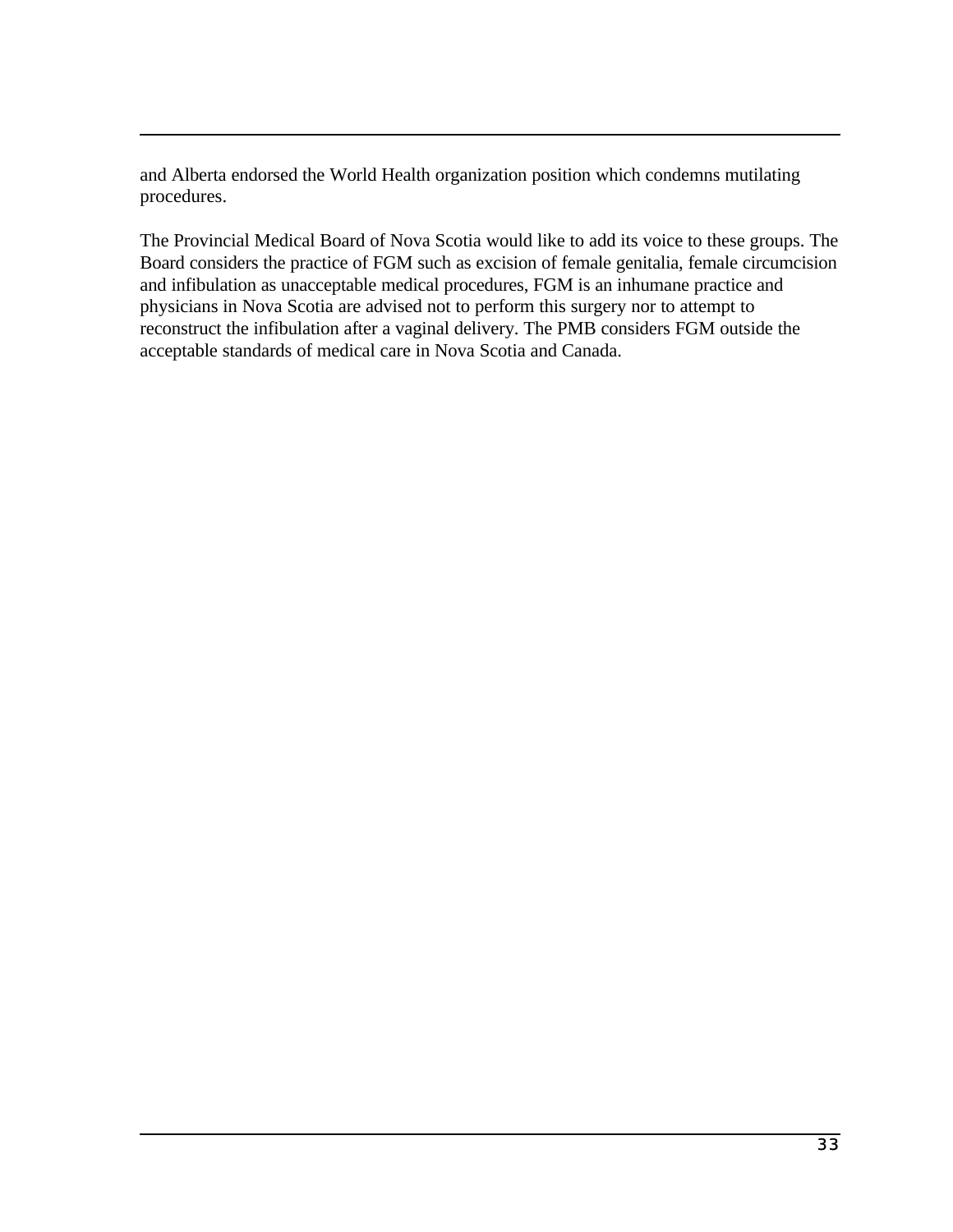## **Appendix 4: Resources on FGM**

### *The FGM Workshop Manual*

A workshop module was completed and distributed across Canada in 1998 to provide community-based information and education concerning the medical and legal aspects of FGM. The workshops provide a valuable means for providing community education and information on FGM. However, it does not address the wider issue of access to health care services.

For more information about this Community workshop manual contact:

National Organization of Immigrant & Visible Minority Women of Canada (NOIVMWC) 219 Argyle Avenue, Suite 225, Ottawa, Ontario, K2P 2H4 Tel:(613) 232-0689 Fax:(613) 232-0988

#### *Healthy Women's Counseling Guide*

This resource kit, developed by Canadian International Development Agency (CIDA) to encourage the use of preventive health care services, has been used successfully in West, East and South Africa as well as South America and India.

For more information, contact: Carol Vlassoff Canadian International Development Agency (CIDA). Email address: carol\_vlassoff@acdi-cida.gc.ca

### *Female Circumcision/Female Genital Mutilation: Clinical Management of Circumcized Women*

The American College of Obstetricians and Gynaecologists (ACOG) and the Society of Obstetricians and Gynaecologists of Canada (SOGC) produced this slide/lecture kit and manual, with illustrations and photographs of the results of different FC/FGM procedures. It identifies how to treat FC/FGM complications, counsel women from non-western cultures, and handle sensitive issues such as requests for deinfibulation (reversal of the procedure) or reinfibulation (reclosing areas following incisions made during vaginal delivery). It provides recommendations that will assist physicians care for FC/FGM patients and manage the complications that can arise.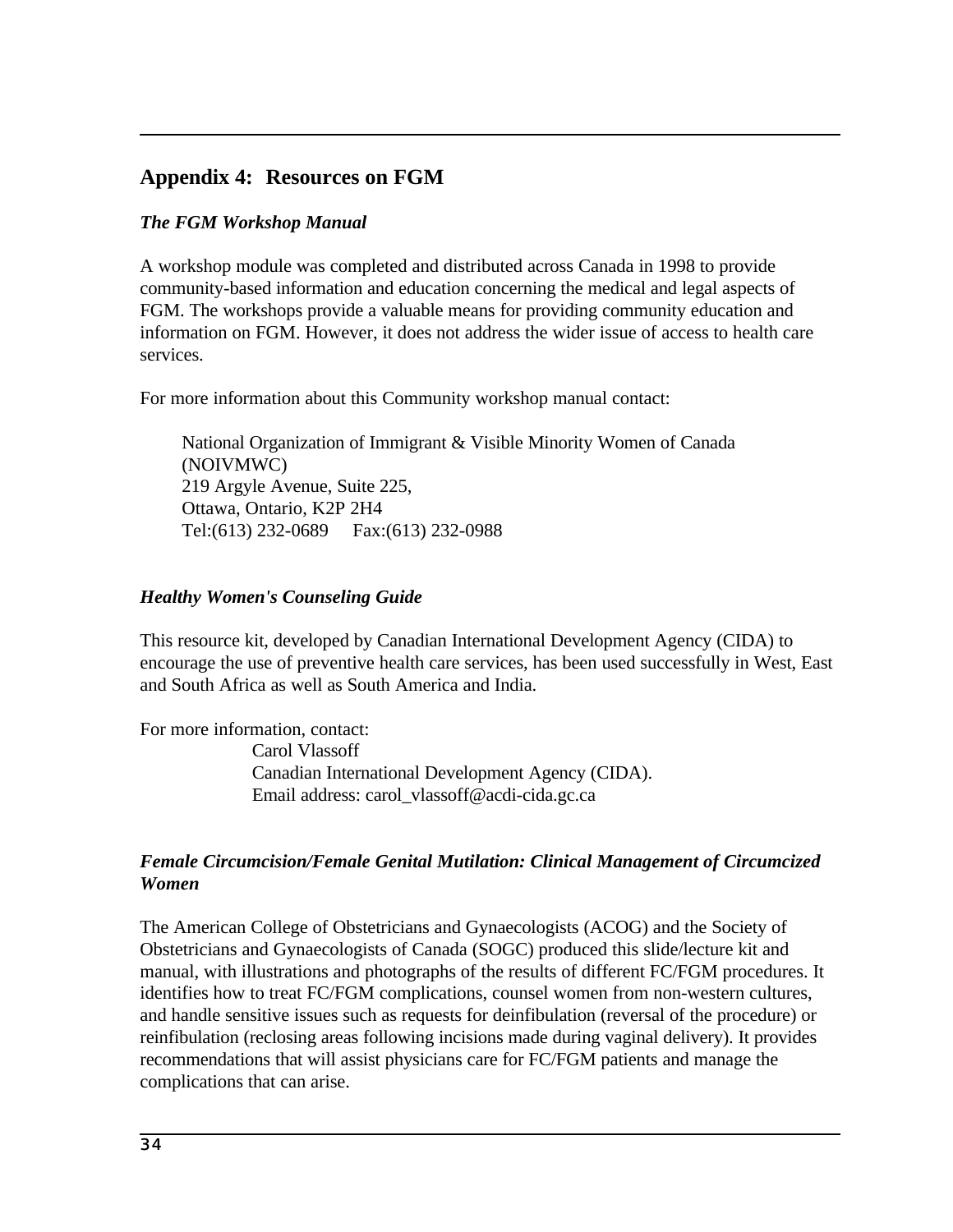To order this slide-lecture kit contact:

Liette Perron, Coordinator International Health Programs Society of Obstetricians and Gynaecologists of Canada 744 Echo Drive, Ottawa, Ontario K1S 5N8 Tel: (800) 561-2416 Fax: (613) 730-4314

### *Modern Rites of Passage \**

Since 1993, Maendeleo Ya Wanawake Organization (MYWO) and PATH (Program for Appropriate Technology in Health) have been implementing an innovative communication project in four districts of Kenya. The major goal of the project is to provide community members with accurate information about the effects of Female Genital Mutilation, or FGM, and to end this harmful traditional practice.

Staff have used various methods to reach this goal, including peer-to-peer outreach (girls, women, boys, and men), family life education through the schools, and media. Over time, it became clear that alternative ways to usher girls to maturity without circumcision were needed. Project staff developed a framework for an alternative ritual activity and investigated the feasibility of alternative rituals in the community.

The first alternative ceremony took place in Tharaka Nithi in Meru District in August 1996. Thirty girls were secluded and participated in a week-long training on reproductive health issues including pregnancy and HIV/AIDS prevention, the harmful effects of FGM, and personal hygiene. A community celebration and "gift-giving" by family, friends, and godmothers followed the training. Girls were also given a booklet that contained the community's traditional wisdom and expected code of conduct – information that is typically provided to girls during the traditional ceremonies. Since the Tharaka Nithi experience, 49 other girls have graduated to adulthood in Meru without circumcision.

A second district has also developed an alternative ritual approach. Single families organized ceremonies for their own daughters. The home of each initiate was decorated with wild flowers, girls were dressed in their best clothes, food was prepared, and family and friends visited and brought gifts for both the girl and her family. These recent successful experiences have encouraged other communities to request assistance in conducting alternative ceremonies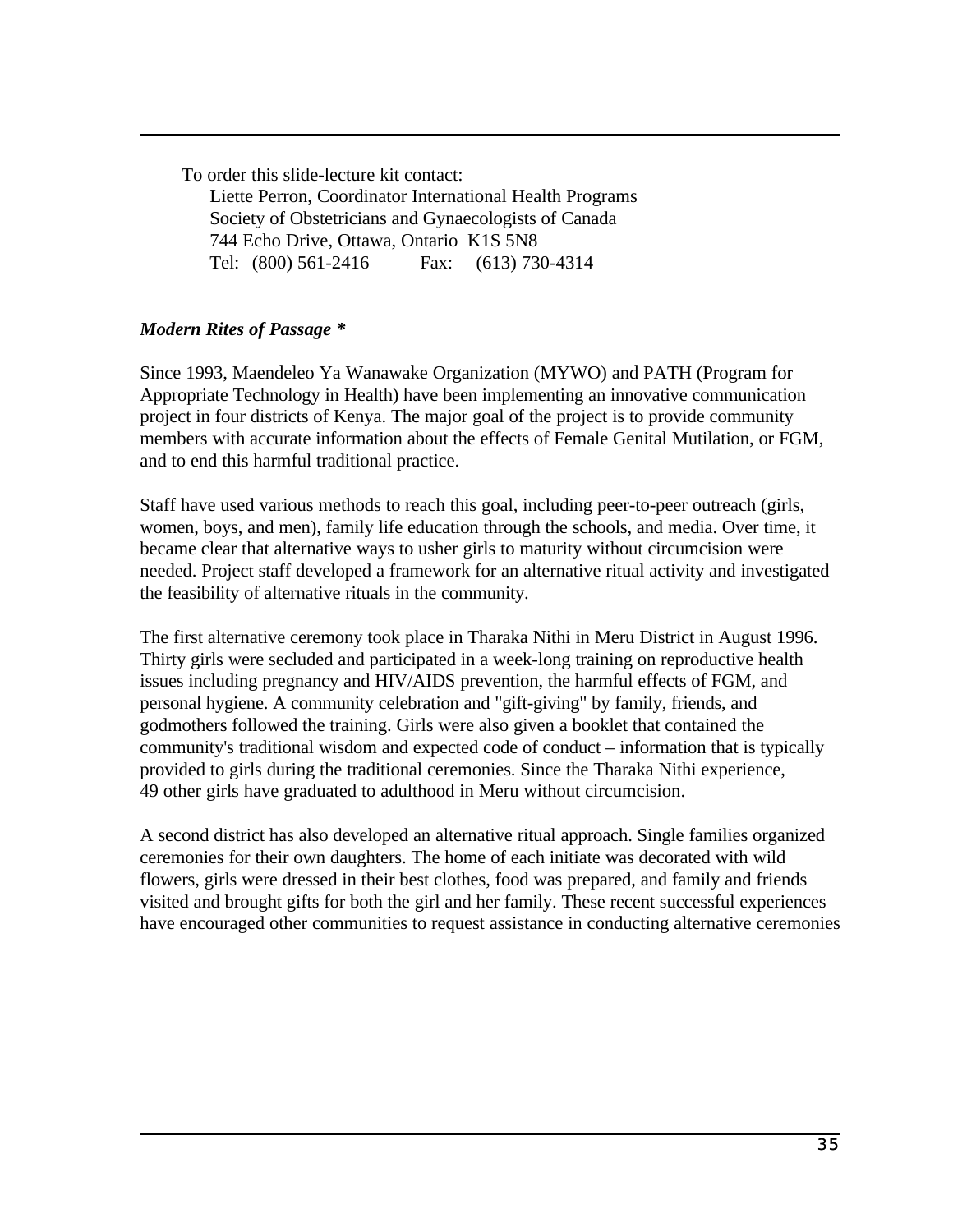for their daughters. By being flexible and building on each community's traditional practices, the project has been successful in providing a way for families to welcome their daughters into adulthood without circumcision.

\*Verbatim from the website: : http://www.path.org/resources/r-look/f\_modern\_rites\_of\_passage.htm